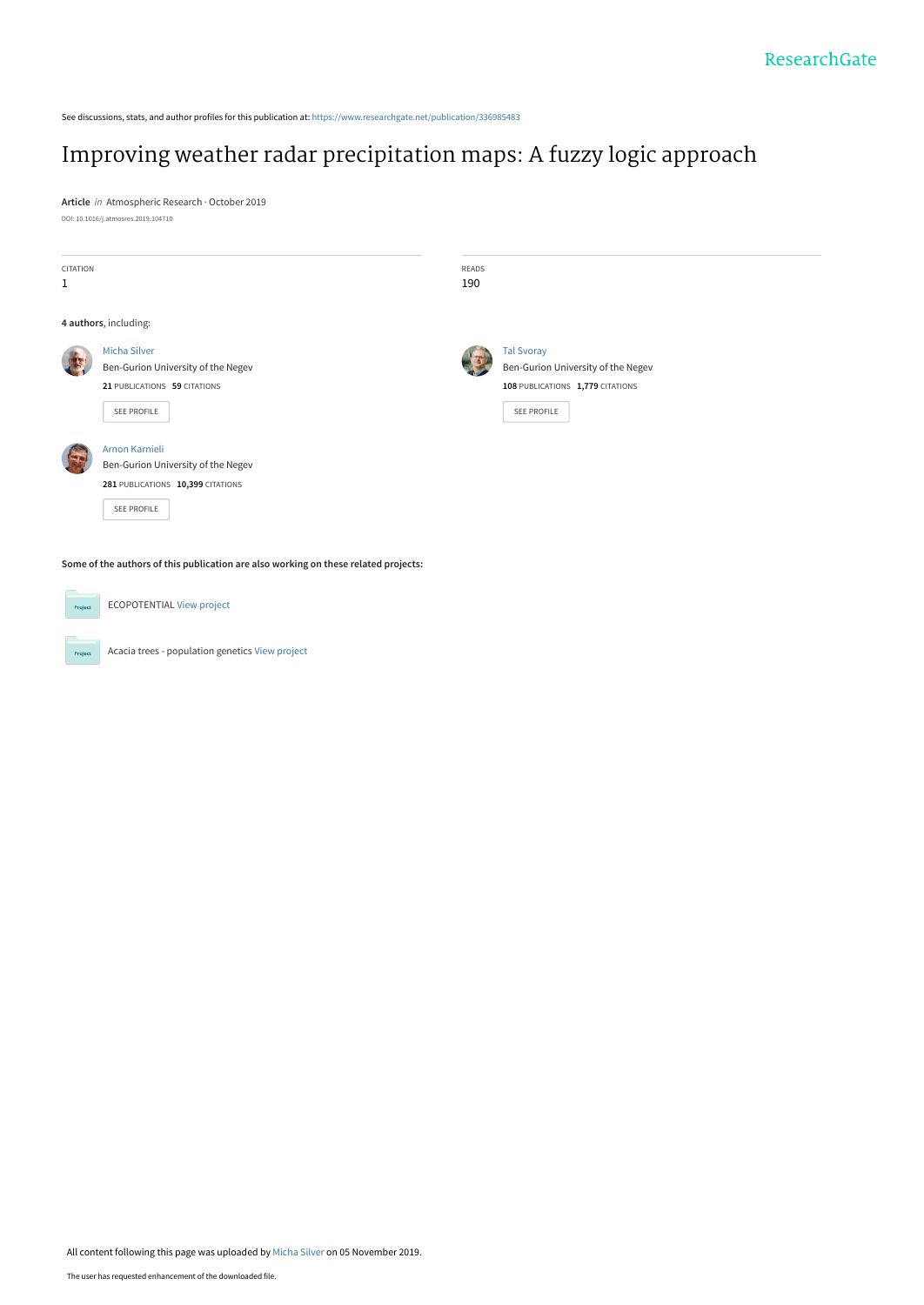# <span id="page-1-0"></span>Improving Weather Radar Precipitation Maps: A Fuzzy Logic Approach

Micha Silver<sup>b</sup>, Tal Svoray<sup>a</sup>, Arnon Karnieli<sup>b</sup>, Erick Fredj<sup>c,\*</sup>

<sup>a</sup>Dept. of Geography and Environmental Development and Dept. of Psychology, Ben Gurion University  $b$ Remote Sensing Lab, Sde Boker Campus, Ben Gurion University  $c$ Jerusalem College of Technology, Jerusalem

# Abstract

Weather radar can provide spatially explicit precipitation grids. However interference, ground clutter and various causes of attenuation introduce uncertainty into the result. Typically, rain gauge observations, recognized as a precise measure of precipitation at point locations, are used to adjust weather radar grids to obtain more accurate precipitation maps. This adjustment involves one or more of various geostatistic techniques. Yet, since gauges are sparsely located, a geostatistic approach is sometimes limited or even not applicable.

This work adopts an alternative to radar adjustment by merging location-based variables with rain grids from weather radar. Recognizing that location-based variables: elevation, slope, aspect and distance from the coast all affect precipitation, these are applied to the original weather radar grid to produce an altered precipitation distribution.

The merging procedure presented here uses fuzzy logic, whereby all variables, as well as the original radar are assigned probabilities known as membership functions (MF), then a joint membership function (JMF) combines all MFs in the fuzzy set, each multiplied by its weight, to create a precipitation probability grid. This JMF probability grid is validated with gauge observation data. We show up to 30% higher correlation coefficients between gauges and the JMF grid than between gauges and the original radar. The improved correlation results from the flexibility of fuzzy logic in transforming location-based variables to probabilities.

Keywords: fuzzy logic, precipitation, gauges, weather radar, location-based

<sup>∗</sup>Corresponding author

Email addresses: silverm@post.bgu.ac.il (Micha Silver), tsvoray@bgu.ac.il (Tal Svoray), karnieli@bgu.ac.il (Arnon Karnieli), fredj@jct.ac.il (Erick Fredj)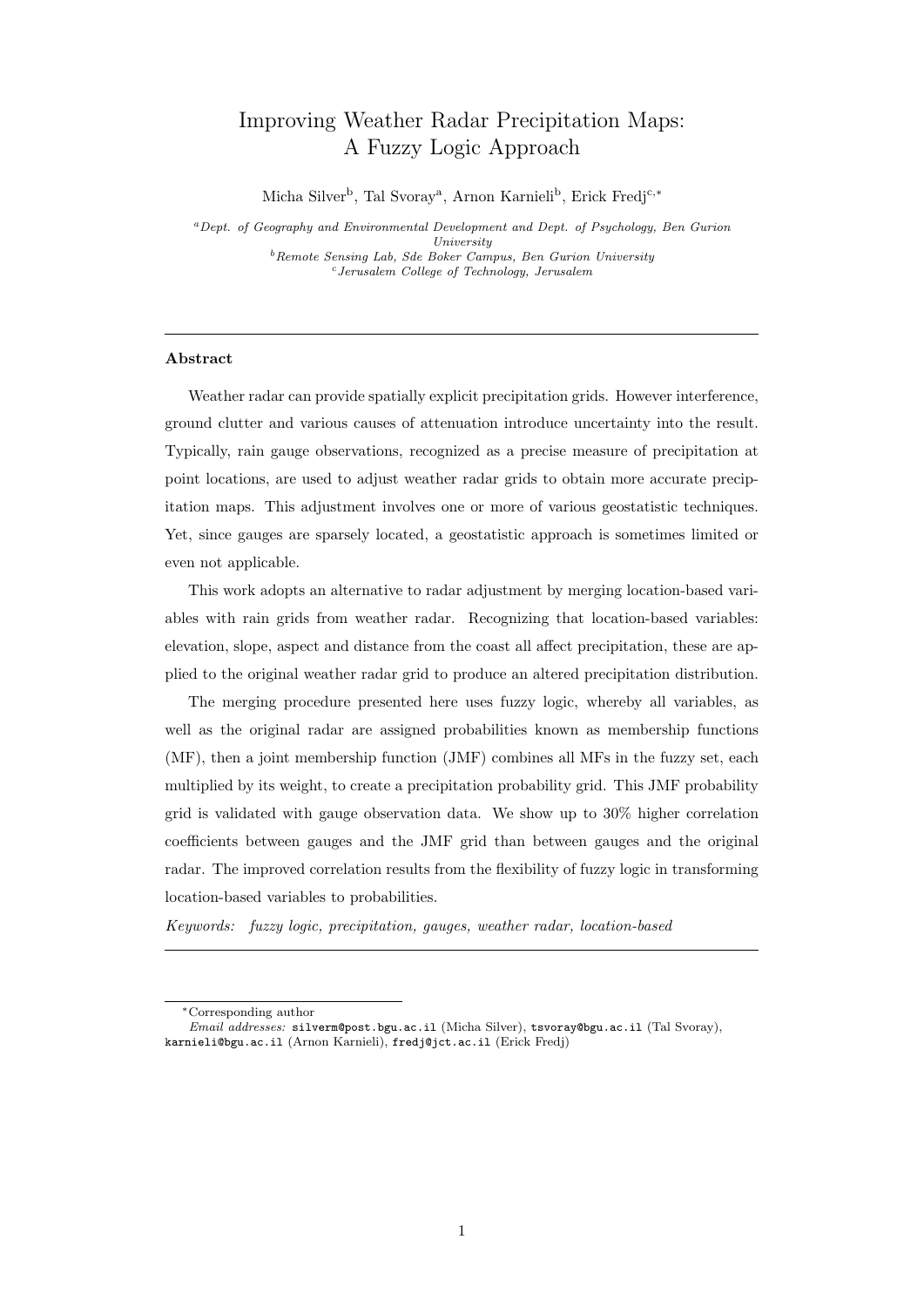# <sup>1</sup> 1. Introduction

#### 1.1. Background

 Estimating spatially distributed precipitation grids is a prerequisite to flood manage- ment and flood forecasting [\(Merz et al.](#page-34-0) [\(2014\)](#page-34-0)). Hydrological models need basin-scale, spatially explicit precipitation data, among other inputs, to construct accurate flood fore- casts [\(Todini et al.](#page-35-0) [\(2005\)](#page-35-0)) for surface runoff management. Rain radar can produce such spatial precipitation distributions, however the challenges in calibrating and correcting for the various sources of error (detailed in [Villarini et al.](#page-35-1) [\(2008\)](#page-35-1)) create spatial and [t](#page-33-0)emporal uncertainty in the precipitation distribution [\(Cecinati et al.](#page-31-0) [\(2017\)](#page-31-0), [Krajewski](#page-33-0) [and Smith](#page-33-0) [\(2002\)](#page-33-0)). Nevertheless, the underlying motivation for research in improving  $_{11}$  precipitation maps rests in the needs of hydrological modeling and flood forecasting.

 Since weather radar became an accepted source of spatially distributed rainfall [\(Kra-](#page-33-0) [jewski and Smith](#page-33-0) [\(2002\)](#page-33-0), [Morin et al.](#page-34-1) [\(2003\)](#page-34-1)), extensive research has examined adjust- ment procedures to merge rain gauge observations with weather radar. Gauge data are accepted as reference observations (see for example [Colli et al.](#page-31-1) [\(2013\)](#page-31-1)), but represent point locations. Such point data can adjust weather radar grids through several geo- statistic methods, reviewed and evaluated by [Goovaerts](#page-32-0) [\(2000\)](#page-32-0), [Berndt et al.](#page-31-2) [\(2014\)](#page-31-2) and [McKee and Binns](#page-33-1) [\(2016\)](#page-33-1). Kriging based methods have been examined by [Kebaili Bar-](#page-33-2) [gaoui and Chebbi](#page-33-2) [\(2009\)](#page-33-2), [Adhikary et al.](#page-31-3) [\(2017\)](#page-31-3), and [Ly et al.](#page-33-3) [\(2013\)](#page-33-3). A comparison of [v](#page-31-4)arious kriging methods where elevation was the secondary variable was done by [Carrera-](#page-31-4) [Hern´andez and Gaskin](#page-31-4) [\(2007\)](#page-31-4). Another unique algorithm known as Conditional Merging, developed and evaluated by [Sinclair and Pegram](#page-35-2) [\(2005\)](#page-35-2), applies multiple kriging steps to achieve successful adjustment [\(Kim et al.](#page-33-4) [\(2007\)](#page-33-4)) of weather radar grids.

 However the density of gauge observations, required for successful adjustment and described by [Otieno et al.](#page-34-2) [\(2014\)](#page-34-2), is often lacking. The limitation of gauge density is especially severe in third world countries [\(Dieulin et al.](#page-32-1) [\(2019\)](#page-32-1) but also affects precipita- tion modeling in European countries, such as [Paulat et al.](#page-34-3) [\(2008\)](#page-34-3). In addition, globally the number of accurate and automated gauges is dropping [\(Kidd et al.](#page-33-5) [\(2017\)](#page-33-5)), further challenging the variety of geospatial adjustment techniques above. On that background, this current work presents a method to improve radar precipitation grids independently of any gauge network, using location-based variables instead.

# <span id="page-2-0"></span>1.2. Fuzzy logic models

 Since the seminal works on fuzzy systems [\(Zadeh](#page-35-3) [\(1965\)](#page-35-3) and [Zadeh](#page-35-4) [\(1975\)](#page-35-4) that mod-<sup>34</sup> eling approach has been thoroughly debated (see i.e. [Zadeh](#page-35-5) [\(2008\)](#page-35-5) for a review and response to criticism). However over the past decades, fuzzy logic and fuzzy systems have been widely adopted in the scientific community (i.e. [Guiffrida and Nagi](#page-32-2) [\(1998\)](#page-32-2) and chapter 13 of [Zimmermann](#page-35-6) [\(2013\)](#page-35-6)). Fuzzy systems consider a range of independent variables to predict some outcome. However, unlike other models, the input variables do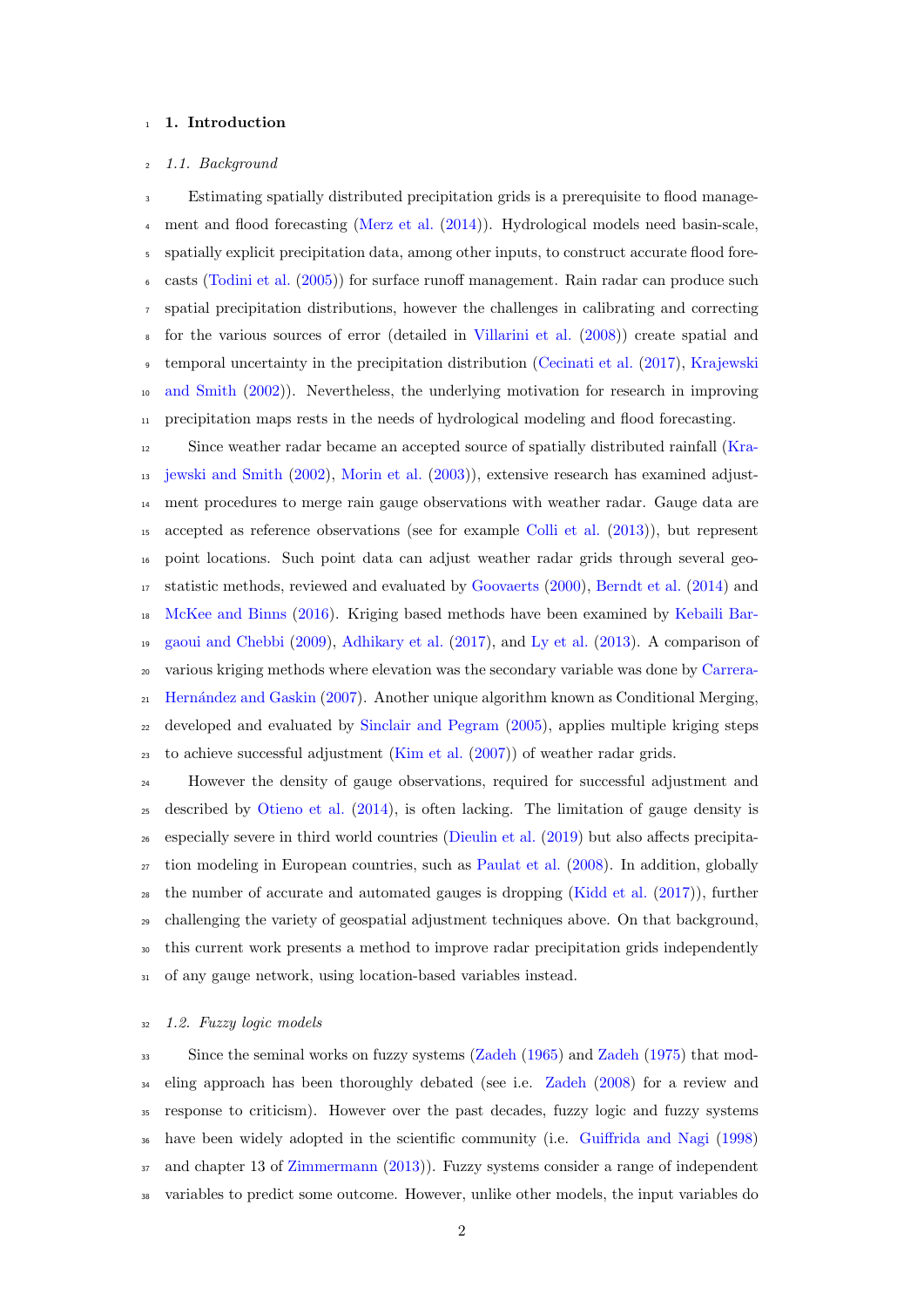not have exact values, rather they present probabilities of the influence of each variable on the final outcome. These probabilities are combined in a joint membership function to predict some explicit, clear cut output.

 Fuzzy logic models were applied to remote sensing as early as [Foody](#page-32-3) [\(1996\)](#page-32-3). [Foody](#page-32-4) [\(2002\)](#page-32-4) evaluated uncertainty in land-cover classification models and showed that a fuzzy logic model reduces that uncertainly. Accuracy of landcover classification from historical aerial photography was validated using fuzzy sets by [Okeke and Karnieli](#page-34-4) [\(2006\)](#page-34-4). A soil erosion model based on fuzzy logic equations was developed by [Cohen et al.](#page-31-5) [\(2008\)](#page-31-5) and shown to improve runoff and erosion predictions in both small and large scale catchments compared to another conventional model. Vegetation patches in an arid environment were modeled using fuzzy logic by [Svoray et al.](#page-35-7) [\(2007\)](#page-35-7). Multiple soil and climate variables were applied in a fuzzy set model by [Svoray et al.](#page-35-8) [\(2008\)](#page-35-8) to model biomass production. In more recent research [Comber et al.](#page-31-6) [\(2012\)](#page-31-6) performed Geographically Weighted Regression  $52 \text{ (GWR)}$  on two land-cover data sets, one derived from classic remote sensing classification, and the other from a fuzzy logic method. They found that applying GWR to the two data sets can reduce uncertainly in a final land-cover product.

 Among the early applications of fuzzy logic to weather modeling was [Hundecha et al.](#page-32-5) [\(2001\)](#page-32-5) where the rainfall-runoff relation was evaluated. [Berenguer et al.](#page-31-7) [\(2006\)](#page-31-7) exam- ined the possibility of applying fuzzy logic to identify anomalous propagation in radar reflectance. An interesting effort by [Yang et al.](#page-35-9) [\(2013\)](#page-35-9) and an earlier conference report by [Wang et al.](#page-35-10) [\(2012\)](#page-35-10) applied fuzzy logic to weather radar to discriminate convective  $\epsilon_0$  from stratiform storm types. Later both [Krause](#page-33-6) [\(2016\)](#page-33-6) and [Dufton and Collier](#page-32-6) [\(2015\)](#page-32-6) ex- panded on that work and presented methods for discriminating several non-hydrological  $\epsilon_2$  echos in Doppler weather radar using fuzzy logic. [Asklany et al.](#page-31-8) [\(2011\)](#page-31-8) used a fuzzy system to predict rainfall events, where the inputs consisted of climate variables and the fuzzy rule base was composed of a series of if-then conditions. Additionally, [Giap](#page-32-7) [\(2014\)](#page-32-7) presented a fuzzy based method to identify faulty rain gauges. [Agboola et al.](#page-31-9) [\(2015\)](#page-31-9) developed a fuzzy logic based model to predict precipitation based on a collection of  $\sigma$  climate variables. Also in [Men et al.](#page-34-5) [\(2017\)](#page-34-5) a fuzzy clustering algorithm was developed to forecast rainfall. Finally, flood risk was modeled by [Wijitkosum and Sriburi](#page-35-11) [\(2019\)](#page-35-11) using a combined fuzzy logic and an analytical hierarchy process. They used a collection of meteorological variables, soil characteristics and anthropogenic factors.

 $\tau_1$  The fuzzy set approach allows describing the independent variables as probabilities, or  $\pi$ <sup>2</sup> membership functions (MF), rather than rigid variables as in regular regression models. Advanced machine learning regression algorithms also create a best-fit model from a set of rigid variables. Interestingly, the combined fuzzy-neural network approach [\(Jang](#page-32-8) [\(1993\)](#page-32-8)) has seen renewed interest (for example [Besalatpour et al.](#page-31-10) [\(2012\)](#page-31-10), [Hong et al.](#page-32-9)  $76 \quad (2018)$  $76 \quad (2018)$ ). The fuzzy set approach incorporates flexibility in mapping the variables to a  $\pi$  probability function that cannot be attained in a regression approach. Yet the fuzzy model result, as expressed in the joint membership function (JMF) produces a definitive,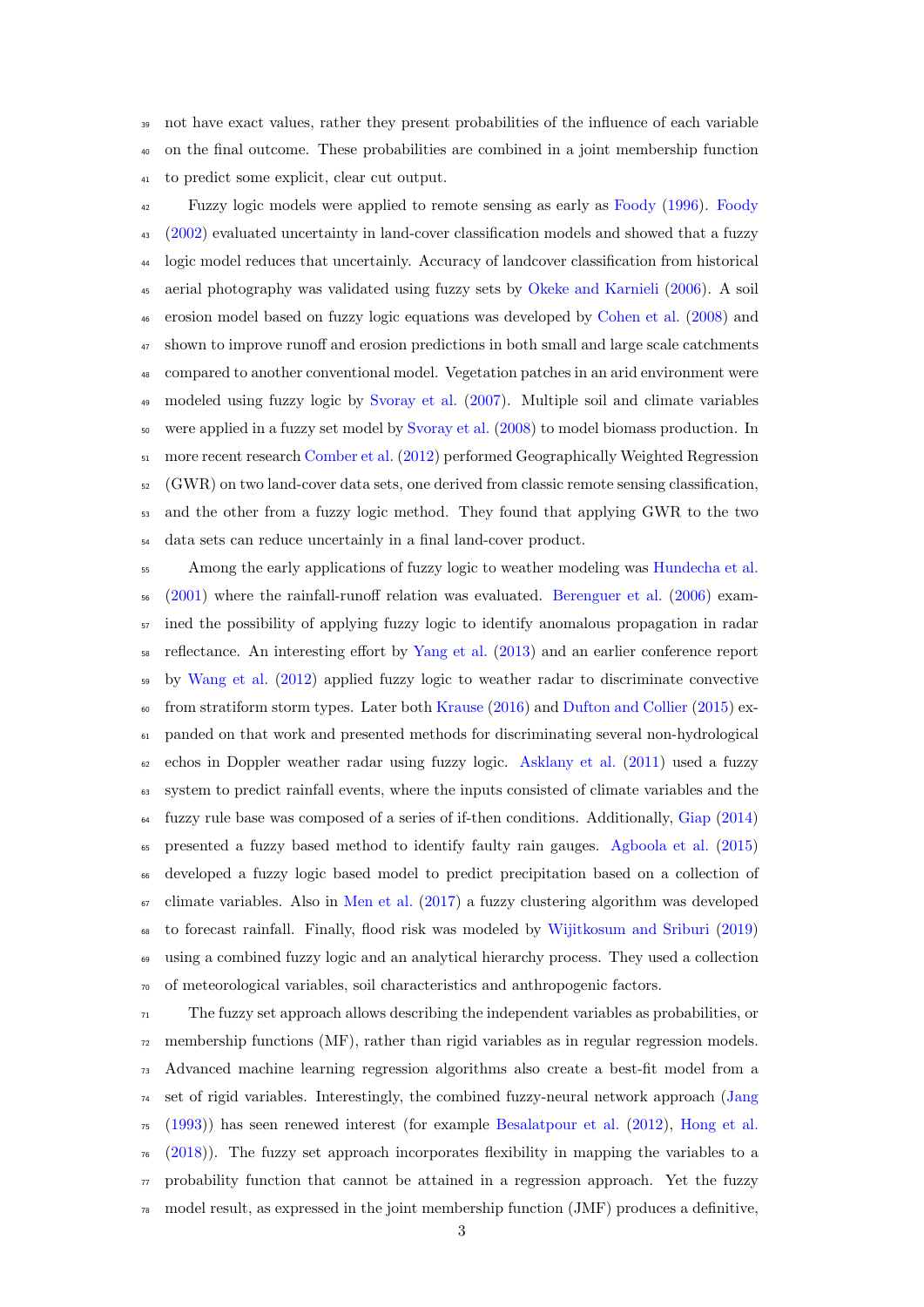#### $\sigma$  clear cut output by combining the influences of all independent variable MF probabilities.

#### <span id="page-4-0"></span>1.3. Independent variables

 Previous research applying fuzzy logic to determine precipitation (mentioned above in Section [1.2\)](#page-2-0) choose meteorological variables such as temperature, humidity, or snow depth. The current work analyzes location-based variables: elevation, slope, aspect, and distance from the coast, as well as rain radar precipitation grids.

 The correlation between rainfall and elevation, probably due to orographic forcing, has [b](#page-31-4)een well documented (for example: [Goovaerts](#page-32-0) [\(2000\)](#page-32-0), [Daly et al.](#page-31-11) [\(1992\)](#page-31-11) and [Carrera-](#page-31-4) $\frac{1}{87}$  Hernández and Gaskin [\(2007\)](#page-31-4)). [Guan et al.](#page-32-10) [\(2005\)](#page-32-10), working in a mountain region of New Mexico, applied a window surrounding rain gauges, and found high correlation between <sup>89</sup> the gauge observations and elevation within the window. [Lassegues](#page-33-7) [\(2018\)](#page-33-7) researched aggregated rainfall and elevation in the western Alps with a relatively high density of [g](#page-35-12)auges and applying geostatistic spatial analyses. Another recent research paper by [Tang](#page-35-12) [et al.](#page-35-12) [\(2018\)](#page-35-12) reported correlation between precipitation data from the Tropical Rainfall Measuring Mission (TRMM) and elevation in the Tibetan plateau. Slope as a variable was examined by [Sanchez-Moreno et al.](#page-34-6) [\(2014\)](#page-34-6), along with elevation using 30 years of monthly aggregated rainfall data in Cape Verde. They found that, in some seasons, slope was better correlated to precipitation than elevation.

 Research on precipitation and proximity to the coastline has consistently found higher rainfall levels near the coast [\(Hayward and Clarke](#page-32-11) [\(1996\)](#page-32-11)). Some of this work focuses on the difference between forested and non-forested regions, for example [Makarieva et al.](#page-33-8) [\(2009\)](#page-33-8). Working with a global database of gridded monthly average precipitation, they report an exponential drop in precipitation level with distance from the coast in non- forested regions. In a different climatic region, [Daniels et al.](#page-32-12) [\(2014\)](#page-32-12) analyzed changes in precipitation in the Netherlands over a 60 year period. Their statistical analysis took into account variables such as soil type and slight changes in elevation, as well distance from the coast. They reported that the highest precipitation levels were in the first two coastal zones, up to 100 km. from the coastline. [Ogino et al.](#page-34-7) [\(2016\)](#page-34-7) examined global data from TRMM and showed sharp drops in elevation within 300 km from coastlines in tropical regions.

 Weather radar has been used for decades to produce rainfall grids. Indeed, sev- eral national weather services distribute gauge adjusted radar images continuously (i.e. [t](https://www.dwd.de/EN/ourservices/radar_products/radar_products.html)he German Deutcher Wetterdienst (DWD) ([https://www.dwd.de/EN/ourservices/](https://www.dwd.de/EN/ourservices/radar_products/radar_products.html) [radar\\_products/radar\\_products.html](https://www.dwd.de/EN/ourservices/radar_products/radar_products.html)) and the Royal Netherlands Meteorological Ser- vice (<https://data.knmi.nl/datasets>). Radar derived rain rates are affected by sev- eral sources of uncertainty [\(Krajewski and Smith](#page-33-0) [\(2002\)](#page-33-0), [Sebastianelli et al.](#page-34-8) [\(2013\)](#page-34-8)), yet [t](#page-34-1)hese data cover the region with a continuous grid of relatively high resolution [\(Morin](#page-34-1) [et al.](#page-34-1) [\(2003\)](#page-34-1)). Although not a location-based variable, weather radar provides the model with the crucial base precipitation grid, with which the other four variables are merged.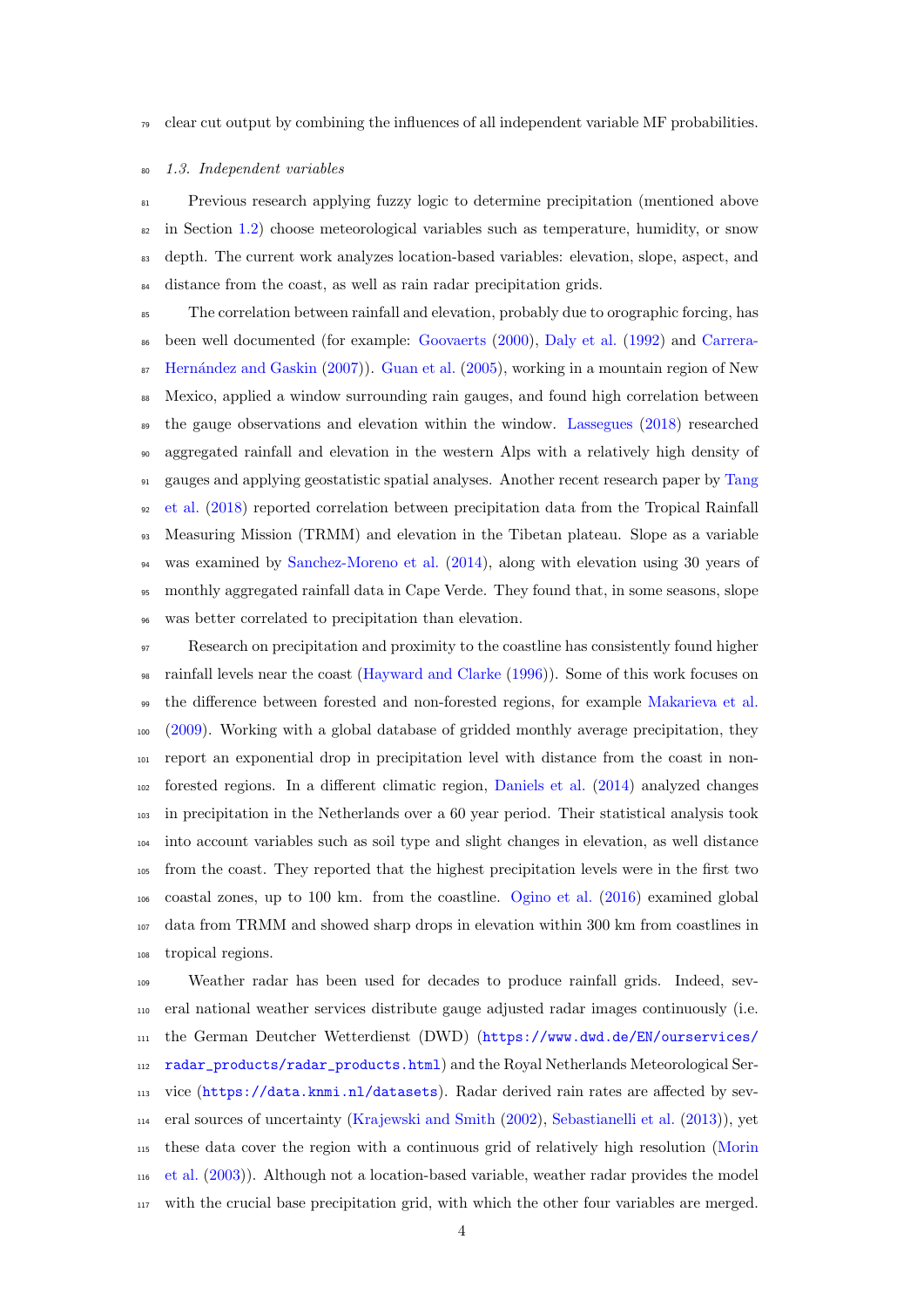Aspect, defined as the compass direction of slope faces, adds to the model a compo- nent of synoptic conditions. When a storm proceeds across the study area in some dis- tinct direction, then slopes facing the storm will experience higher rainfall [\(Reid](#page-34-9) [\(1973\)](#page-34-9)). Working in the Tibetan plateau, [Tang et al.](#page-35-12) [\(2018\)](#page-35-12) compared satellite-borne rain de- tectors (Global Precipitation Measurement (GPM) and TRMM) to gauge observations, and also found correlation between precipitation and wind-facing slopes. In addition [Guan et al.](#page-32-10) [\(2005\)](#page-32-10) applied multivariate regression to gauge data, using terrain variables, including aspect. They reported the highest correlation to precipitation when combining elevation, aspect and atmospheric moisture.

 At smaller scales, both [Sternberg and Shoshany](#page-35-13) [\(2001\)](#page-35-13) and [Kadmon and Danin](#page-33-9) [\(1999\)](#page-33-9) investigated tree and shrub biomass in a Mediterranean climate as a function of aspect, and both found that storm facing slopes had higher water availability, and thus higher biomass. Work by [Arazi et al.](#page-31-12) [\(1997\)](#page-31-12) and [Sharon and Arazi](#page-34-10) [\(1997\)](#page-34-10) analyzed the effects of wind on precipitation rates in small catchments. Similarly [Sevruk and Nevenic](#page-34-11) [\(1998\)](#page-34-11) researched the wind-induced effects of rainfall measurements, comparing the windward versus leeward spatial distribution of precipitation. However their work focused on local, micro-topography.

 A long term classification of synoptic events in the eastern Mediterranean, published in [Alpert et al.](#page-31-13) [\(2004\)](#page-31-13), was adopted in this current work to find the proportion of storm directions for each month during the study period. Using their dataset, we determined for each month what percent of storms moved into the region from each compass direc- tion. Then the aspect grid was used to determine storm facing slopes at the pixel level. Thus, inclusion of both slope and aspect as variables in the current research added novel components to the model.

#### <span id="page-5-0"></span>1.4. Temporal aggregation

 The model and validation presented in this work refer to monthly aggregated rainfall. The limitations of correlating precipitation measurements from different sources at short time intervals has been discussed by [Kirstetter et al.](#page-33-10) [\(2010\)](#page-33-10), [Marra and Morin](#page-33-11) [\(2018\)](#page-33-11) and others. These limitations result from several spatial and temporal discrepancies between gauges and radar: gauges are point measurements while radar is represented on a grid; wind drift and the time gap between rain droplets in the clouds and rainfall on the ground cause time shifts; and the timing of radar sweeps and gauge aggregation intervals are often different. [Marra and Morin](#page-33-11) [\(2018\)](#page-33-11) examined temporal auto-correlation from one minute X-band weather radar, and showed high correlations only when data was aggregated to extended time intervals. Similarly [Kirstetter et al.](#page-33-10) [\(2010\)](#page-33-10) prepared analyses 153 of residuals between radar and gauge observations and presented increased values for  $R^2$ , mean relative error and Nash Sutcliffe coefficients as the time interval increased. Research by [Sideris et al.](#page-35-14) [\(2014\)](#page-35-14) produced accurate adjusted rainfall grids using co-kriging of several time steps from earlier radar images. Yet even in that research the problems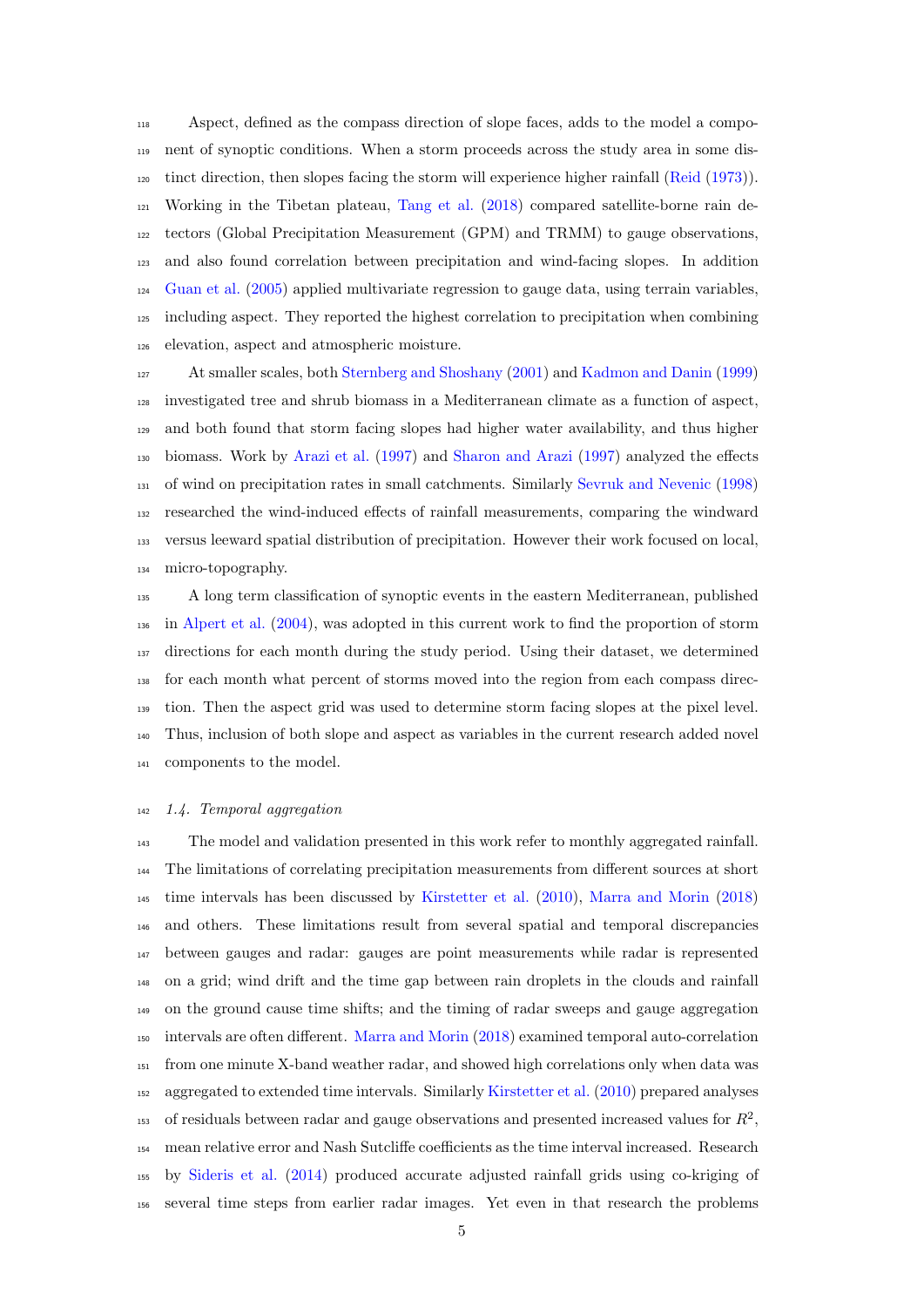associated with correlation of rainfall data at small temporal resolution were raised. In the current work, both weather radar grids and gauge observations were aggregated over a month to insure that temporal resolution effects were avoided.

# 1.5. Objectives

 This current work departs from the usual geostatistic approach described above. A spatial distribution of precipitation from weather radar is produced by applying fuzzy logic to a set of five variables: the weather radar itself, elevation, slope, aspect, and distance from coast.

- The objectives of this research include:
- Use fuzzy logic to improve weather radar precipitation maps;
- <sup>167</sup> Apply location-based variables to the newly developed methodology;
- Validate the precipitation maps with gauge observations at two time intervals: monthly and daily (individual storm events) aggregations;
- Highlight the advantage of the fuzzy approach in the context of weather radar <sup>171</sup> precipitation.

# 172 2. Methodology

 This section details the procedures to download required data, create probability raster layers for the variables described in Section [1.3](#page-4-0) above, and prepare and analyze the final JMF. The GRASS-GIS [\(Neteler et al.](#page-34-12) [\(2012\)](#page-34-12)) commands and additional python scripts will be made available on request.

<span id="page-6-0"></span>2.1. Study area and data acquisition

 This work focuses on two climatic zones in the eastern Mediterranean region: an arid zone in southern Israel (K¨oppen-Geiger classification (as in [Kottek et al.](#page-33-12) [\(2006\)](#page-33-12)) BWh 180 and BSh), and a Mediterranean climate in the north (Köppen-Geiger CSa). The northern study area experiences annual rainfall between 400-900 mm/yr. The southern region, on the other hand, is semi-arid to arid, receiving only 50-250 mm/yr. Weather radar data were available from two C-band (5.6 GHz.) radar stations, near Mitzpeh Ramon in the south, and Safed in the north (see Figure [1\)](#page-7-0), covering a study period of four winter (wet season) months: January, October, November and December, 2018 as well as January, <sup>186</sup> 2019. Raw data from these radar stations were pre-processed (using the  $\omega$ radlib library, [Heistermann et al.](#page-32-13) [\(2013\)](#page-32-13)) as follows:

188 1. Only three lower elevation angles were considered:  $-0.5^{\circ}$ ,  $0.9^{\circ}$  and  $2.3^{\circ}$ ;

 2. Three corrections were applied to each individual radar file: Path Integrated At-tenuation, Beam Blockage, Ground Clutter removal;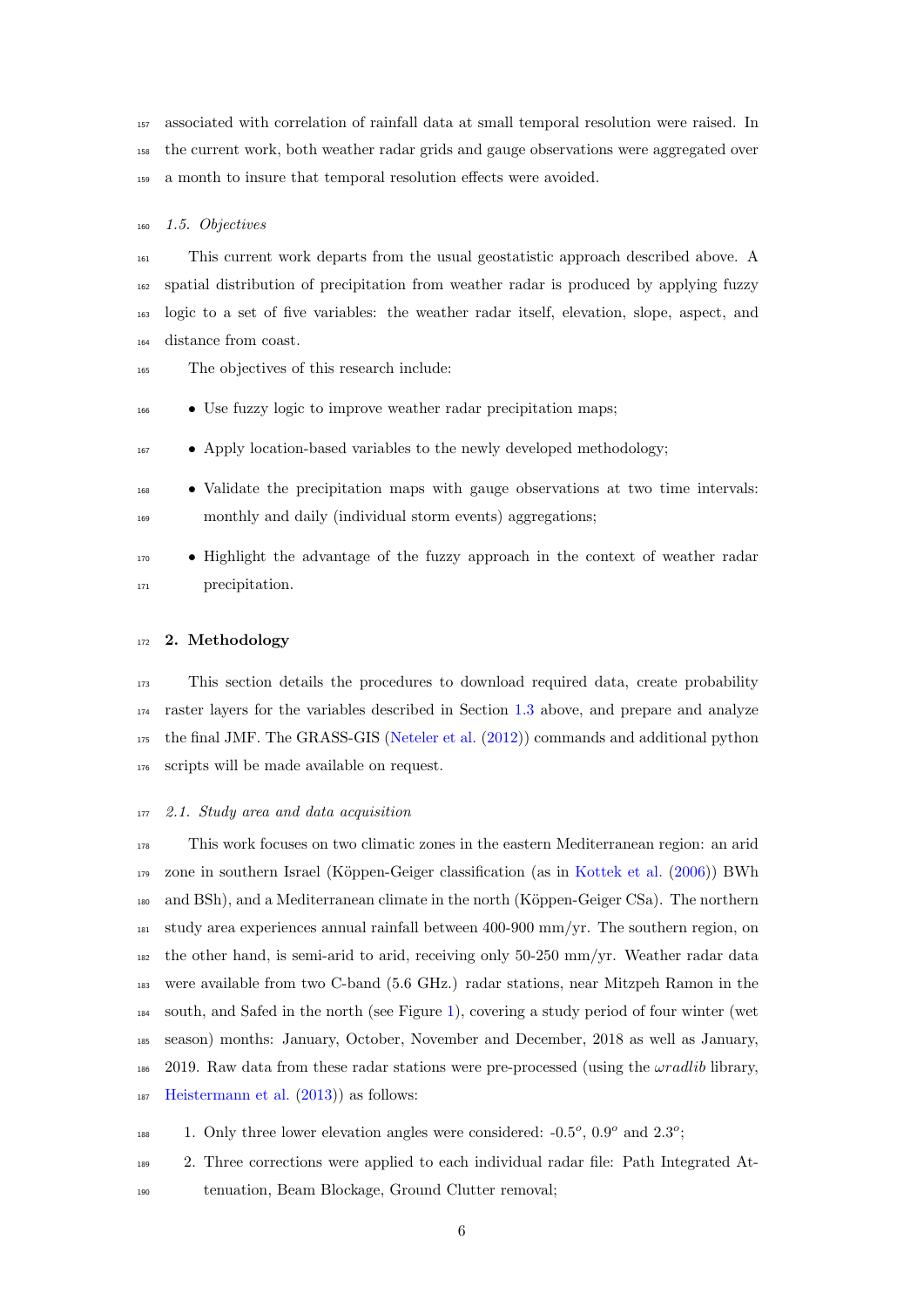<span id="page-7-0"></span>

Figure 1: Study area, radar ranges and gauge locations. The northern radar covers a region with Mediterranean climate, and the southern radar covers an arid region. Rain gauge locations are categorized as training and validation (Section [2.1\)](#page-6-0)

3. dBZ (from raw radar data) was converted to rainfall depth using the standard Z-R power law, Equation [1:](#page-7-1)

<span id="page-7-1"></span>
$$
R = \left(\frac{Z}{a}\right)^{(1/b)}\tag{1}
$$

 $191$  where a=316 and b=1.5 following arid region power law parameters in [Morin and](#page-34-13) <sup>192</sup> [Gabella](#page-34-13) [\(2007\)](#page-34-13);

- <sup>193</sup> 4. The radar stations changed scan mode (sweep speed, and elevation angles) occa-<sup>194</sup> sionally. The three scan modes were treated separately, and data was aggregated <sup>195</sup> only after applying corrections;
- <sup>196</sup> 5. Data was aggregated by hour, day, and month;
- <sup>197</sup> 6. A full seasonal aggregation was also prepared and used to extract range degrada-
- <sup>198</sup> tion parameters, using the approach in [Morin and Gabella](#page-34-13) [\(2007\)](#page-34-13) for arid regions.
- <sup>199</sup> Linear regression slope and intercept were determined from the radar/gauge ratio
- <sup>200</sup> compared to distance of gauges from the radar. These were then applied to each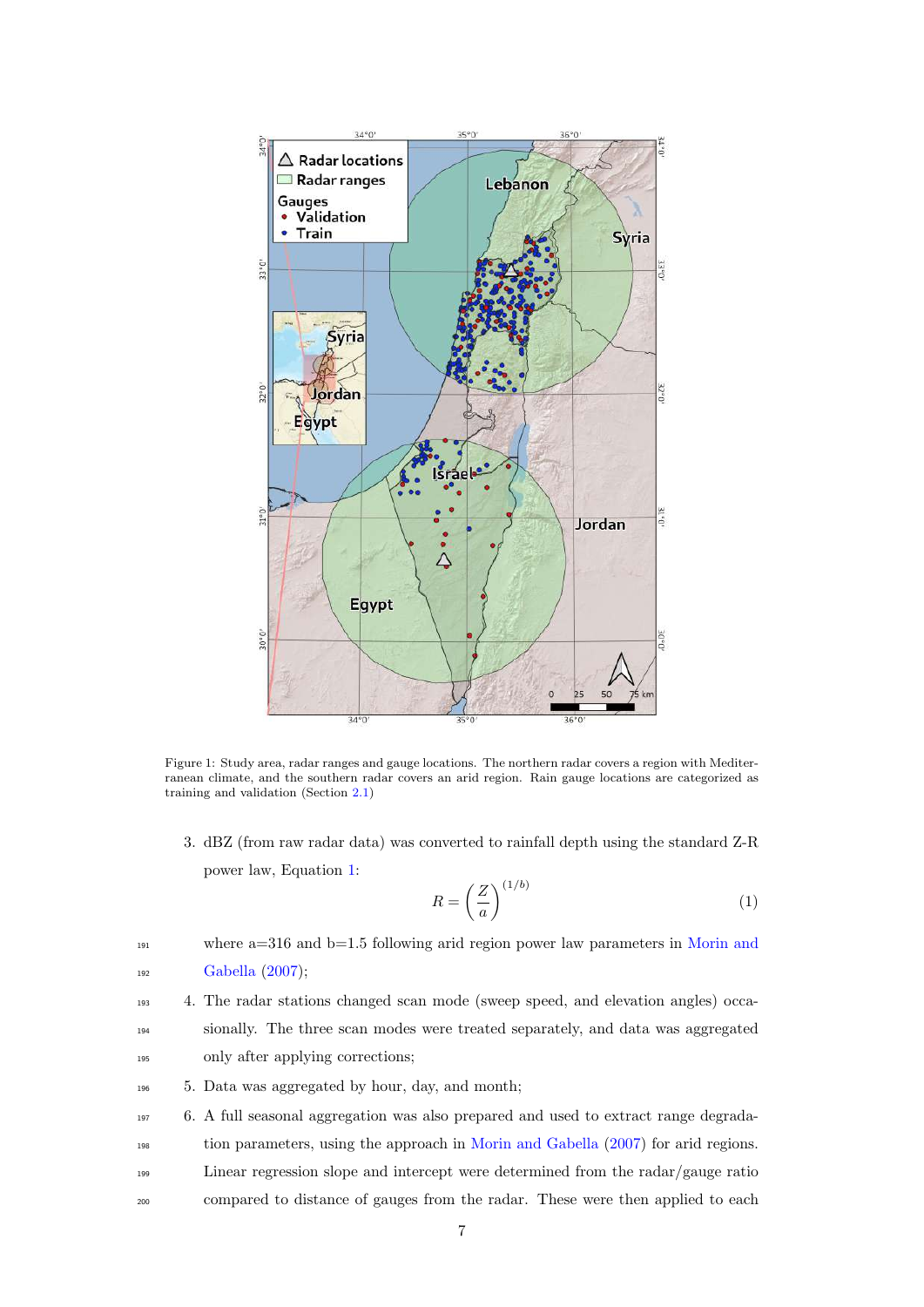monthly aggregation to correct for range degradation.

 7. A Mean Field Bias adjustment factor was determined as the quotient of mean range-corrected radar values and mean gauge values. This multiplicative factor was then applied to each monthly aggregation;

 8. The original Polar coordinate system was projected and resampled to a Cartesian, georeferenced coordinate system of 1 km. resolution.

<sup>207</sup> Gauge data were obtained from the Israel Meteorological Service<sup>[1](#page-1-0)</sup> (IMS) at both monthly and daily accumulation intervals for the months of the study period. A total of 61 automatic (online) gauges contained data for these time periods: 24 in the southern and 37 in the northern study areas. Also daily aggregations were acquired for specific storm events, October 25, 2018, December 7, 2018 and January 16, 2019. Metadata, also acquired from the IMS website, contained longitude/latitude for each gauge. The aggregated monthly precipitation, once joined to the gauge metadata, created point layers of monthly aggregated observations used in this work for validation (Section [2.4\)](#page-13-0).

 The IMS also maintain a larger network of gauges that are manually checked each day. From personal communication, the IMS consider both sets of gauges equally reliable with data collection intervals of 10 minutes in both cases. This second set of manual gauges, 266 of which fell in the two study areas, was used to determine radar correction parameters as described above. Both sets of gauges are well distributed throughout the  $_{220}$  country (as displayed on the map in Figure [1\)](#page-7-0), thus by splitting the full set of IMS gauges according to gauge type, automatic or manual, a larger set of data was used for tuning the model and radar correction, and a smaller, independent set for validation.

 An elevation grid covering the study area was acquired from the Shuttle Radar Terrain  $_{224}$  $_{224}$  $_{224}$  Mission (SRTM) program<sup>2</sup> at 3 arc seconds (about 90 meters) resolution. In addition to serving as elevation data for the study area, this layer was also processed to produce slope and aspect grids, which became components of the fuzzy set. These elevation, slope and aspect grids were all downscaled to 1 km. resolution to match the Cartesian grid of the radar data.

# <span id="page-8-0"></span>2.2. Membership functions and probabilities

 This work focused on location-based variables. Five variables were considered which affect precipitation:

- 1. Elevation;
- 2. Distance from the coastline;

3. Slope;

- 4. Aspect;
- 5. Rainfall from weather radar.

from: https://ims.data.gov.il/ , in hebrew

from <ftp://edcsgs9.cr.usgs.gov/pub/data/srtm/version1>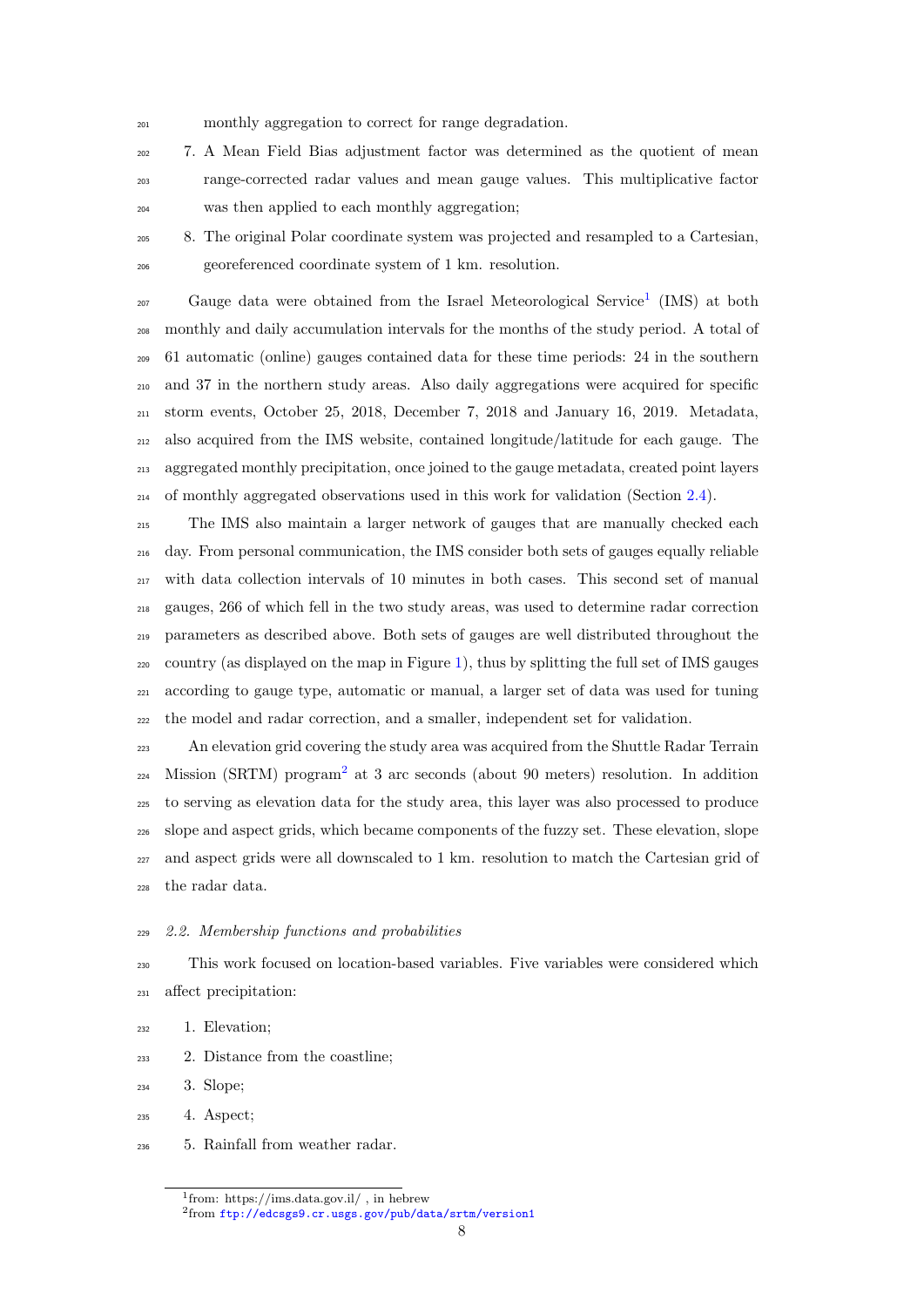Having chosen the influencing variables (Section [1.3\)](#page-4-0), a MF was assigned to each, thereby constructing the fuzzy set. MFs are represented by probability curves that span the range of possible values for each variable. The MF maps variable values to probabilities (with values from 0 to 1.0). Figure [2](#page-10-0) shows the MF probability curves for each variable. Three of the variables are static throughout the study period: elevation, slope and distance from coast. Each was represented by an "S" shaped curve (Equation <sup>243</sup> [2\)](#page-9-0) given by the exponent of a *sine* curve with two turning points  $p_0$  and  $p_1$  (following [Klir and Yuan](#page-33-13) [\(1995\)](#page-33-13), chapter 1 and implemented as in [Jasiewicz](#page-32-14) [\(2011\)](#page-32-14)).

$$
MF = \begin{cases} 0 & v_x < = p_0 \\ \sin(v_x \cdot \frac{\pi}{2})^2 & v_x > p_0 \text{ and } v_x \le p_1 \\ 1 & v_x > p_1 \end{cases}
$$
 (2)

<span id="page-9-1"></span><span id="page-9-0"></span>245 where  $v_x$  is the vector of possible variable values.

Table 1: Turning points for each curve

| Variable         | Min. value | $p_0$                                                                                     | $p_1$  | Max. value   |
|------------------|------------|-------------------------------------------------------------------------------------------|--------|--------------|
| Elevation        | -400       | 10                                                                                        | 330    | 1000         |
| Dist. from coast |            | 50                                                                                        | 100    | 220          |
| Slope            | $0^o$      | $4^{\circ}$                                                                               | $20^o$ | $34^{\circ}$ |
| Aspect           |            | (rectangular function, described in the text)                                             |        |              |
| Radar            |            | $R_{\min}$ 0.01 $(R_{\max} - R_{\min})$ 0.9 $(R_{\max} - R_{\min})$ $R_{\max} - R_{\min}$ |        |              |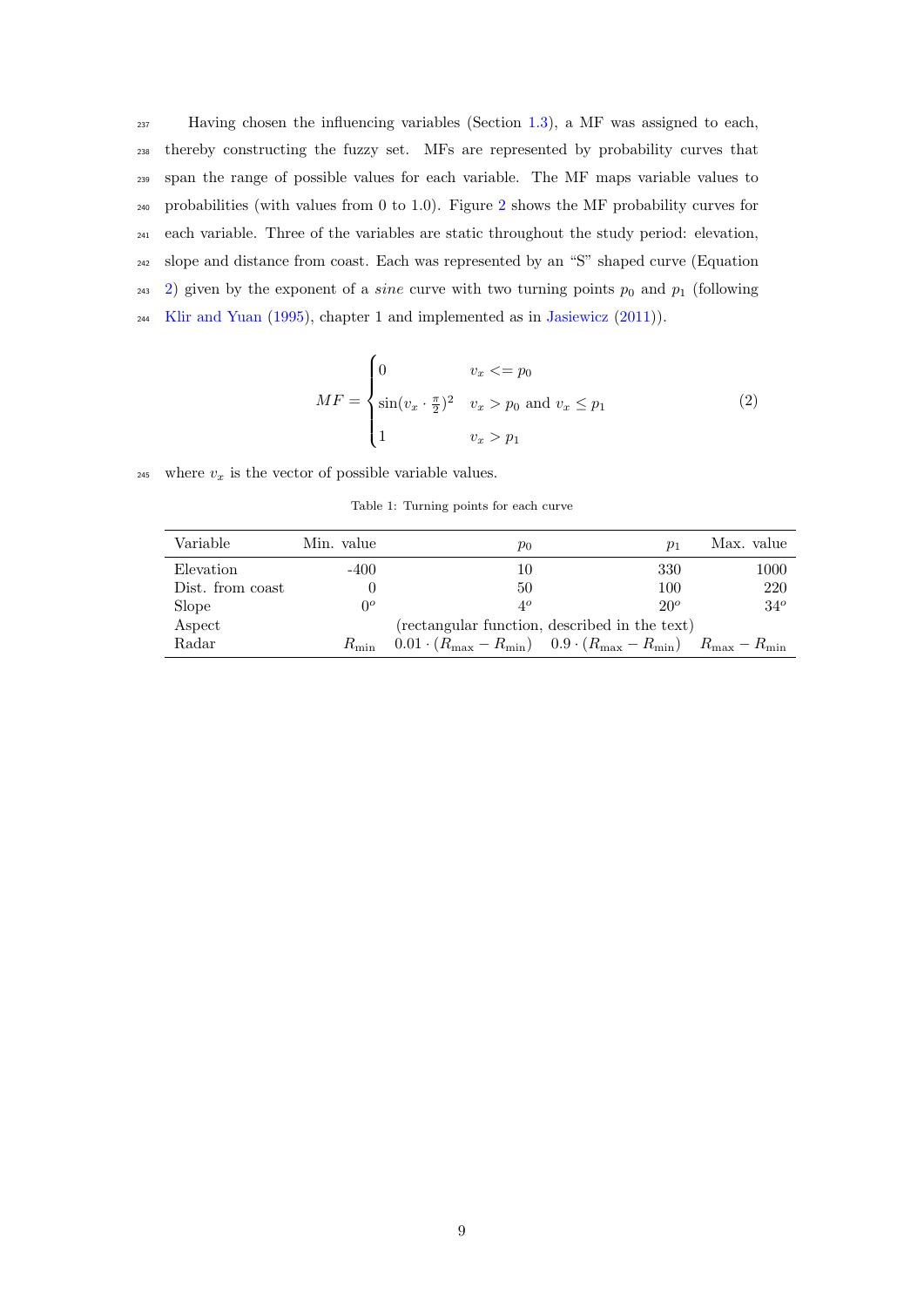<span id="page-10-0"></span>

Figure 2: Static and monthly varying membership function curves. (a) Elevation, (b) Distance from coast, (c) Slope, (d) Aspect, (e) Radar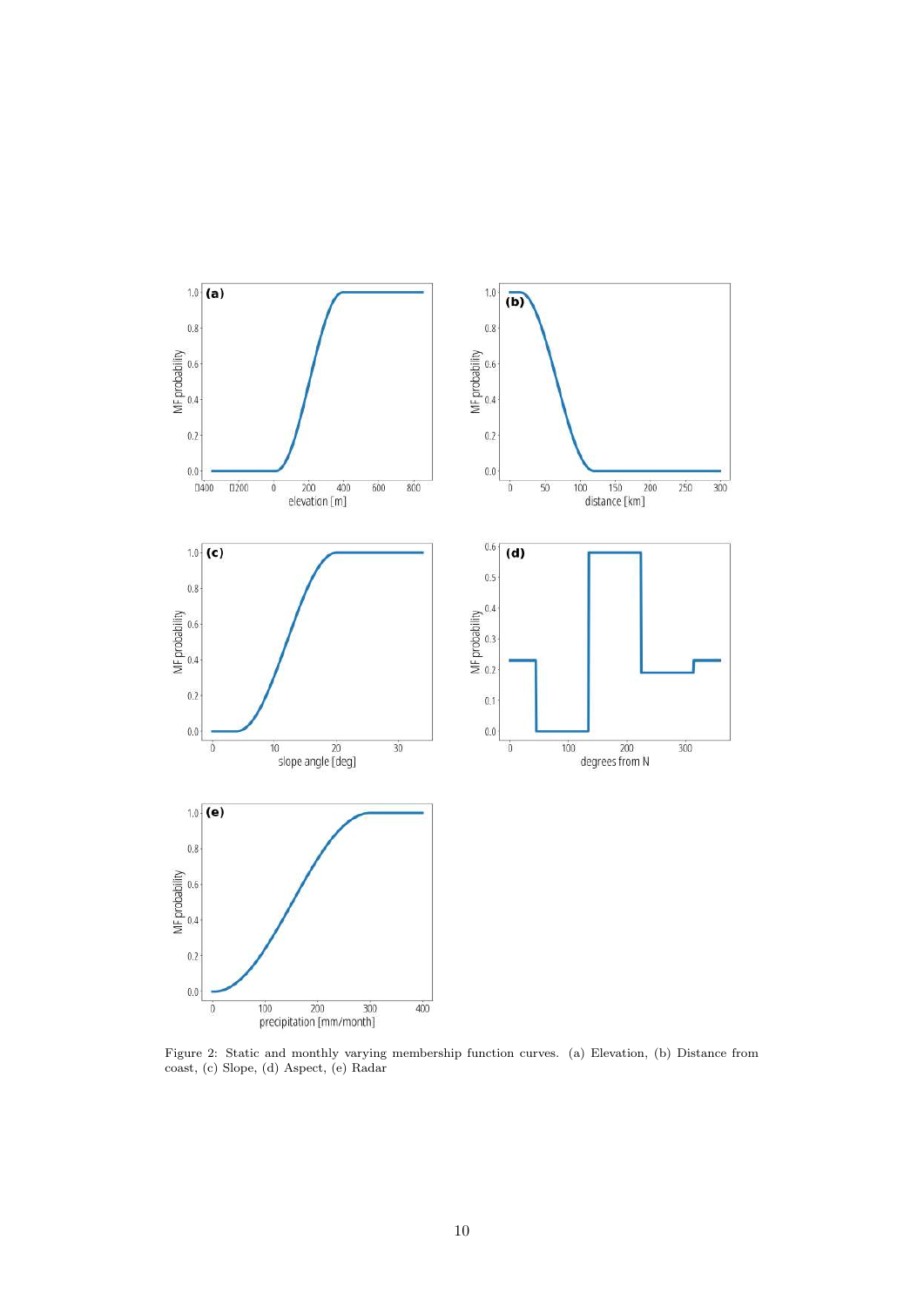The turning points, listed in Table [1,](#page-9-1) were chosen as a percent of the full range of each variable. Thus the elevation MF varies from 400 m. below sea level (the Dead Sea area) to 1000 m., the peak elevations in the northern study area. The lower turning point was chosen at 10 m., just above sea level, and the second at 330 m., a third of the maximum elevation. Thus all low elevations got precipitation probabilities near to zero. The probability then rose quickly, reaching 1.0 at elevation 400 m. The coastal plain in the study areas includes elevation to over 200 m., while 300 m. and above are mountainous. Thus the chosen turning points set low to moderate probability for the coastal plain and high probability in the mountain regions. This choice reflected past research (cited in Section [1.3\)](#page-4-0) which showed the effects of elevation on precipitation.

 Similarly, the slope MF varied from  $0^{\circ}$  to a maximum of  $34^{\circ}$  slope angles. All flat areas, up to  $4^o$  were designated zero probability, then for moderate slopes of  $4^o$  to  $10^o$   $_{258}$  probability increased rapidly, reaching 1.0 at slope above  $20^{\circ}$ .

 The distance from coast MF curve behaves inversely, with the high turning point at 50 km. and low turning point at 100 km. In this way, the coastal areas gained high probability values, whereas far to the south, the arid region dropped to zero probability. Research on the correlation between precipitation and distance from the coast (sources cited in Section [1.3\)](#page-4-0) indicated that inland precipitation is affected by the sea up to a few hundred kilometers from the coast, justifying the distances chosen above.

 The other two MF's varied from month to month. The radar MF reflects the aggre- gated monthly precipitation from radar data, thus each month had a different probabil- ity MF curve. However all monthly curves were prepared in the same way. Minimum <sup>268</sup> and maximum precipitation values  $(R_{min}$  and  $R_{max}$ ) were extracted from the monthly weather radar aggregation. The maximum was determined after removing outlier values,  $_{270}$  where outliers were defined as values above the  $98<sup>th</sup>$  percentile. From visual inspection of the radar images, these outlier pixels were assumed to result from non-meteorological, high reflectance ground clutter that persisted even after ground clutter removal. Then <sup>273</sup> turning points were set at  $p_1 = 0.9 \cdot (R_{max} - R_{min})$  and  $p_0 = 0.01 \cdot (R_{max} - R_{min})$  and the "S" curve equation [3](#page-12-0) was then applied.

 The resulting radar MF probability curve transformed low radar precipitation to almost zero probability, then the curve rose slowly; only the pixels with heaviest monthly  $_{277}$  aggregated rainfall were transformed to probability of 1.0. Justification for this radar MF originates from the various sources of uncertainty in weather radar that are not dependent on rainfall intensity. [Villarini and Krajewski](#page-35-15) [\(2010\)](#page-35-15) as well as [Chumchean et al.](#page-31-14) [\(2003\)](#page-31-14) and others reviewed sources of uncertainty in deriving rainfall from radar reflectance. Errors associated with beam blockage, polar-Cartesian conversion and calibration of the radar are independent of the rain intensity. Also wet radome effect and to some extent vertical profile of reflectivity do not increase in heavier storms. Thus their relative effect is greater in low intensity rain events. Overall the weather radar signal to noise ratio is low (i.e. high noise level) when rain intensity is low. At high rain intensity, the above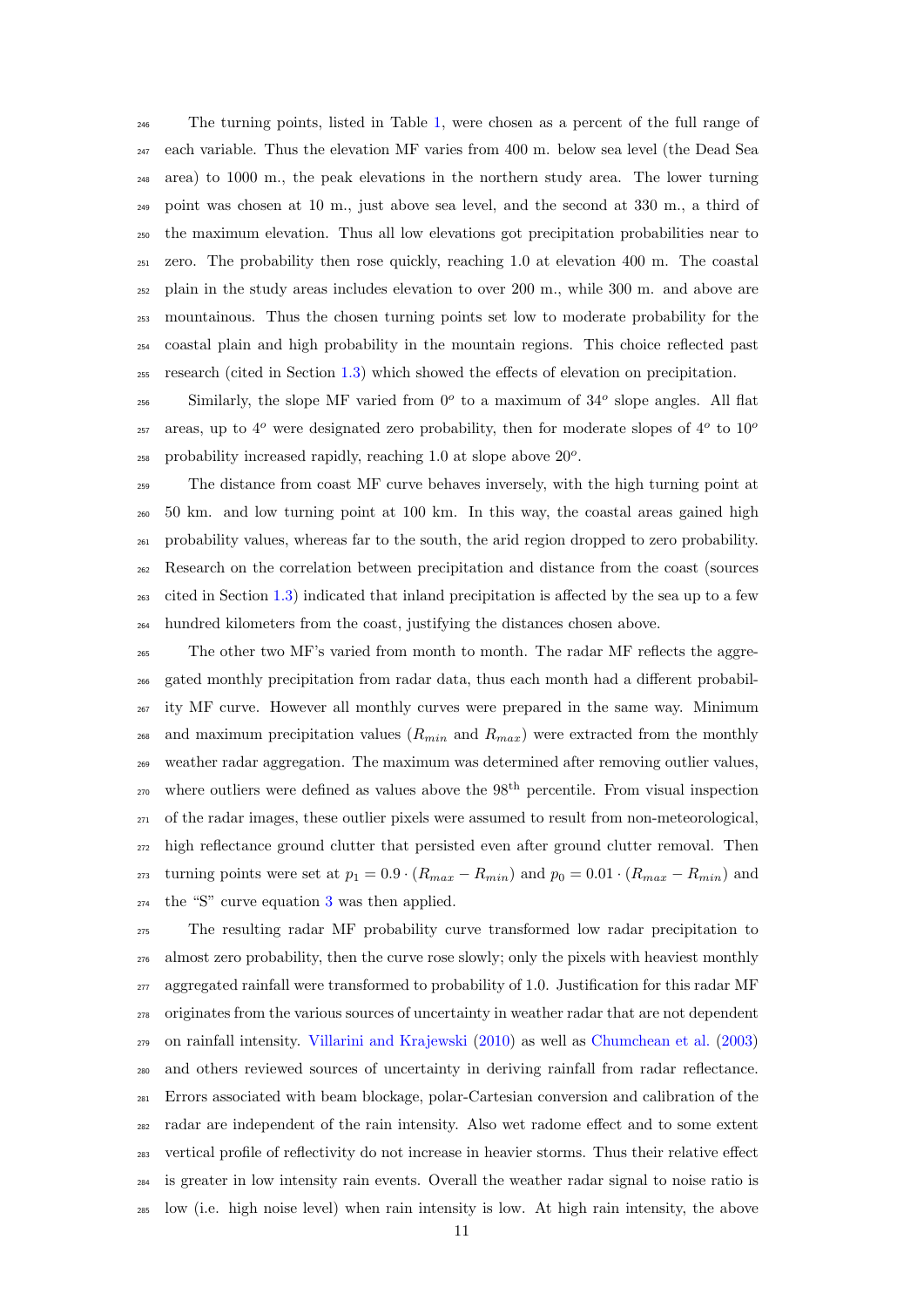sources of error are, to some extent, overcome by the strength of the signal received by the radar. Therefore, the radar MF was chosen to mirror this uncertainty by assigning very low probability to low rain intensity, and increasing the probability to 1.0 as the rain intensity grows towards the monthly maximum.

 The aspect MF also varies by month, but was handled differently. Rather than an "S" curve, probability values were determined for each of the four compass directions, resulting in a rectangular probability function. The probability for each direction was derived from the proportion of the synoptic classes (see Section [1.3](#page-4-0) and [Alpert et al.](#page-31-13)  $294 \quad (2004)$  $294 \quad (2004)$ ) in a particular month. Referring to panel (d) in Figure [2,](#page-10-0) which represents January, 58% of the synoptic events during that month were classified Red Sea Trough (based on data from personal communication and [Alpert et al.](#page-31-13) [\(2004\)](#page-31-13)), which moves 297 northward. So all south facing pixels, from  $135^{\circ}$  to  $225^{\circ}$  were assigned a probability of 0.58. Approximately 23% of the synoptic events during January were classified as normal Cyprus Low fronts moving eastward. So west facing aspect angles of  $225^{\circ}$  to  $315^{\circ}$  got a probability of 0.23. In this fashion rectangular MF curves for aspect were prepared for each month.

# <span id="page-12-1"></span><sup>302</sup> 2.3. Joint membership function

In fuzzy set theory, MFs are combined using one of several types of joint membership functions (JMF): intersection, union, exclusive disjunction, or combinatorial. These types are explained in chapter 2 of [Zimmermann](#page-35-6) [\(2013\)](#page-35-6) and other textbooks on fuzzy sets. An intersection JMF finds the minimum of all MF probabilities, while a union JMF finds the maximum. Exclusive disjunction returns the probability of one MF less the inverse of the other MF. A combinatorial JMF is comprised of the sum of all MFs, each multiplied by some weight. The JMF in the current work was constructed using a combination of all MFs, by summing the products of each variable probability  $P_{m}$  by its weight,  $w_{m}$ as in Equation [3.](#page-12-0) Choice of this type was dictated by the need to include all of the location-based variables in calculating the final precipitation grid.

<span id="page-12-0"></span>
$$
JMF = \sum_{allMF} w_{mf} \cdot P_{mf} \tag{3}
$$

 The vector of weights was determined by performing 100 iterations of a global opti- mization function (using the basin hopping technique). This function calculated the cor- relation between gauge observations (using the set of manual gauges only) and the JMF <sup>306</sup> probability at the gauge locations, and found the weights that minimized 1*−correlation*. The optimization algorithm ended after cycling through 15-25 steps with no change in the result. Weights were then normalized such that the sum of the weights equaled 1.0. The final, optimized weight vectors appear in Table [2.](#page-13-1)

 $\Delta_{310}$  Applying the JMF resulted in monthly precipitation probability grids (values from 0 <sup>311</sup> to 1.0) at the same resolution and extent as the original radar precipitation grids. The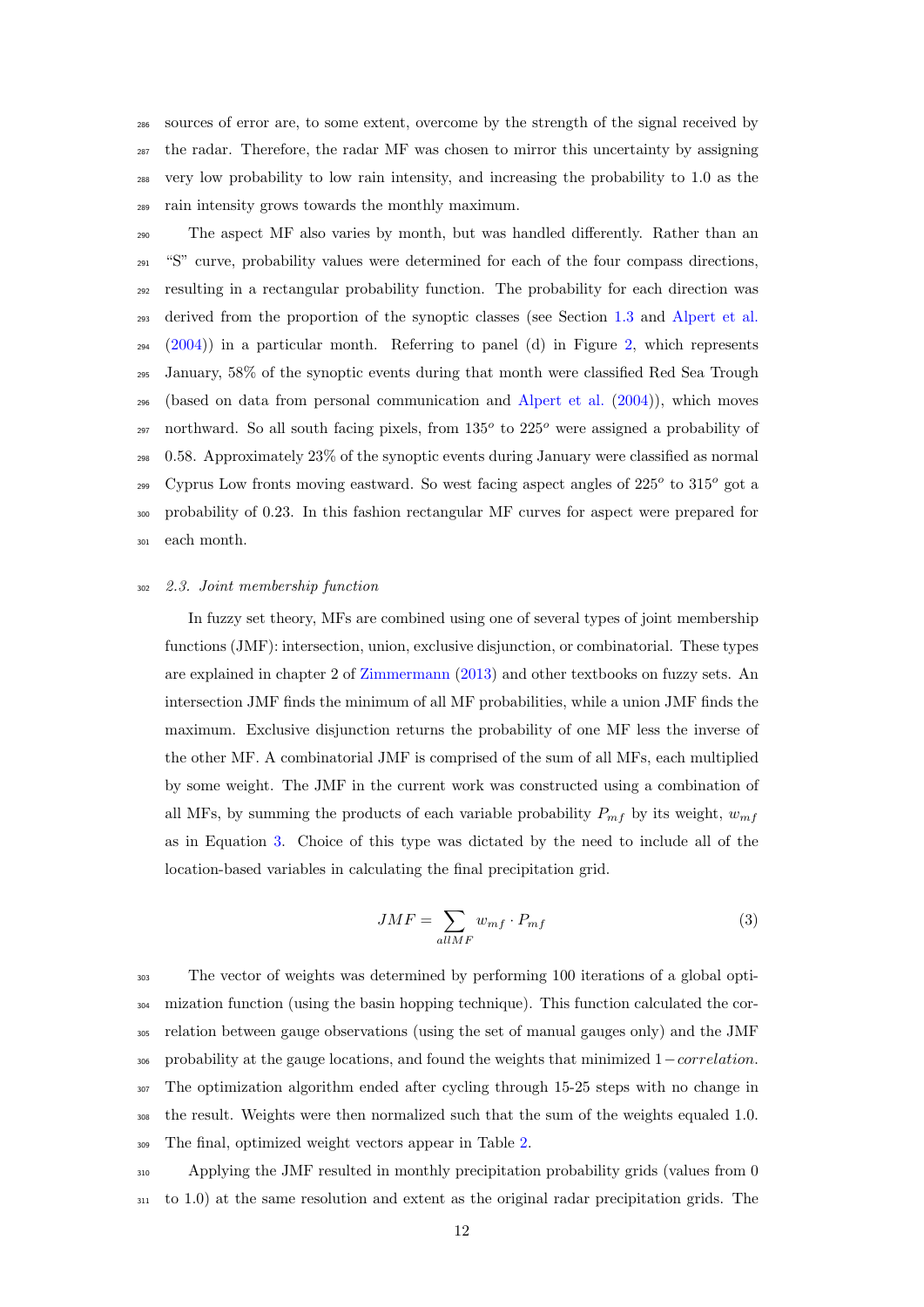Table 2: Optimized weights

<span id="page-13-1"></span>

|                    |      |      |       | Region   Radar Elevation Aspect Slope Dist. from coast |
|--------------------|------|------|-------|--------------------------------------------------------|
| South $\vert$ 0.13 | 0.18 | 0.05 | -0.08 | 0.56                                                   |
| North $\vert$ 0.54 | 0.09 | 0.02 | 0.02  | 0.33                                                   |

 authors recognize that hydro-meteorological models require a high temporal resolution of precipitation grids for flood forecasting applications. Therefore, despite the difficulties producing rain grids over short time intervals, an attempt was made to apply the model to three 24 hour periods, with some success (see Section [3\)](#page-13-2). The specific 24 hour periods were chosen to overlap with heavy storm events: October 25, 2018; December 7, 2018; January 16, 2019 to produce JMF probability grids for these individual storms (refer to Section [1.4\)](#page-5-0)

# <span id="page-13-0"></span>2.4. Validation

 Using the gauge locations (see Section [2.1\)](#page-6-0), pixel values from both the radar grids and the JMF probability grids were extracted. In both cases the values from four pix- els surrounding the gauge location were averaged to overcome local inconsistencies in the probability grid. This resulted in monthly datasets each with pairs of gauge observa- tions/radar precipitations and gauge observations/JMF probabilities. A linear regression was performed on each of the pairs for each monthly data-set, and for the north and south study areas separately.

327 With the small sample size available  $(N = 37 \text{ and } N = 20 \text{ in the north and south})$  study areas respectively) concern arose that the coefficient of determination would not be a reliable test of correlation due to non-normal distribution of residuals or heteroscedastic- ity. Residual plots were examined (see Figure [3\)](#page-14-0), and two tests performed: Shapiro-Wilk to check for normality of residuals, and Breusch-Pagan to check for heteroscedasticity. 332 When either of these tests resulted in a  $p$ -value  $\lt$  0.05, then that served as evidence to reject the null hypothesis (H0 assumes normal and homoscedastic), and parametric correlation tests such as Pearson should be avoided. One or the other of these tests did suggest rejecting the null hypothesis, and examination of the residuals and QQ-plots con- firmed the suspicion. Therefore the non-parametric Kendall's tau test for correlation was chosen instead. Correlation results appear in Table [3](#page-17-0) for the monthly aggregations, and Table [4](#page-17-1) for individual storm events with 24 hour aggregations. The left column of the Kendall's tau statistic refers to gauges and the radar grid, and the second column refers to correlation between gauges and the JMF probability grid (both at gauge locations).

# <span id="page-13-2"></span>3. Results

 Once the fuzzy set framework was constructed and validated, two collections of results were produced: scatter plots and precipitation maps. Both were prepared in pairs, on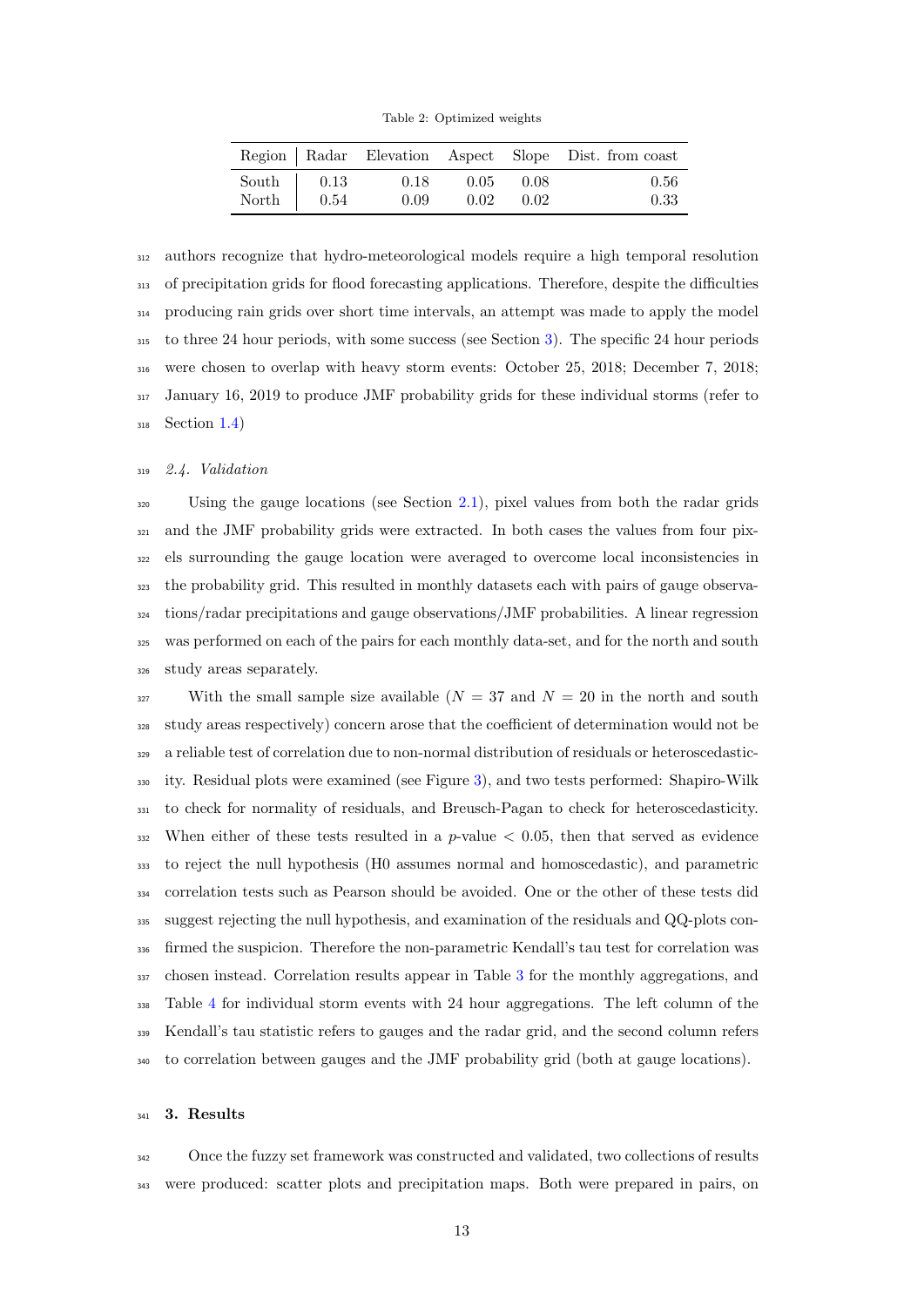<span id="page-14-0"></span>

Figure 3: Residuals tests. Residual plots show heteroscedasticity in panels (a) and (c); Q-Q plots, panels (b) and (d) show non-normality of residuals distribution. The graphs (a) and (b) refer to north study area, and panels (c) and (d) refer to south study area.

 one hand the gauge data compared to radar precipitation and on the other hand gauge data compared to the JMF derived precipitation.

# 3.1. Scatter plots

 Initially, gauge precipitation values were plotted against the JMF probability at gauge locations (averaging four pixels around each gauge location in the JMF grid). Examining these initial graphs, it became clear that the correlation between gauge data and the JMF probability was best matched on a log scale. This was expected since four of the MF 351 probability curves were prepared (see Section [2.2](#page-8-0) and equation [3\)](#page-12-0) as functions of  $\sin^2$ , suggesting that a best fit linear regression would be obtained using an exponential scale. 353 Therefore all further correlations compared radar or JMF precipitation grids to  $log_e$  of the gauge observations.

Referring to the scatter plots in Figures [4](#page-16-0) to [8](#page-21-0) this choice of a log scale for the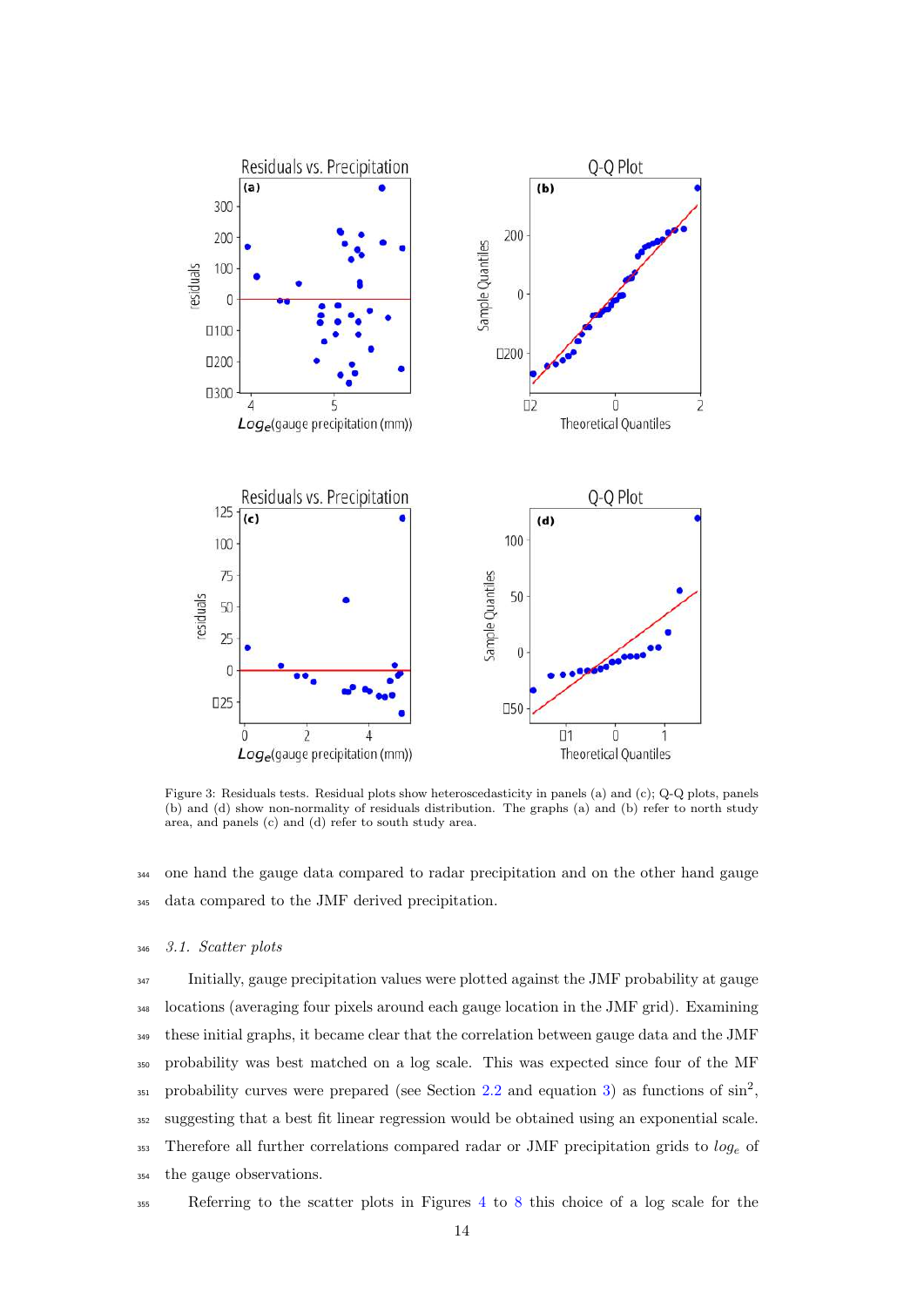gauge observations proved to be correct. Each pair of graphs presents the results for one monthly aggregation, in panels (a) the original radar vs  $log_e$  of gauge observations, and panels (b) represent the JMF probability vs.  $log_e$  of the gauges. The blue points on all panel (b) graphs, JMF probability values, show a fairly good fit to the linear regression <sup>360</sup> line. Scatter plots are presented for two months in the northern region and three months in the southern region. Results for other months appear in Table [3.](#page-17-0)

<span id="page-15-1"></span><sup>362</sup> 3.2. Precipitation maps

Next, the linear regression coefficients,  $\beta_1$  (the regression rate of change) and  $\beta_0$  (the regression intercept), were extracted for each month and study region, and were applied to the JMF probability grids to reconstruct the final JMF precipitation grids. These coefficients appear in Table [3.](#page-17-0) Since the linear regression was applied to  $log_e$  of the gauge values, the equation to reconstruct the JMF predicted precipitation grid was:

<span id="page-15-0"></span>
$$
JMF_{\text{precip}} = e^{\left[\frac{JMF_{\text{prob}} - \beta_0}{\beta_1}\right]}
$$
\n<sup>(4)</sup>

 Equation [4](#page-15-0) produced JMF predicted precipitation grids for each month and region in the study. Figures [9](#page-22-0) to [12](#page-23-0) present the radar based precipitation in panels (a) and the reconstructed JMF precipitation in panels (b) for two months in both north and south <sup>366</sup> regions.

# <sup>367</sup> 3.3. Single storm events

 Also presented, in Table [4,](#page-17-1) are fuzzy model results from three 24 hour periods: Octo- ber 25, 2018, December 7, 2018 and January 16, 2019, covering three storm events. The pair of scatter plots for January 16, 2019 appears in Figure [13](#page-24-0) and the accompanying precipitation maps in Figure [14.](#page-25-0)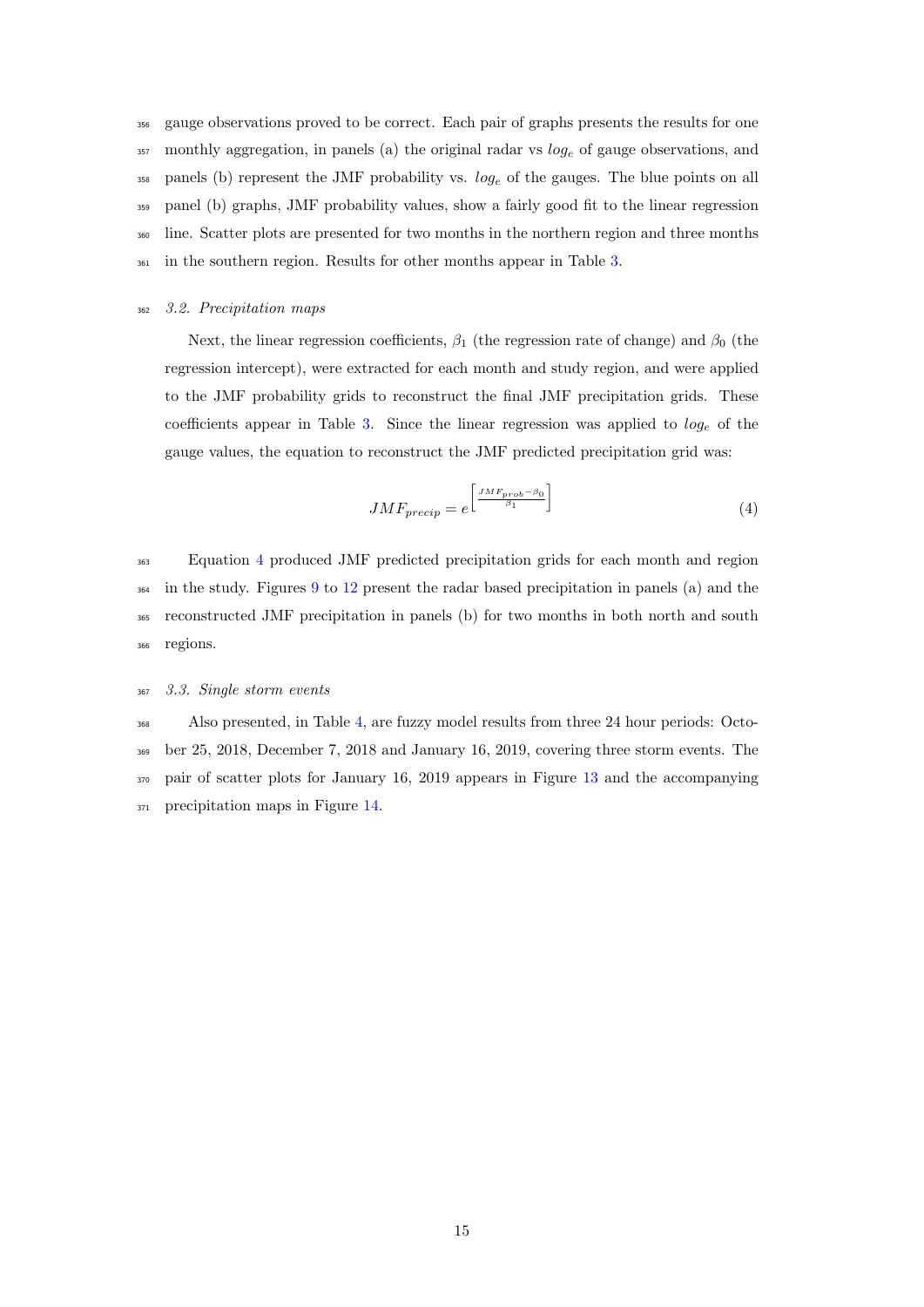<span id="page-16-0"></span>

Figure 4: Scatter plots of radar precipitation (a) and joint membership probability (b) vs. log of gauge observed precipitation, North region, 01/2018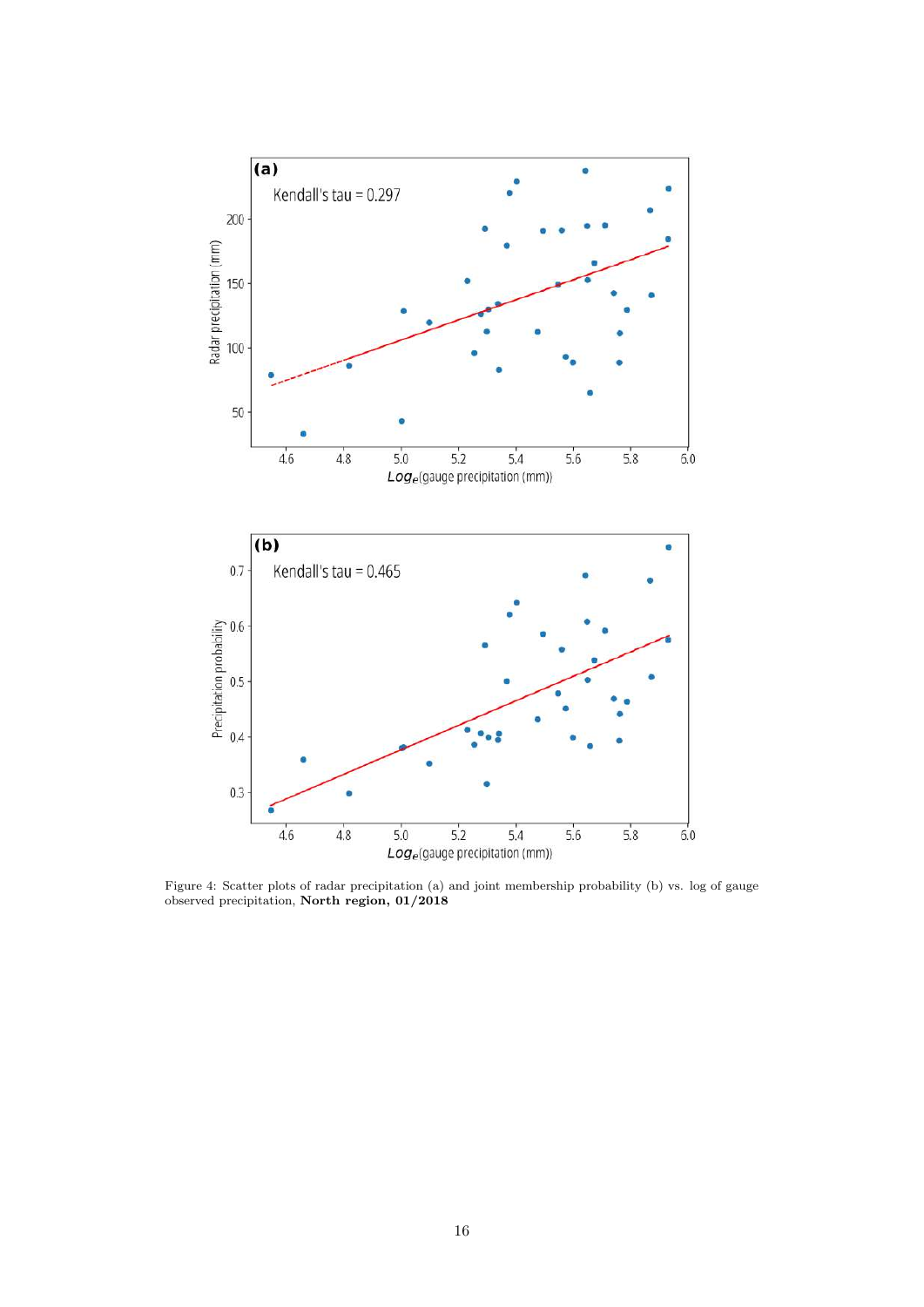<span id="page-17-0"></span>Table 3: Monthly correlation statistics: Kendall's tau between radar precipitation and gauge observations and between Joint Membership Function (JMF) and gauges. The Residuals test columns show Shapiro-Wilk (SW) and Breusch-Pagan (BP) test for heteroscedasticity, where **bold numbers** emphasize low p-values, indicating that H0 (normal, homoscedastic residuals) should be rejected. The final two columns  $ρ$  cartes, matedring that its (Horman, Homoseculation contains) should be registed. The line was estimated present the  $β$  coefficients for each month to revert from JMF probability to precipitation (Subsection [3.2\)](#page-15-1).

|            |         | Kendall's tau |           | Residuals test |              | $\beta$ coefficients |           |
|------------|---------|---------------|-----------|----------------|--------------|----------------------|-----------|
| Study area | Month   | K-tau Radar   | K-tau JMF | SW p-value     | $BP$ p-value | Slope                | Intercept |
| North      | 01/2018 | 0.297         | 0.466     | 0.771          | 0.383        | 0.221                | $-0.728$  |
| North      | 10/2018 | 0.438         | 0.486     | 0.000          | 0.787        | 0.045                | 0.194     |
| North      | 11/2018 | 0.641         | 0.610     | 0.825          | 0.479        | 0.110                | $-0.068$  |
| North      | 12/2018 | 0.152         | 0.533     | 0.906          | 0.142        | 0.169                | $-0.495$  |
| North      | 01/2019 | 0.162         | 0.406     | 0.307          | 0.313        | 0.079                | 0.005     |
| South      | 01/2018 | 0.663         | 0.811     | 0.000          | 0.240        | 0.150                | $-0.136$  |
| South      | 10/2018 | 0.578         | 0.449     | 0.400          | 0.000        | 0.054                | 0.346     |
| South      | 11/2018 | 0.554         | 0.596     | 0.033          | 0.313        | 0.149                | $-0.049$  |
| South      | 12/2018 | 0.406         | 0.765     | 0.099          | 0.022        | 0.134                | 0.124     |
| South      | 01/2019 | 0.650         | 0.564     | 0.069          | 0.022        | 0.057                | 0.426     |

<span id="page-17-1"></span>

|                  |               | Kendall's tau |      |
|------------------|---------------|---------------|------|
| Study area Event |               | Radar JMF     |      |
| North            | Dec. 7, 2018  | 0.33          | 0.38 |
| North            | Jan. 16, 2019 | 0.32          | 0.50 |
| South            | Oct. 25, 2018 | 0.60          | 0.61 |

Table 4: Event (one day) correlation statistics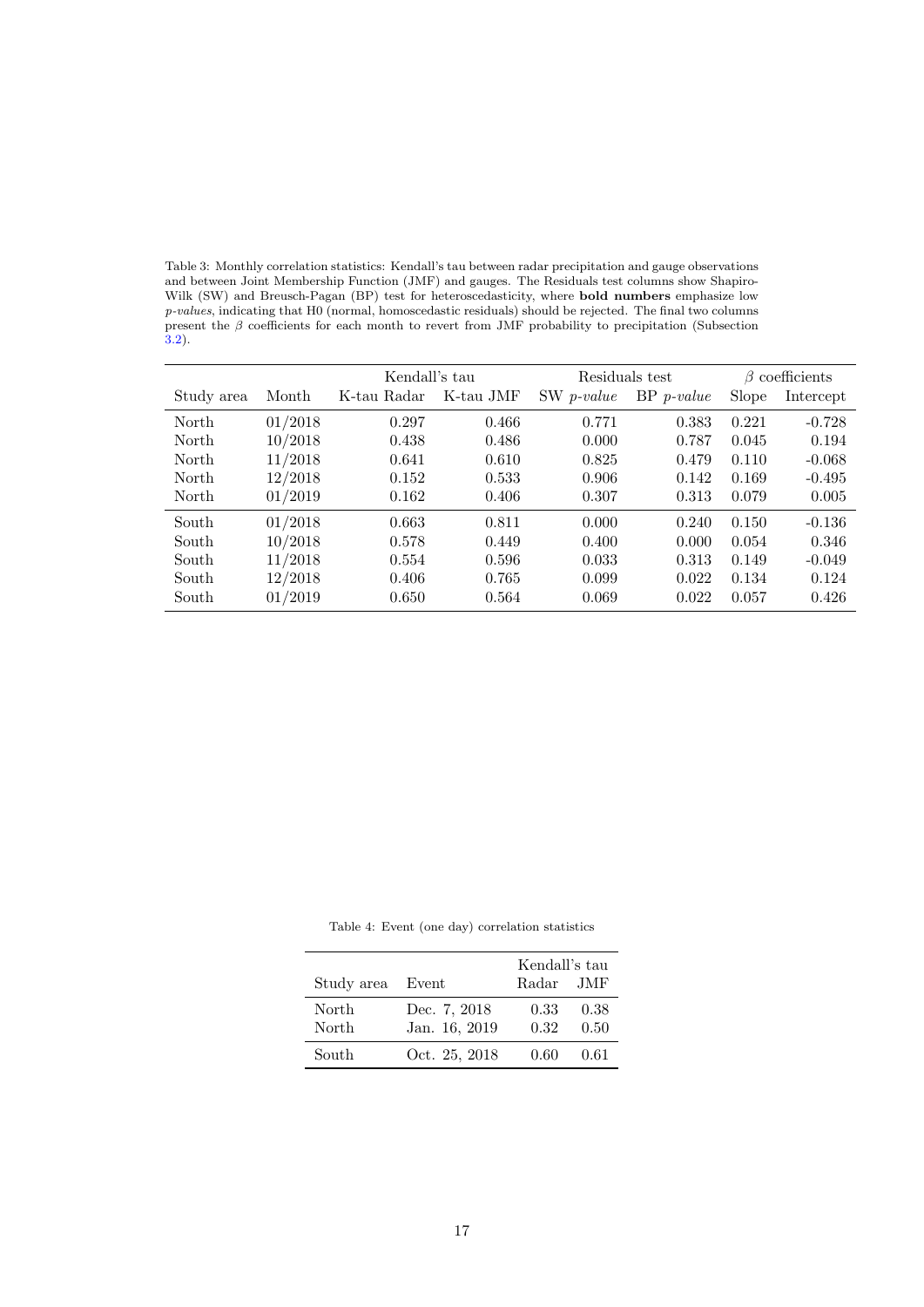

Figure 5: Scatter plots of radar precipitation (a) and joint membership probability (b) vs. log of gauge observed precipitation, North region, 01/2019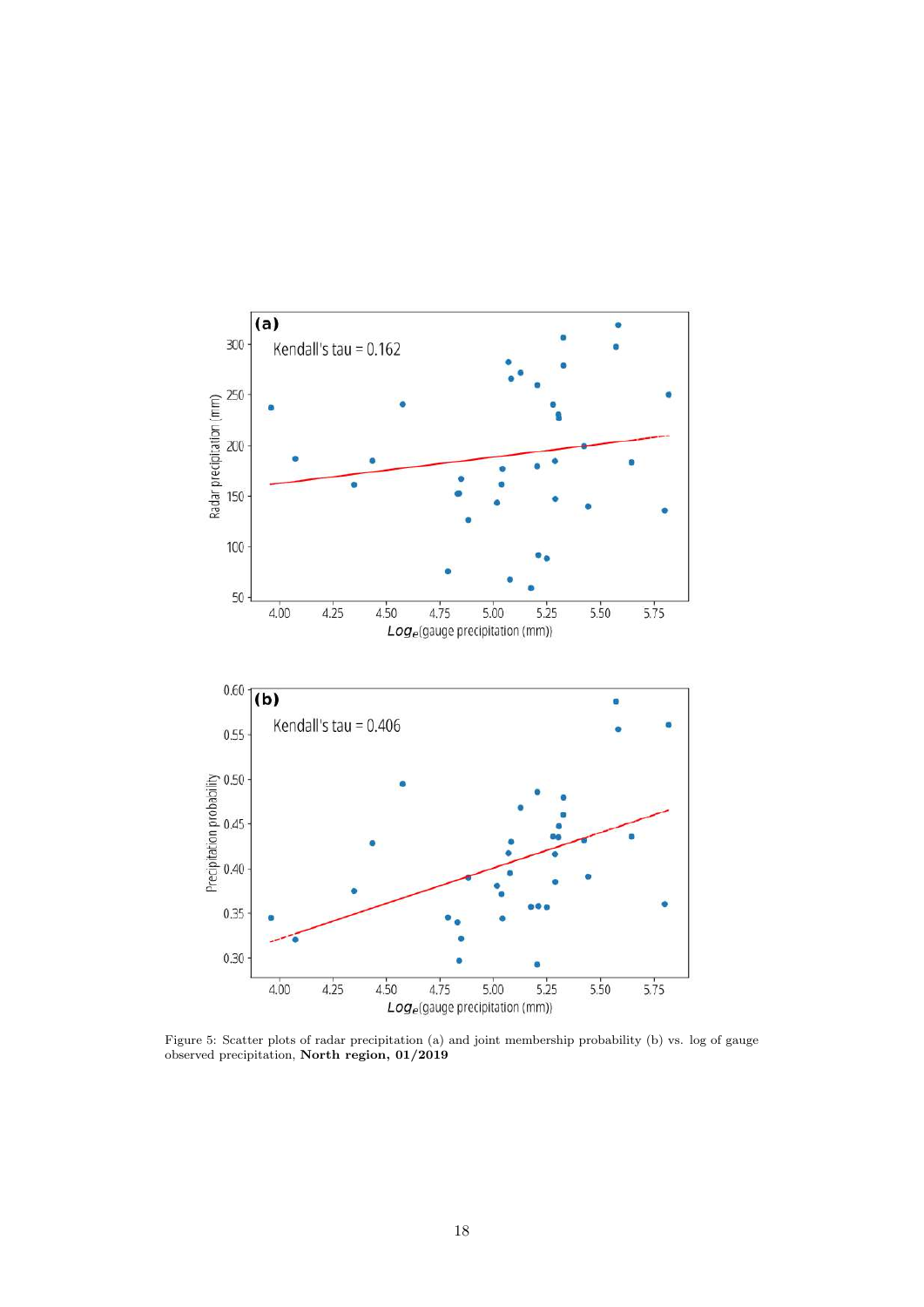

Figure 6: Scatter plots of radar precipitation (a) and joint membership probability (b) vs. log of gauge observed precipitation, South region, 01/2018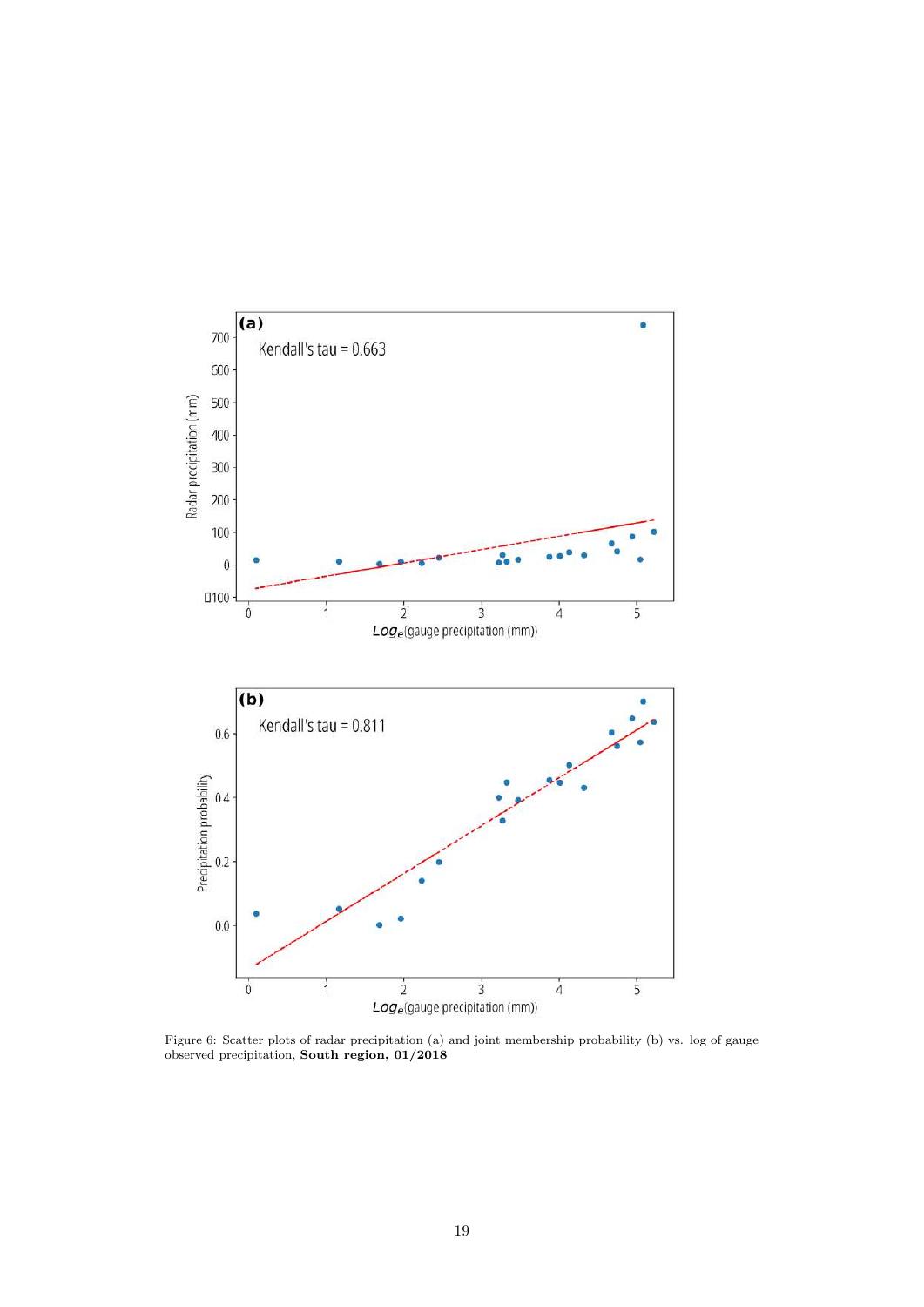

Figure 7: Scatter plots of radar precipitation (a) and joint membership probability (b) vs. log of gauge observed precipitation, South region, 11/2018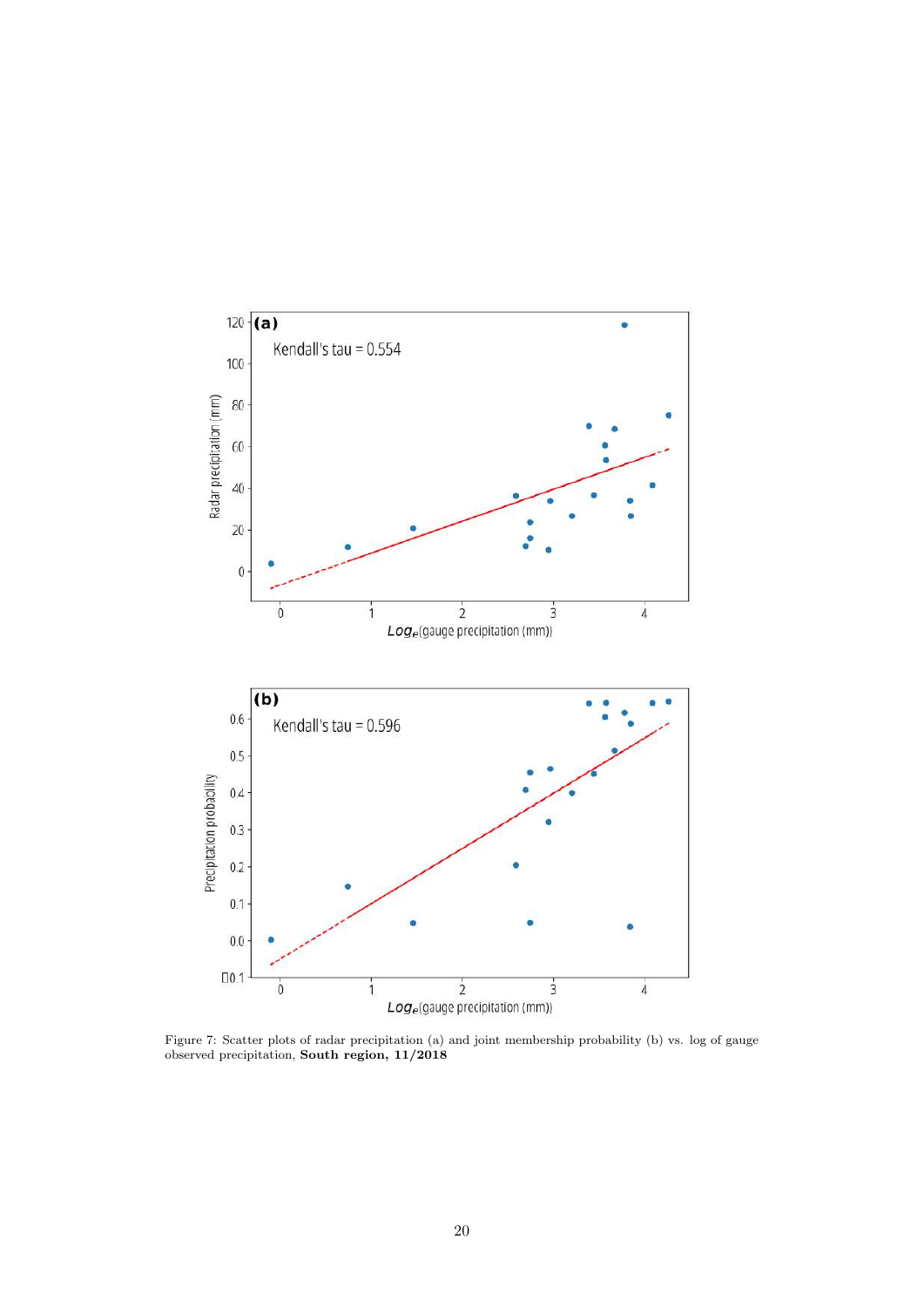<span id="page-21-0"></span>

Figure 8: Scatter plots of radar precipitation (a) and joint membership probability (b) vs. log of gauge observed precipitation, South region, 12/2018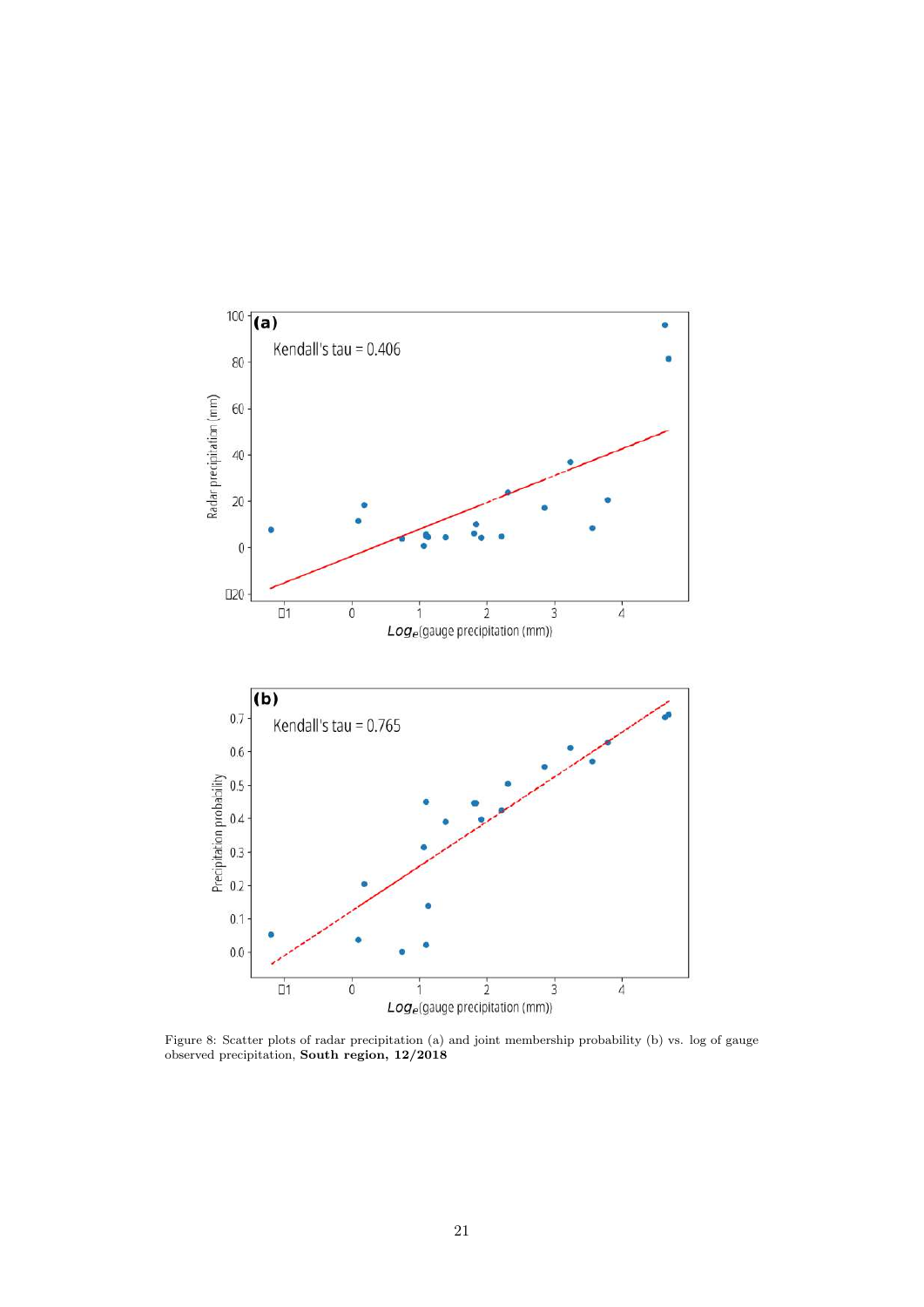<span id="page-22-0"></span>

Figure 9: Precipitation maps, radar (a) and joint membership (b) precipitation distributions, North region, 01/2018



Figure 10: Precipitation maps, radar (a) and joint membership (b) precipitation distributions, North region, 01/2019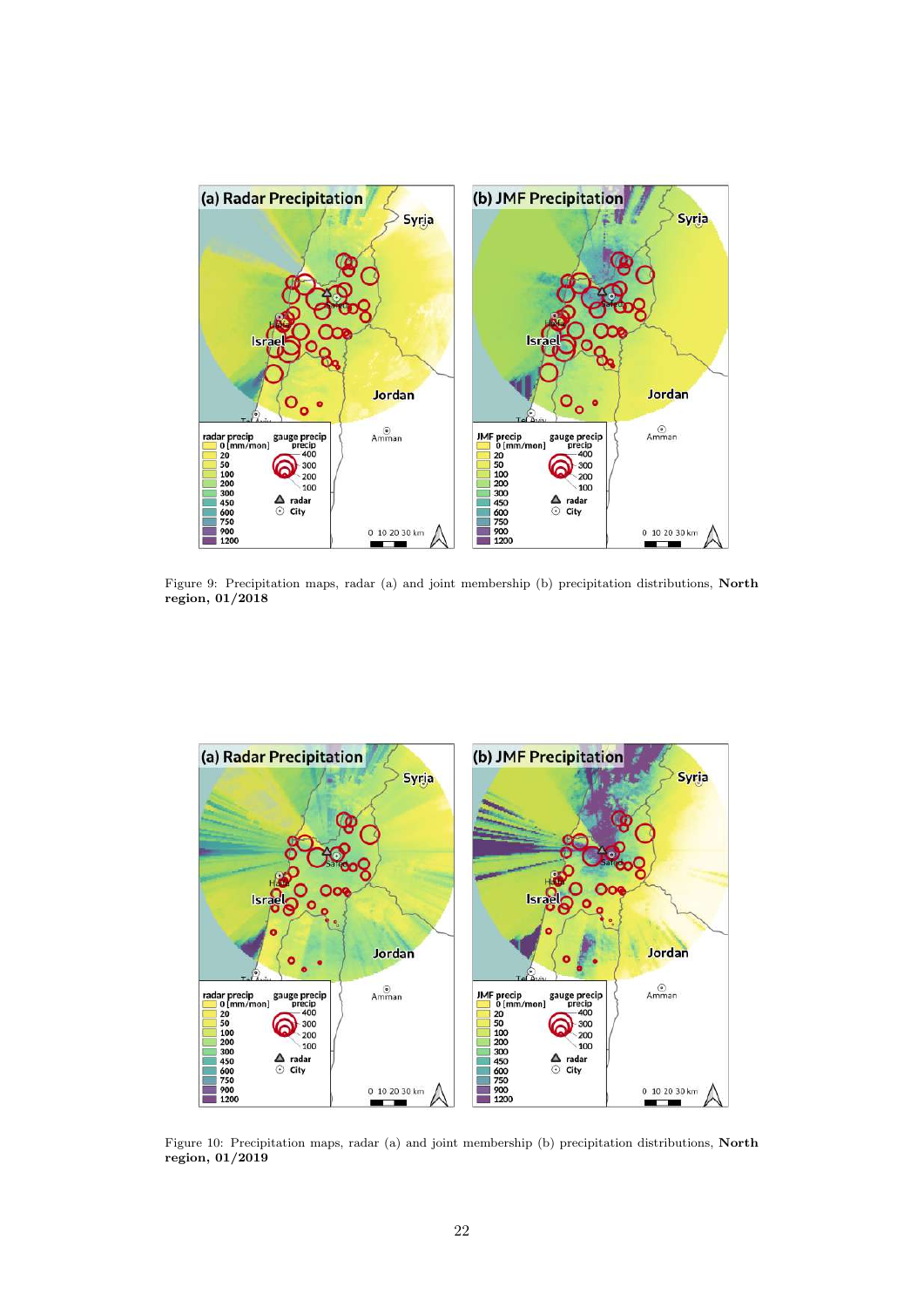

Figure 11: Precipitation maps, radar (a) and joint membership (b) precipitation distributions, South region, 12/2018

<span id="page-23-0"></span>

Figure 12: Precipitation maps, radar (a) and joint membership (b) precipitation distributions, South region, 01/2019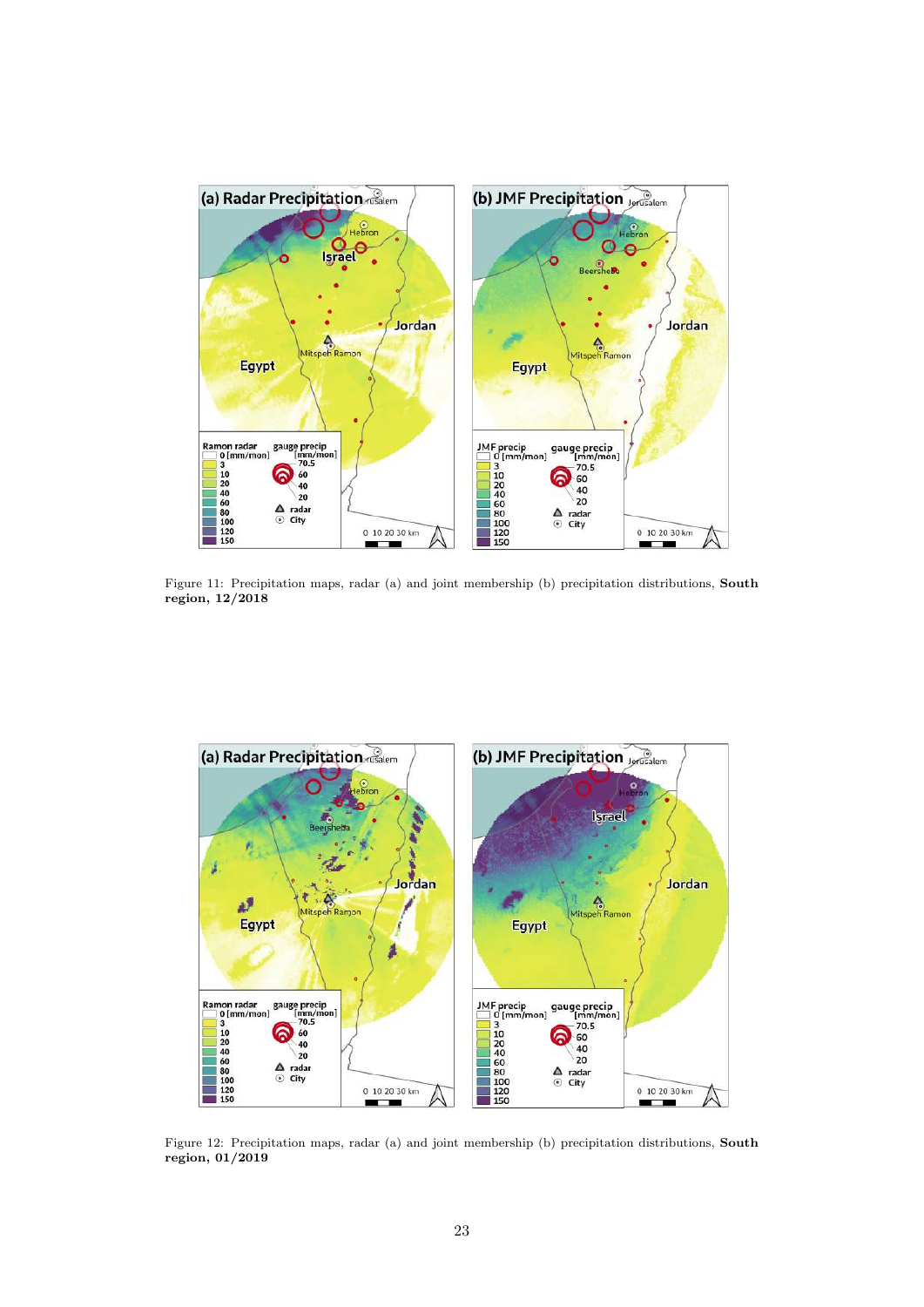<span id="page-24-0"></span>

Figure 13: Single storm event scatter plots of radar precipitation (a) and joint membership probability (b) vs. log of gauge observed precipitation, North region, 16/01/2019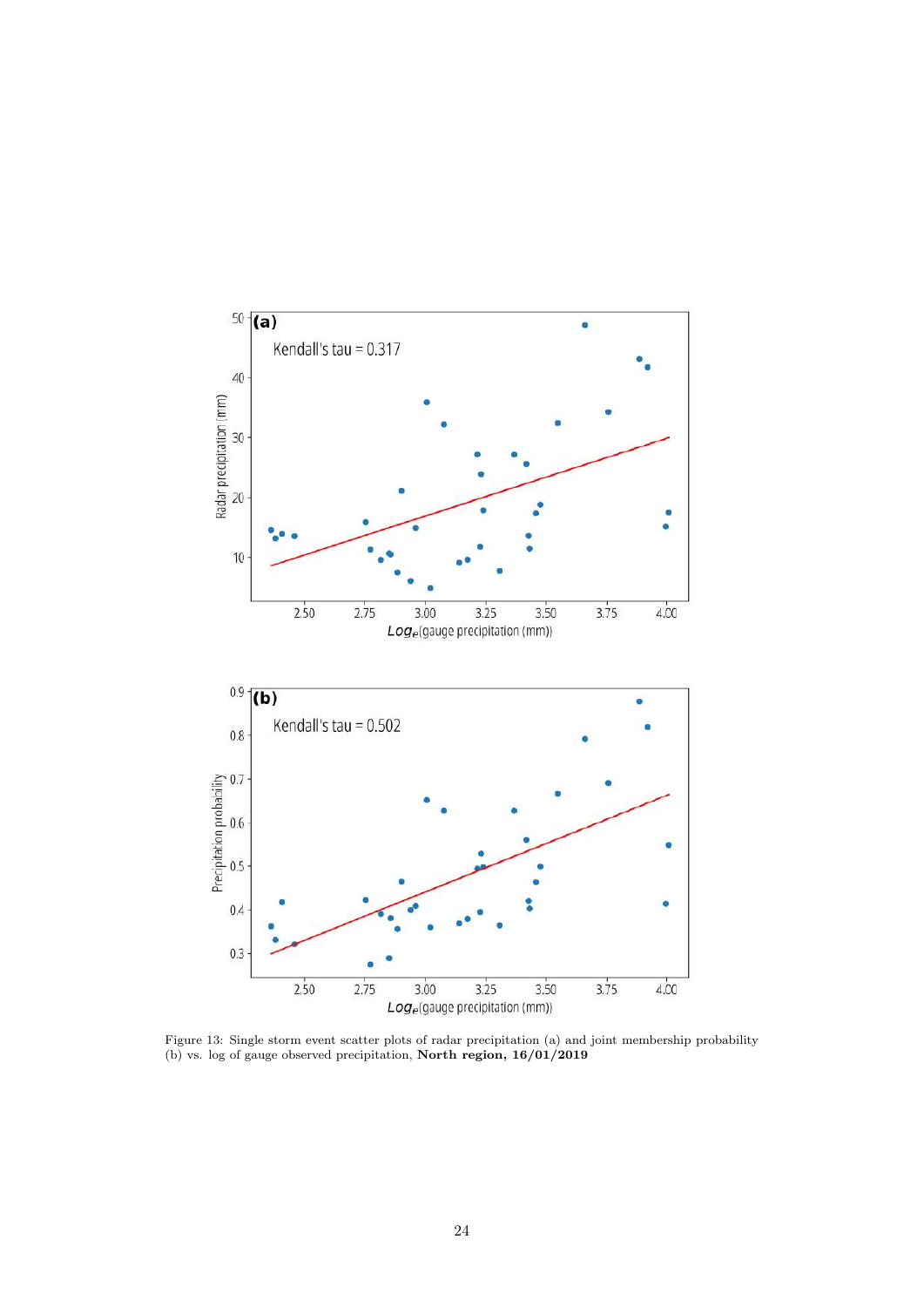<span id="page-25-0"></span>

Figure 14: Single storm event precipitation maps, radar precipitation (a) and joint membership probability (b), North region, 16/01/2019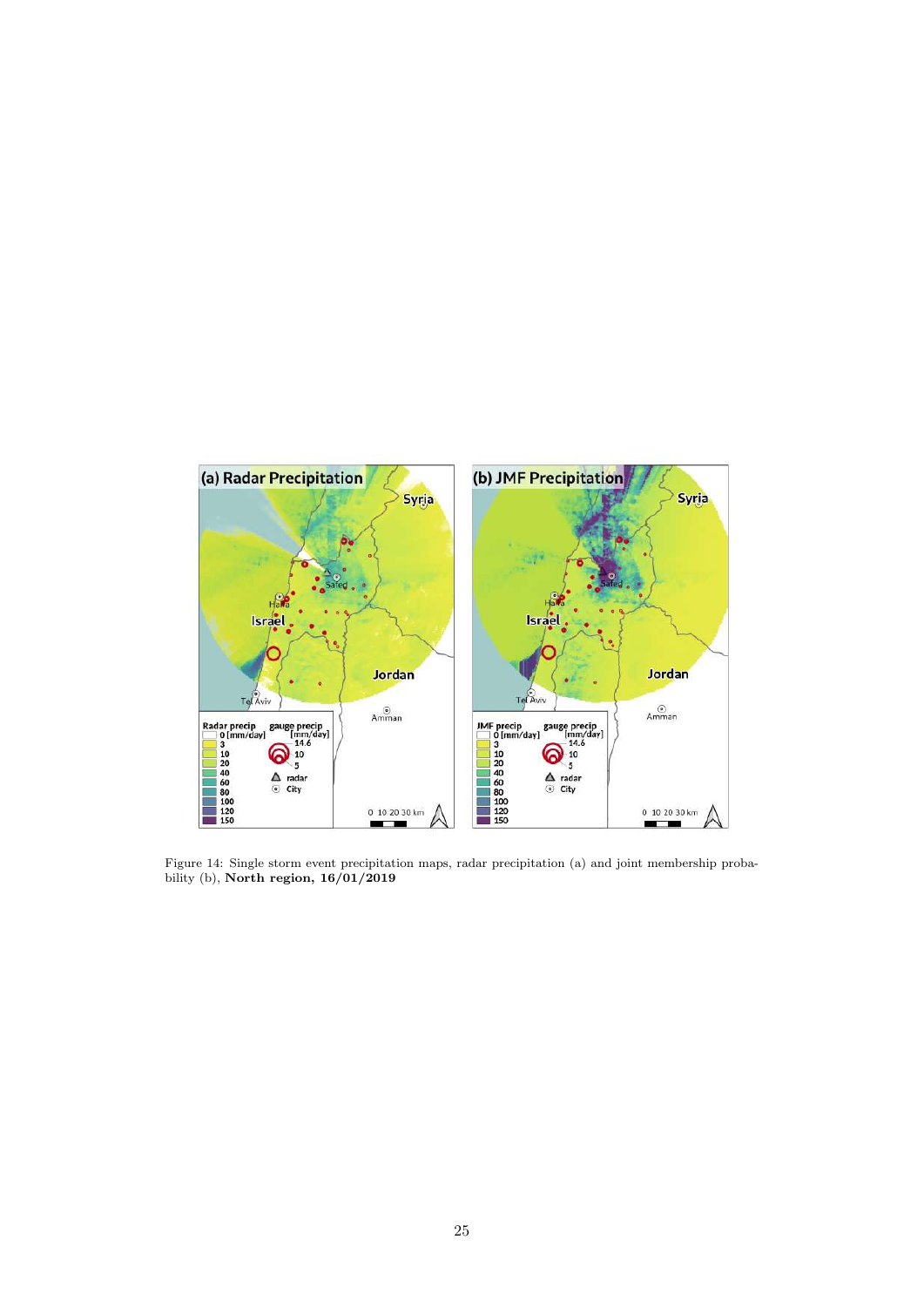# 372 4. Discussion

#### 4.1. Fuzzy method

 This work produced improved precipitation maps from weather radar by applying a fuzzy logic model using a set of location-based variables. Choice of this modeling framework allowed flexibility in determining the spatial distribution of each variable (refer to Section [2.2\)](#page-8-0). The elevation MF, for example, was not represented by the simple above sea level value. Rather a probability function assigned graduated probabilities to the range of elevations, such that all low lying areas were represented by very low probability, and all mountainous areas by high probability. In this way, the model enhanced the effect of the elevation variable. Similarly, the distance from the coast MF was chosen such that all areas within 100 km of the coast were assigned high probability, and all distant regions near zero probability, reflecting the reality of the influence of distance from the sea in the eastern Mediterranean.

 The fuzzy logic approach also enabled adoption of synoptic classifications of storm events that would not have been possible in other models. The MF for aspect allowed transformation of the aspect azimuth to storm facing slopes. For each month in the study period, the proportion of each synoptic class was tallied. Then, we determined the direction of storm motion for each synoptic class, and matched that with aspect azimuth to find storm facing pixels. Each pixel was assigned a probability, derived from the proportion of synoptic events moving towards the pixel aspect. The results showed that this variable had only a minor influence on the precipitation outcome, nevertheless that level of influence in itself was appended to our composite of conclusions.

 The original weather radar grids were also transformed by the radar MF to monthly probability grids. In defining the radar MF as an "S" curve, with very low probability at low rain depth, the model suppressed the misleading effects of radar uncertainty at those low rain depth areas. Furthermore, at areas of high radar precipitation, the radar MF reached probability of 1.0, thus enhancing areas where the radar grids were more likely to be reliable.

#### 4.2. Location-based variables

 With the chosen set of location-based variables, and assigned MFs, a JMF was pro- posed (Section [2.3](#page-12-1) and equation [\(3\)](#page-12-0)) as a sum of the MFs, each multiplied by a weight. The vector of weights was determined by running an optimization function to find the maximum correlation between gauge observations and the JMF probabilities at gauge locations. The optimization function output essentially represented the influence of each variable in the model. We found that, along with the original radar grids, distance from the coast had the greatest influence in determining high correlation with gauge observa- tions. This was true especially in the south, where the study area reached 200 km from the coast.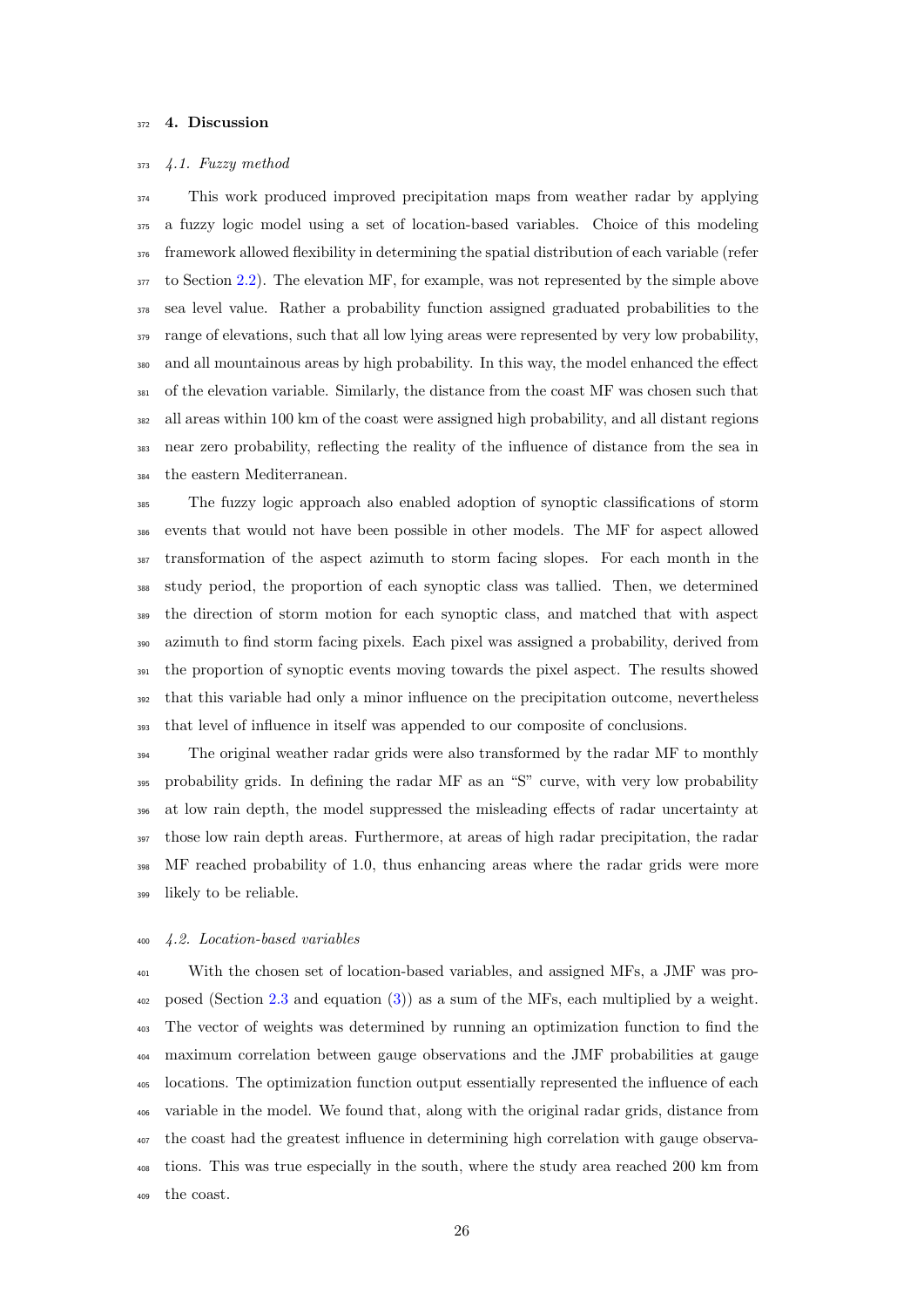The elevation MF was found to have a moderate influence in both northern and southern regions. Our result aligns well with earlier research pointing to the correlation between elevation and rainfall [\(Tang et al.](#page-35-12) [\(2018\)](#page-35-12) and [Lassegues](#page-33-7) [\(2018\)](#page-33-7) are two recent examples). It is interesting to note that we found slope and aspect had a minor influence, and only in the southern study area, with an arid climate. Often slope and aspect are highly correlated with elevation, so keeping both variables in a modeling framework might lead to over-fitting. However in this case we found that slope and aspect had a minor <sup>417</sup> impact only in the southern region and no impact in the northern area, therefore that concern of over-fitting could be put aside.

 We associate the slight influence of slope and aspect in the arid region with rainfall depth. Storms in the southern study area are often highly convective, fast moving from the south, and with an intense rain rate for a short time, but small total rainfall depth. In these cases both slope and aspect have some impact, due to orographic forcing. In the northern study area, conversely, storms are often classified as a Cyprus low front, which moves more slowly, and releases heavy precipitation over longer periods. In that case, neither slope nor aspect influence the rain depth as precipitation is released throughout the mountain areas.

 A small number of papers, as far as the authors are aware, have examined the effect of slope or aspect on precipitation, [Sanchez-Moreno et al.](#page-34-6) [\(2014\)](#page-34-6) being one example. [H](#page-33-14)owever that work was done on an island, with very unique weather behavior. [Kitchen](#page-33-14) [et al.](#page-33-14) [\(1994\)](#page-33-14), in their work on correcting weather radar for bright band effects, pointed <sup>431</sup> to wind direction and speed as factors insofar as they influence orographic forcing. They refer back to [Hill](#page-32-15) [\(1983\)](#page-32-15) who reported higher rainfall over hills due to orographic effects and analyzed wind direction in this context. These previous works notwithstanding, in- clusion of slope and aspect in the current work constitutes an innovation. Furthermore, the collection of location-based variables examined here has not, to the best of our knowl- edge, been examined together before. Most research in modeling precipitation chooses meteorological variables, and possibly elevation, as secondary inputs to geostatistic pro- cedures such as kriging with external drift. This research merges several location-based variables that, as seen in the JMF weights, influence precipitation, and allow the model to improve weather radar precipitation grids.

# 4.3. Improved precipitation maps

 Reviewing the correlation results in Table [3,](#page-17-0) certain months show improvement: i.e. January, 2018, and December 2018. Contrary to those months, October and November stand out with little improvement and in one case (October, 2018) lower correlation after applying the fuzzy model. We attribute the poor performance of the model for certain months to high localized rainfall variance over the month. The location-based based model cannot deal with extreme rainfall variance at given locations over an aggregation period. Since the variables are all spatially based, if rainfall changes dramatically over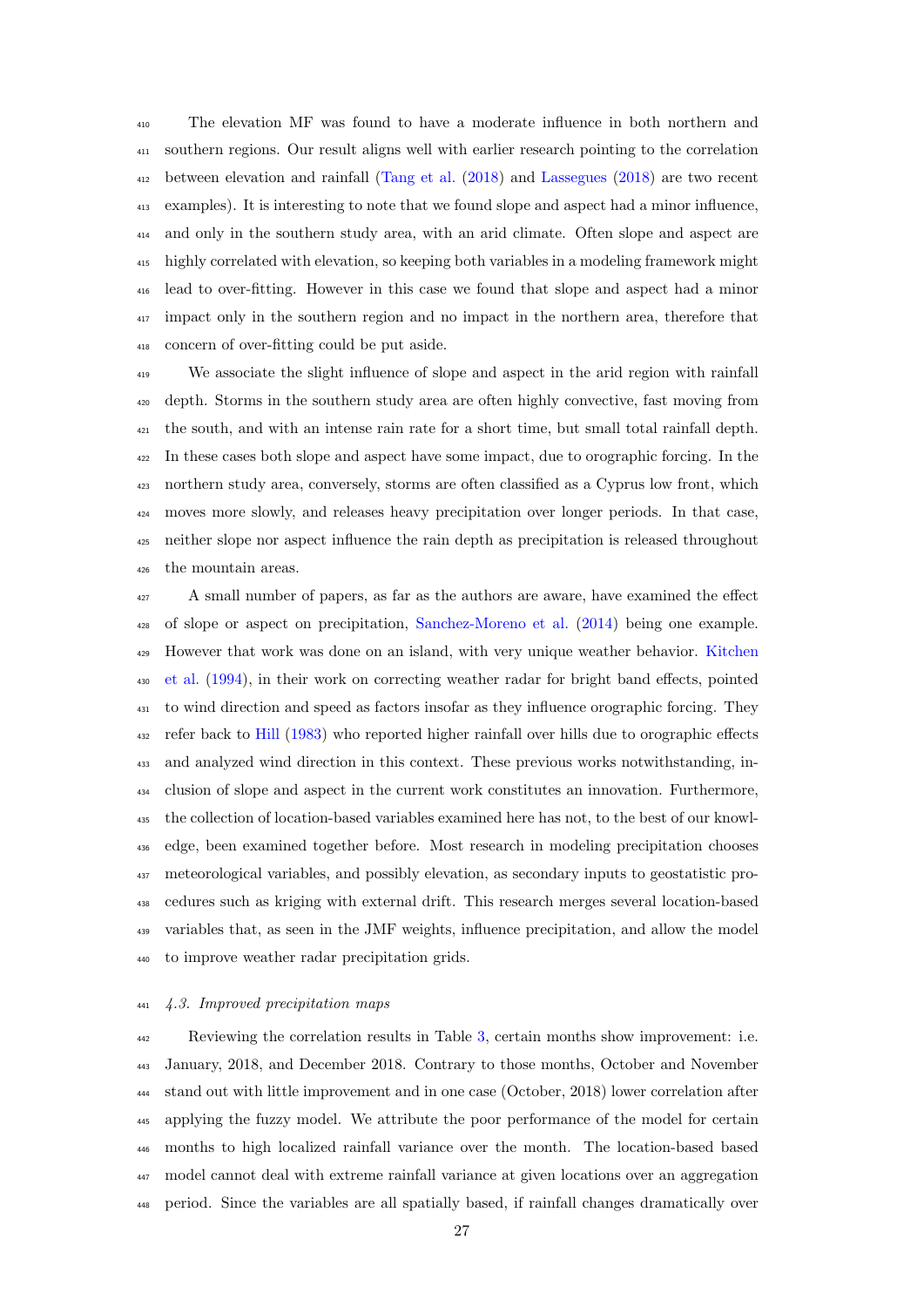the aggregation period, at a certain location, the model fails. This limitation is revealed in the eastern Mediterranean during transition seasons such as October-November and March-April. During these months rainfall variance at each gauge can be much larger than the mean precipitation for the month, confounding this location-based based model. <sup>453</sup> To test this hypothesis, the mean  $(\mu)$  and standard deviation  $(\sigma)$  of gauge observed precipitation for each month at the individual validation gauges were obtained. Then 455 the coefficient of variation (CV)  $(CV = \sigma/\mu)$  was calculated. Average CV of all gauges for the study periods are presented in Table [5:](#page-28-0)

| Study area | Month     | CV   |
|------------|-----------|------|
| North      | Nov. 2018 | 1.46 |
| North      | Dec. 2018 | 1.29 |
| North      | Jan. 2019 | 0.89 |
| South      | Jan. 2018 | 1.04 |
| South      | Nov. 2018 | 1.24 |
| South      | Dec. 2018 | 1.09 |

<span id="page-28-0"></span>Table 5: Average coefficient of variation for the study periods. The bold cell emphasizes a study period with high localized rainfall variance.

 The high coefficient of variation (averaged over all gauges) during November 2018 in the northern region revealed that during that month there were erratic rainfall depths throughout the month, unrelated to elevation, distance from the coast, etc., thus ex- plaining the poor correlation of the model for this month (in Table [3\)](#page-17-0). This result highlighted a limitation of the location-based based model: the model is appropriate for "well-behaved" aggregation periods, i.e. periods when precipitation has a low coefficient of variation.

 For those months showing improved precipitation maps, it is worthwhile to point out specific regions where the precipitation grid improved, and postulate the reason for the improvement. Referring to the pair of maps in Figure [9](#page-22-0) for January 2018, in the north, <sup>467</sup> it is clear from the uniform size of the blue, circular gauge markers that the monthly precipitation was heavy throughout the center of this study area for that month. However the radar (panel (a)) does not correctly capture that uniform distribution. Some regions far from the radar, in the high elevation to the north east and in the southern edge are light green to yellow (low rainfall depth). The improved JMF precipitation grid, in the right panel does show increased rain depth both in the center and north, probably due to high elevation in both of these areas, and captured by the elevation MF.

 Similarly, in Figure [12](#page-23-0) gauges at the northern edge of the southern study area, close to the coast, show fairly high precipitation for the month. The radar image incorrectly shows this area as light green. The JMF precipitation grid, however, corrects the rain depth, showing this area as dark-green to blue. The correction is most likely due to the proximity to the sea, encapsulated in the distance to coast MF.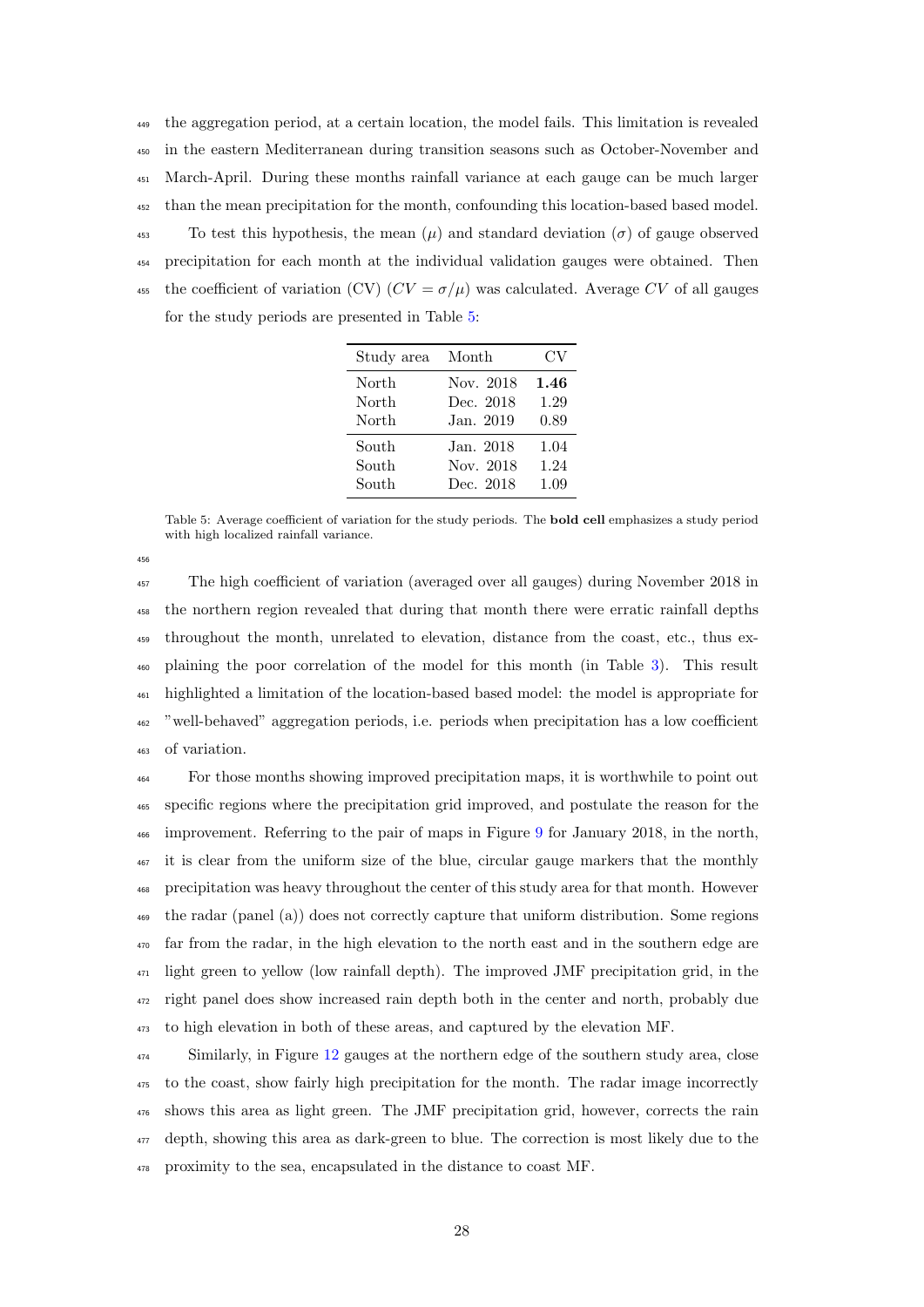# 4.4. Applicability

 Flood forecasting requires highly accurate precipitation grids that can be input into a hydro-meteorological model in real time. The variables included in the fuzzy logic model proposed here can all be made available in advance or in real time. The static location- based factors are prepared once in advance. Even though the aspect variable varies month by month, dependent on the proportion of synoptic classes, those proportions, as described in Section [2.2,](#page-8-0) are available from past research. Thus the aspect MF can also be prepared in advance for all months of the year. The only varying component of the model is the weather radar grid. Outputs from weather radar are often available publicly and in real time from many national meteorological services. Therefore the option to run the proposed model and produce improved precipitation grids in real time is operationally possible.

# 5. Conclusion

 The fuzzy logic approach presented herein successfully produced spatially distributed precipitation grids from weather radar and location-based variables alone. The method was applied to two eastern Mediterranean study regions, over four winter months, and at both monthly and daily aggregation periods. Four variables were merged with the radar precipitation grid: elevation, distance from coast, slope and aspect. Each of these variables was expressed as a MF probability. Then a JMF of additive terms was applied, where each term was the product of one variable probability multiplied by its weight coefficient. This JMF produced precipitation probability grids for both study regions. Gauge observations from 57 locations throughout the study regions served to validate the model results.

- Our finds indicate:
- 1. The JMF derived precipitation grids were better correlated to gauge observations than the original radar;
- 2. JMF probabilities were linearly correlated to  $log_e$  of the gauge observations;
- 3. The two most influential variables were distance from the coast and the original weather radar grid;
- 4. Elevation had a moderate influence in both climate regions;
- 5. Slope and aspect (storm facing slopes) had a minor influence only in the southern arid region;
- 6. The model performed poorly during aggregation periods when precipitation dis-played a high localized coefficient of variation.

#### 6. Acknowledgements

<sup>514</sup> The authors thank the Israeli Meteorological Service for their effort in offering public access to their climate data. We also thank Dr. Nir Sapir from the University of Haifa,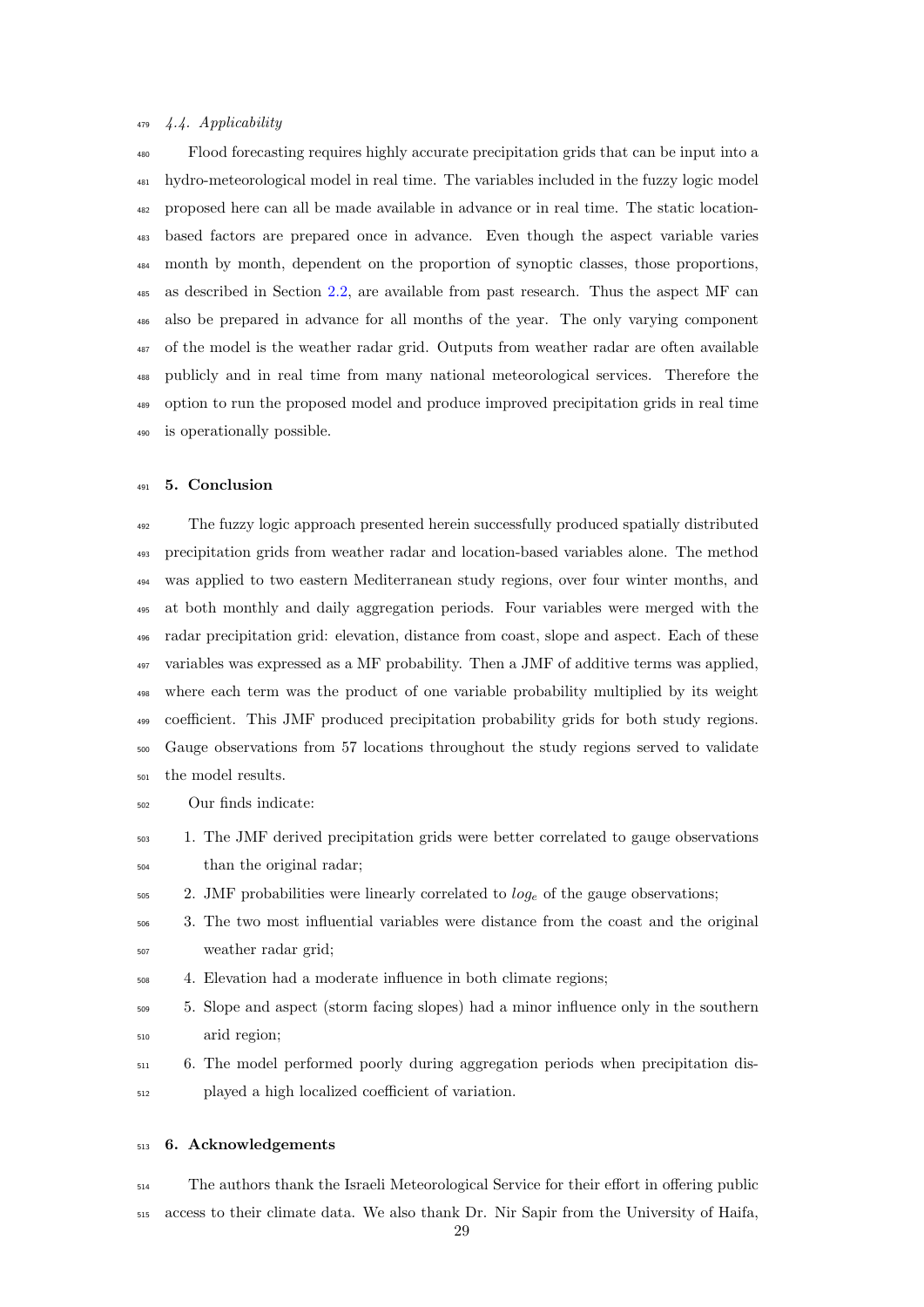- Department of Evolutionary and Environmental Biology, and his research staff for their
- help in obtaining the radar data files.
- This research was partially funded by DFG/IMAP grant GZ: KU2090/7-2, AOBJ: 633213.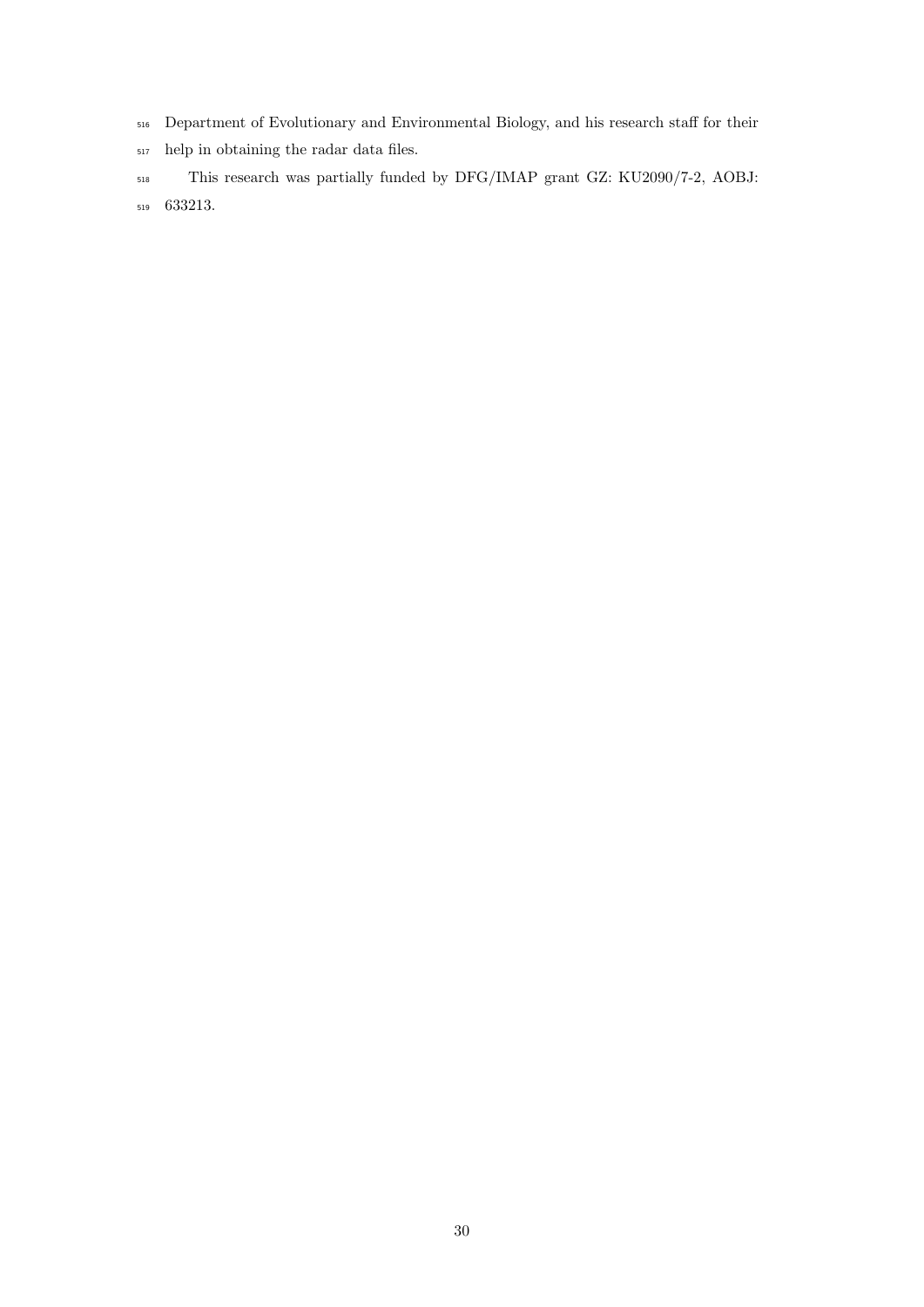# References

- <span id="page-31-3"></span>Adhikary, S.K., Muttil, N., Yilmaz, A.G., 2017. Cokriging for enhanced spatial interpolation of rainfall
- in two Australian catchments. Hydrological Processes 31, 2143–2161. URL: [http://doi.wiley.com/](http://doi.wiley.com/10.1002/hyp.11163) [10.1002/hyp.11163](http://doi.wiley.com/10.1002/hyp.11163), doi:[10.1002/hyp.11163](http://dx.doi.org/10.1002/hyp.11163).
- <span id="page-31-9"></span> Agboola, A., Gabriel, A., Aliyu, E., Alese, B., 2015. Development of a Fuzzy Logic Based Rainfall Prediction Model. International J ournal of En gineering and Technology 3.
- <span id="page-31-13"></span> Alpert, P., Osetinsky, I., Ziv, B., Shafir, H., 2004. Semi-objective classification for daily synoptic systems: application to the eastern Mediterranean climate change. International Journal of Climatology 24, 1001–1011. URL: <http://doi.wiley.com/10.1002/joc.1036>, doi:[10.1002/joc.1036](http://dx.doi.org/10.1002/joc.1036).
- <span id="page-31-12"></span>
- Arazi, A., Sharon, D., Khain, A., Huss, A., Mahrer, Y., 1997. THE WINDFIELD AND RAINFALL DISTRIBUTION INDUCED WITHIN A SMALL VALLEY: FIELD OBSERVATIONS AND 2-D NU-
- MERICAL MODELLING. Boundary-Layer Meteorology 83, 349–374. URL: [http://link.springer.](http://link.springer.com/10.1023/A:1000243312103) [com/10.1023/A:1000243312103](http://link.springer.com/10.1023/A:1000243312103), doi:[10.1023/A:1000243312103](http://dx.doi.org/10.1023/A:1000243312103).
- <span id="page-31-8"></span> Asklany, S.A., Elhelow, K., Youssef, I., Abd El-wahab, M., 2011. Rainfall events prediction using rule-based fuzzy inference system. Atmospheric Research 101, 228–236. URL: [http://linkinghub.](http://linkinghub.elsevier.com/retrieve/pii/ S0169809511000640) [elsevier.com/retrieve/pii/S0169809511000640](http://linkinghub.elsevier.com/retrieve/pii/ S0169809511000640), doi:[10.1016/j.atmosres.2011.02.015](http://dx.doi.org/10.1016/j.atmosres.2011.02.015).
- <span id="page-31-7"></span>Berenguer, M., Sempere-Torres, D., Corral, C., S´anchez-Diezma, R., 2006. A Fuzzy Logic Technique
- for Identifying Nonprecipitating Echoes in Radar Scans. J. Atmos. Oceanic Technol. 23, 1157–1180. URL: <http://journals.ametsoc.org/doi/abs/10.1175/JTECH1914.1>, doi:[10.1175/JTECH1914.1](http://dx.doi.org/10.1175/JTECH1914.1).
- <span id="page-31-2"></span> Berndt, C., Rabiei, E., Haberlandt, U., 2014. Geostatistical merging of rain gauge and radar data for high temporal resolutions and various station density scenarios. Journal of Hydrology 508, 88–101. URL: [http://linkinghub.elsevier.com/retrieve/pii/S0022169413007476](http://linkinghub.elsevier.com/retrieve/pii/ S0022169413007476), doi:[10.1016/](http://dx.doi.org/10.1016/j.jhydrol.2013.10.028)
- <span id="page-31-10"></span>[j.jhydrol.2013.10.028](http://dx.doi.org/10.1016/j.jhydrol.2013.10.028).
- Besalatpour, A., Hajabbasi, M.A., Ayoubi, S., Afyuni, M., Jalalian, A., Schulin, R., 2012. Soil shear strength prediction using intelligent systems: artificial neural networks and an adaptive neuro-fuzzy inference system. Soil Science and Plant Nutrition 58, 149–160. URL: [http://www.tandfonline.com/](http://www.tandfonline.com/doi/abs/10.1080/ 00380768.2012.661078)
- <span id="page-31-4"></span>[doi/abs/10.1080/00380768.2012.661078](http://www.tandfonline.com/doi/abs/10.1080/ 00380768.2012.661078), doi:[10.1080/00380768.2012.661078](http://dx.doi.org/10.1080/00380768.2012.661078).

 Carrera-Hern´andez, J., Gaskin, S., 2007. Spatio temporal analysis of daily precipitation and temperature in the Basin of Mexico. Journal of Hydrology 336, 231–249. URL: [http://linkinghub.elsevier.](http://linkinghub.elsevier.com/retrieve/pii/ S0022169406006718) [com/retrieve/pii/S0022169406006718](http://linkinghub.elsevier.com/retrieve/pii/ S0022169406006718), doi:[10.1016/j.jhydrol.2006.12.021](http://dx.doi.org/10.1016/j.jhydrol.2006.12.021).

- <span id="page-31-0"></span> Cecinati, F., Rico-Ramirez, M.A., Heuvelink, G.B., Han, D., 2017. Representing radar rainfall uncer- tainty with ensembles based on a time-variant geostatistical error modelling approach. Journal of Hy-drology 548, 391–405. URL: [http://linkinghub.elsevier.com/retrieve/pii/S0022169417301324](http://linkinghub.elsevier.com/retrieve/pii/ S0022169417301324),
- <span id="page-31-14"></span>doi:[10.1016/j.jhydrol.2017.02.053](http://dx.doi.org/10.1016/j.jhydrol.2017.02.053).
- Chumchean, S., Sharma, A., Seed, A., 2003. Radar rainfall error variance and its impact on radar rainfall calibration. Physics and Chemistry of the Earth, Parts A/B/C 28, 27–39. URL: [http://linkinghub.](http://linkinghub.elsevier.com/retrieve/pii/ S1474706503000056) [elsevier.com/retrieve/pii/S1474706503000056](http://linkinghub.elsevier.com/retrieve/pii/ S1474706503000056), doi:[10.1016/S1474-7065\(03\)00005-6](http://dx.doi.org/10.1016/S1474-7065(03)00005-6).
- <span id="page-31-5"></span> Cohen, S., Svoray, T., Laronne, J.B., Alexandrov, Y., 2008. Fuzzy-based dynamic soil erosion model (FuDSEM): Modelling approach and preliminary evaluation. Journal of Hydrology 356,
- 185–198. URL: [http://linkinghub.elsevier.com/retrieve/pii/S0022169408001820](http://linkinghub.elsevier.com/retrieve/pii/ S0022169408001820), doi:[10.1016/](http://dx.doi.org/10.1016/j.jhydrol.2008.04.010)
- [j.jhydrol.2008.04.010](http://dx.doi.org/10.1016/j.jhydrol.2008.04.010).
- <span id="page-31-1"></span> Colli, M., Lanza, L., La Barbera, P., 2013. Performance of a weighing rain gauge under laboratory simulated time-varying reference rainfall rates. Atmospheric Research 131, 3–12. URL: [http:](http://linkinghub.elsevier.com/retrieve/pii/ S016980951300121X) [//linkinghub.elsevier.com/retrieve/pii/S016980951300121X](http://linkinghub.elsevier.com/retrieve/pii/ S016980951300121X), doi:[10.1016/j.atmosres.2013.04.](http://dx.doi.org/10.1016/j.atmosres.2013.04.006) [006](http://dx.doi.org/10.1016/j.atmosres.2013.04.006).
- <span id="page-31-6"></span> Comber, A., Fisher, P., Brunsdon, C., Khmag, A., 2012. Spatial analysis of remote sensing image classification accuracy. Remote Sensing of Environment 127, 237–246. URL: [http://linkinghub.](http://linkinghub.elsevier.com/retrieve/pii/ S0034425712003598) [elsevier.com/retrieve/pii/S0034425712003598](http://linkinghub.elsevier.com/retrieve/pii/ S0034425712003598), doi:[10.1016/j.rse.2012.09.005](http://dx.doi.org/10.1016/j.rse.2012.09.005).
- <span id="page-31-11"></span>Daly, C., Neilson, R., Phillips, D., 1992. A Statistical-Topographic Model for Mapping Clima-
- tological Precipitation over Mountainous Terrain. Journal of Applied Meteorology 33, 140–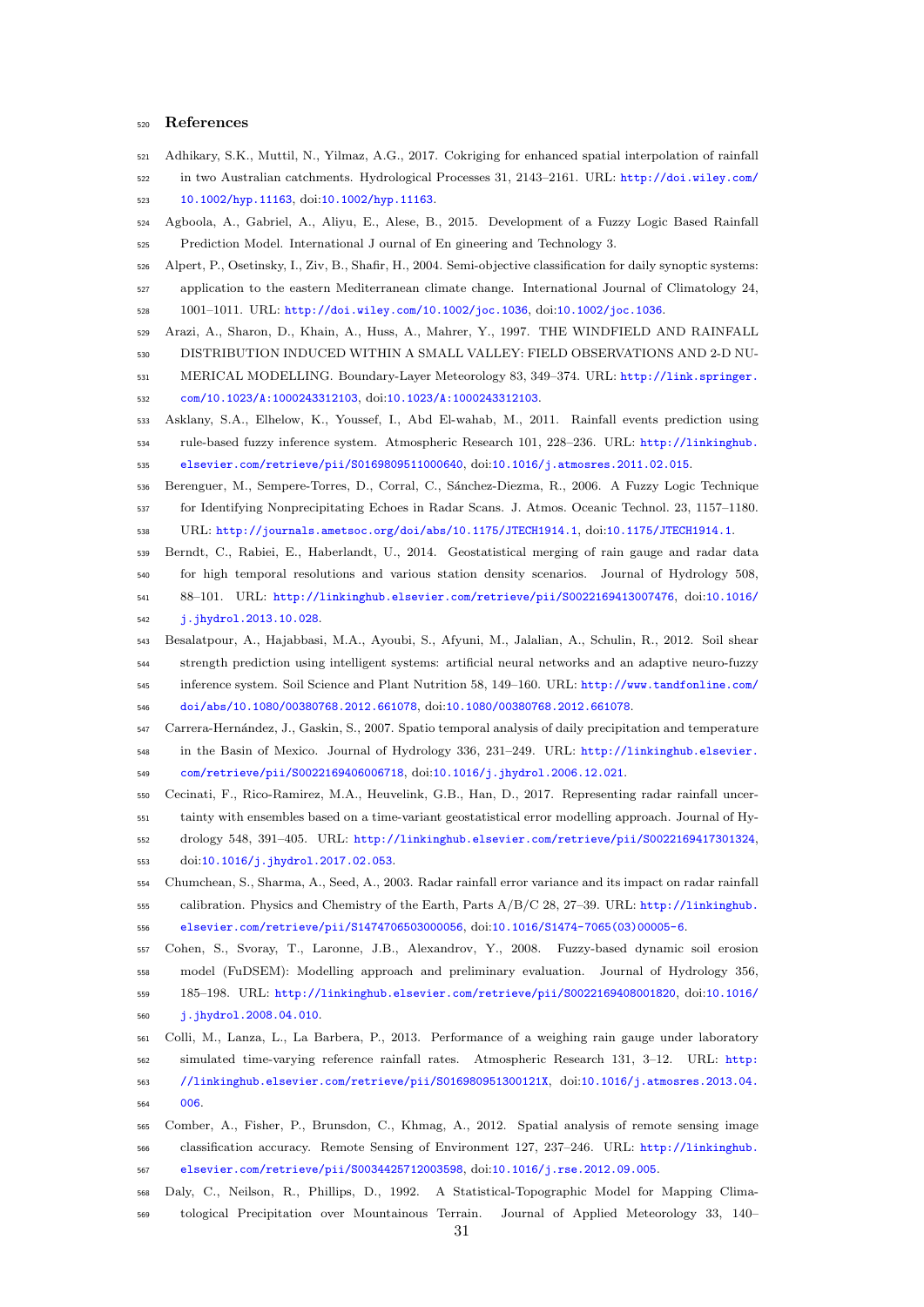- 158. URL: [https://journals.ametsoc.org/doi/pdf/10.1175/1520-0450%281994%29033%3C0140%](https://journals.ametsoc.org/doi/pdf/10.1175/1520- 0450%281994%29033%3C0140%3AASTMFM%3E2.0.CO%3B2) [3AASTMFM%3E2.0.CO%3B2](https://journals.ametsoc.org/doi/pdf/10.1175/1520- 0450%281994%29033%3C0140%3AASTMFM%3E2.0.CO%3B2).
- <span id="page-32-12"></span> Daniels, E.E., Lenderink, G., Hutjes, R.W.A., Holtslag, A.A.M., 2014. Spatial precipitation patterns and trends in The Netherlands during 1951-2009: SPATIAL PRECIPITATION PATTERNS AND TRENDS. International Journal of Climatology 34, 1773–1784. URL: [http://doi.wiley.com/10.](http://doi.wiley.com/10.1002/joc.3800)
- <span id="page-32-1"></span>[1002/joc.3800](http://doi.wiley.com/10.1002/joc.3800), doi:[10.1002/joc.3800](http://dx.doi.org/10.1002/joc.3800).
- 576 Dieulin, C., Mahé, G., Paturel, J.E., Ejjiyar, S., Tramblay, Y., Rouché, N., EL Mansouri, B., 2019. A New 60-year 1940/1999 Monthly-Gridded Rainfall Data Set for Africa. Water 11, 387. URL: <http://www.mdpi.com/2073-4441/11/2/387>, doi:[10.3390/w11020387](http://dx.doi.org/10.3390/w11020387).
- <span id="page-32-6"></span> Dufton, D.R.L., Collier, C.G., 2015. Fuzzy logic filtering of radar reflectivity to remove non- meteorological echoes using dual polarization radar moments. Atmos. Meas. Tech. 8, 3985–4000. URL: <https://www.atmos-meas-tech.net/8/3985/2015/>, doi:[10.5194/amt-8-3985-2015](http://dx.doi.org/10.5194/amt-8-3985-2015).
- <span id="page-32-3"></span> Foody, G.M., 1996. Approaches for the production and evaluation of fuzzy land cover classifications from remotely-sensed data. International Journal of Remote Sensing 17, 1317–1340. URL: [http:](http://www.tandfonline.com/doi/abs/10.1080/ 01431169608948706) [//www.tandfonline.com/doi/abs/10.1080/01431169608948706](http://www.tandfonline.com/doi/abs/10.1080/ 01431169608948706), doi:[10.1080/01431169608948706](http://dx.doi.org/10.1080/01431169608948706).
- <span id="page-32-4"></span>
- Foody, G.M., 2002. Status of land cover classification accuracy assessment. Remote Sensing of En- vironment 80, 185–201. URL: [http://linkinghub.elsevier.com/retrieve/pii/S0034425701002954](http://linkinghub.elsevier.com/retrieve/pii/ S0034425701002954), doi:[10.1016/S0034-4257\(01\)00295-4](http://dx.doi.org/10.1016/S0034-4257(01)00295-4).
- <span id="page-32-7"></span>Giap, Q.H., 2014. Interactive diagnosis for a grid network of rain gauges using fuzzy reasoning. Engi-
- <span id="page-32-0"></span>neering Applications of Artificial Intelligence , 15.
- Goovaerts, P., 2000. Geostatistical approaches for incorporating elevation into the spatial interpolation
- of rainfall. Journal of Hydrology 228, 113–129. URL: [http://linkinghub.elsevier.com/retrieve/](http://linkinghub.elsevier.com/retrieve/pii/ S002216940000144X) [pii/S002216940000144X](http://linkinghub.elsevier.com/retrieve/pii/ S002216940000144X), doi:[10.1016/S0022-1694\(00\)00144-X](http://dx.doi.org/10.1016/S0022-1694(00)00144-X).
- <span id="page-32-10"></span> Guan, H., Wilson, J.L., Makhnin, O., 2005. Geostatistical Mapping of Mountain Precipitation Incorpo-rating Autosearched Effects of Terrain and Climatic Characteristics. J. Hydrometeor. 6, 1018–1031.
- <span id="page-32-2"></span>URL: <https://journals.ametsoc.org/doi/full/10.1175/JHM448.1>, doi:[10.1175/JHM448.1](http://dx.doi.org/10.1175/JHM448.1).
- Guiffrida, A., Nagi, R., 1998. Fuzzy set theory applications in production management research: a literature survey. Journal of Intellgent Manufacturing 9, 18.
- <span id="page-32-11"></span> Hayward, D., Clarke, R.T., 1996. Relationship between rainfall, altitude and distance from the sea in the Freetown Peninsula, Sierra Leone. Hydrological Sciences Journal 41, 377–384. URL: [https:](https://www.tandfonline.com/doi/full/10.1080/ 02626669609491509) [//www.tandfonline.com/doi/full/10.1080/02626669609491509](https://www.tandfonline.com/doi/full/10.1080/ 02626669609491509), doi:[10.1080/02626669609491509](http://dx.doi.org/10.1080/02626669609491509).
- <span id="page-32-13"></span> Heistermann, M., Jacobi, S., Pfaff, T., 2013. Technical Note: An open source library for processing weather radar data (wradlib). Hydrology and Earth System Sciences 17, 863–871. URL: [http:](http://www.hydrol-earth-syst-sci.net/17/863/2013/) [//www.hydrol-earth-syst-sci.net/17/863/2013/](http://www.hydrol-earth-syst-sci.net/17/863/2013/), doi:[10.5194/hess-17-863-2013](http://dx.doi.org/10.5194/hess-17-863-2013).
- <span id="page-32-15"></span> Hill, F.F., 1983. The use of average annual rainfall to derive estimates of orographic enhancement of frontal rain over England and Wales for different wind directions. J. Climatol. 3, 113–129. URL: <http://doi.wiley.com/10.1002/joc.3370030202>, doi:[10.1002/joc.3370030202](http://dx.doi.org/10.1002/joc.3370030202).
- <span id="page-32-9"></span>Hong, H., Panahi, M., Shirzadi, A., Ma, T., Liu, J., Zhu, A.X., Chen, W., Kougias, I., Kazakis, N.,
- 2018. Flood susceptibility assessment in Hengfeng area coupling adaptive neuro-fuzzy inference system
- with genetic algorithm and differential evolution. Science of The Total Environment 621, 1124–
- 1141. URL: [https://linkinghub.elsevier.com/retrieve/pii/S0048969717328176](https://linkinghub.elsevier.com/retrieve/pii/ S0048969717328176), doi:[10.1016/j.](http://dx.doi.org/10.1016/j.scitotenv.2017.10.114)
- <span id="page-32-5"></span>[scitotenv.2017.10.114](http://dx.doi.org/10.1016/j.scitotenv.2017.10.114).
- Hundecha, Y., Bardossy, A., Werner, H.W., 2001. Development of a fuzzy logic-based rainfall-runoff model. Hydrological Sciences Journal 46, 363–376. URL: [http://www.tandfonline.com/doi/abs/10.](http://www.tandfonline.com/doi/abs/10.1080/ 02626660109492832) [1080/02626660109492832](http://www.tandfonline.com/doi/abs/10.1080/ 02626660109492832), doi:[10.1080/02626660109492832](http://dx.doi.org/10.1080/02626660109492832).
- <span id="page-32-8"></span> Jang, J.S., 1993. ANFIS: adaptive-network-based fuzzy inference system. IEEE Trans. Syst., Man, Cy-bern. 23, 665–685. URL: <http://ieeexplore.ieee.org/document/256541/>, doi:[10.1109/21.256541](http://dx.doi.org/10.1109/21.256541).
- <span id="page-32-14"></span>Jasiewicz, J., 2011. A new GRASS GIS fuzzy inference system for massive data analysis. Com-
- puters & Geosciences 37, 1525–1531. URL: [https://linkinghub.elsevier.com/retrieve/pii/](https://linkinghub.elsevier.com/retrieve/pii/ S0098300410003171)
- [S0098300410003171](https://linkinghub.elsevier.com/retrieve/pii/ S0098300410003171), doi:[10.1016/j.cageo.2010.09.008](http://dx.doi.org/10.1016/j.cageo.2010.09.008).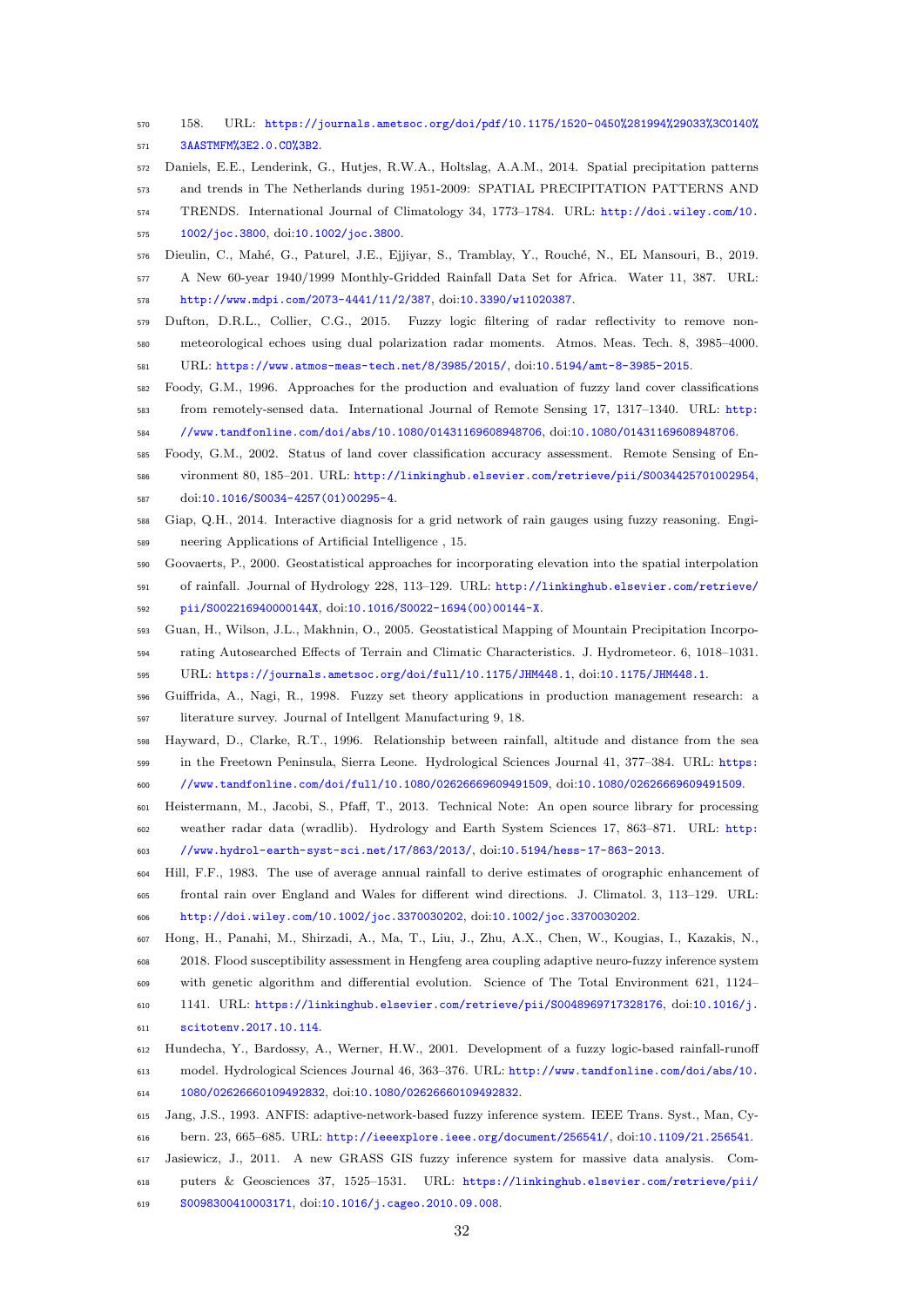<span id="page-33-14"></span><span id="page-33-13"></span><span id="page-33-12"></span><span id="page-33-10"></span><span id="page-33-5"></span><span id="page-33-4"></span><span id="page-33-2"></span>

| 622        | abs/10.2307/3237071, doi.10.2307/3237071.                                                                                                                                                    |
|------------|----------------------------------------------------------------------------------------------------------------------------------------------------------------------------------------------|
| 623        | Kebaili Bargaoui, Z., Chebbi, A., 2009. Comparison of two kriging interpolation methods applied to                                                                                           |
| 624        | spatiotemporal rainfall. Journal of Hydrology 365, 56-73. URL: http://linkinghub.elsevier.com/                                                                                               |
| 625        | retrieve/pii/S0022169408005726, doi:10.1016/j.jhydrol.2008.11.025.                                                                                                                           |
| 626        | Kidd, C., Becker, A., Huffman, G.J., Muller, C.L., Joe, P., Skofronick-Jackson, G., Kirschbaum, D.B.,                                                                                        |
| 627        | 2017. So, How Much of the Earth's Surface Is Covered by Rain Gauges? Bulletin of the American Me-                                                                                            |
| 628        | teorological Society 98, 69–78. URL: http://journals.ametsoc.org/doi/10.1175/BAMS-D-14-00283.                                                                                                |
| 629        | $1, \text{doi:10.1175/BAMS-D-14-00283.1}.$                                                                                                                                                   |
| 630        | Kim, B.S., Hong, J.B., Kim, H.S., Yoon, S.Y., 2007. Combining Radar and Rain Gauge Rainfall Esti-                                                                                            |
| 631        | mates for Flood Forecasting Using Conditional Merging Method, American Society of Civil Engineers.                                                                                           |
| 632        | pp. 1-16. URL: http://ascelibrary.org/doi/10.1061/40927%28243%29414, doi:10.1061/40927(243)                                                                                                  |
| 633        | 414.                                                                                                                                                                                         |
| 634        | Kirstetter, P.E., Delrieu, G., Boudevillain, B., Obled, C., 2010. Toward an error model for radar                                                                                            |
| 635        | quantitative precipitation estimation in the Cévennes–Vivarais region, France. Journal of Hy-                                                                                                |
| 636        | drology 394, 28-41. URL: http://linkinghub.elsevier.com/retrieve/pii/S002216941000020X,                                                                                                      |
| 637        | doi:10.1016/j.jhydrol.2010.01.009.                                                                                                                                                           |
| 638        | Kitchen, M., Brown, R., Davies, A.G., 1994. Real-time correction of weather radar data for the effects                                                                                       |
| 639        | of bright band, range and orographic growth in widespread precipitation. Q.J Royal Met. Soc. 120,                                                                                            |
| 640        | 1231–1254. URL: http://doi.wiley.com/10.1002/qj.49712051906, doi:10.1002/qj.49712051906.                                                                                                     |
| 641        | Yuan,<br>B.,<br>1995.<br>Fuzzy<br>Sets<br>and<br>Fuzzy<br>Logic<br>Theory<br>Klir,<br>G.,<br>and<br>$Ap-$                                                                                    |
| 642        | URL:<br>Prentice-Hall<br>Inc.<br>https://www.scribd.com/doc/50284358/<br>plications.                                                                                                         |
| 643        | Fuzzy-Sets-and-Fuzzy-Logic-Theory-and-Applications-George-j-Klir-Bo-Yuan.                                                                                                                    |
| 644        | Kottek, M., Grieser, J., Beck, C., Rudolf, B., Rubel, F., 2006. World Map of the Köppen-Geiger climate                                                                                       |
| 645        | classification updated. Meteorologische Zeitschrift 15, 259–263. URL: http://dx.doi.org/10.1127/                                                                                             |
| 646        | 0941-2948/2006/0130, doi:10.1127/0941-2948/2006/0130.                                                                                                                                        |
| 647        | Krajewski, W., Smith, J., 2002. Radar hydrology: rainfall estimation. Advances in Water Resources                                                                                            |
| 648        | 25, 1387-1394. URL: http://linkinghub.elsevier.com/retrieve/pii/S0309170802000623, doi:10.                                                                                                   |
| 649        | 1016/S0309-1708(02)00062-3.                                                                                                                                                                  |
| 650        | Krause, J.M., 2016. A Simple Algorithm to Discriminate between Meteorological and Nonmeteo-                                                                                                  |
| 651        | rological Radar Echoes. Journal of Atmospheric and Oceanic Technology 33, 1875–1885. URL:                                                                                                    |
| 652        | http://journals.ametsoc.org/doi/10.1175/JTECH-D-15-0239.1, doi:10.1175/JTECH-D-15-0239.1.                                                                                                    |
| 653        | Lassegues, P., 2018. Daily and climatological fields of precipitation over the western Alps with a high                                                                                      |
| 654        | density network for the period of 1990–2012. Theoretical and Applied Climatology 131, 1–17. URL:                                                                                             |
| 655        | http://link.springer.com/10.1007/s00704-016-1954-z, doi:10.1007/s00704-016-1954-z.<br>Ly, S., Charles, C., Degré, A., 2013. Different methods for spatial interpolation of rainfall data for |
| 656        | operational hydrology and hydrological modeling at watershed scale. A review. Biotechnol. Agron.                                                                                             |
| 657        | Soc. Environ., 15.                                                                                                                                                                           |
| 658        | Makarieva, A.M., Gorshkov, V.G., Li, B.L., 2009. Precipitation on land versus distance from the                                                                                              |
| 659        | Evidence for a forest pump of atmospheric moisture.<br>Ecological Complexity $6, 302-$<br>ocean:                                                                                             |
| 660        | 307. URL: https://linkinghub.elsevier.com/retrieve/pii/S1476945X08000834, doi:10.1016/j.                                                                                                     |
| 661<br>662 | ecocom.2008.11.004.                                                                                                                                                                          |
| 663        | Marra, F., Morin, E., 2018. Autocorrelation structure of convective rainfall in semiarid-arid climate de-                                                                                    |
| 664        | rived from high-resolution X-Band radar estimates. Atmospheric Research 200, 126–138. URL: http:                                                                                             |
| 665        | //linkinghub.elsevier.com/retrieve/pii/S0169809517309936, doi:10.1016/j.atmosres.2017.09.                                                                                                    |
| 666        | 020.                                                                                                                                                                                         |
|            |                                                                                                                                                                                              |

<span id="page-33-9"></span> Kadmon, R., Danin, A., 1999. Distribution of plant species in Israel in relation to spatial variation in rainfall. Journal of Vegetation Science 10, 421–432. URL: [https://onlinelibrary.wiley.com/doi/](https://onlinelibrary.wiley.com/doi/abs/10.2307/3237071)

<span id="page-33-11"></span><span id="page-33-8"></span><span id="page-33-7"></span><span id="page-33-6"></span><span id="page-33-3"></span><span id="page-33-1"></span><span id="page-33-0"></span> McKee, J.L., Binns, A.D., 2016. A review of gauge–radar merging methods for quantitative pre- cipitation estimation in hydrology. Canadian Water Resources Journal / Revue canadienne des ressources hydriques 41, 186–203. URL: [http://www.tandfonline.com/doi/full/10.1080/07011784.](http://www.tandfonline.com/doi/full/10.1080/ 07011784.2015.1064786)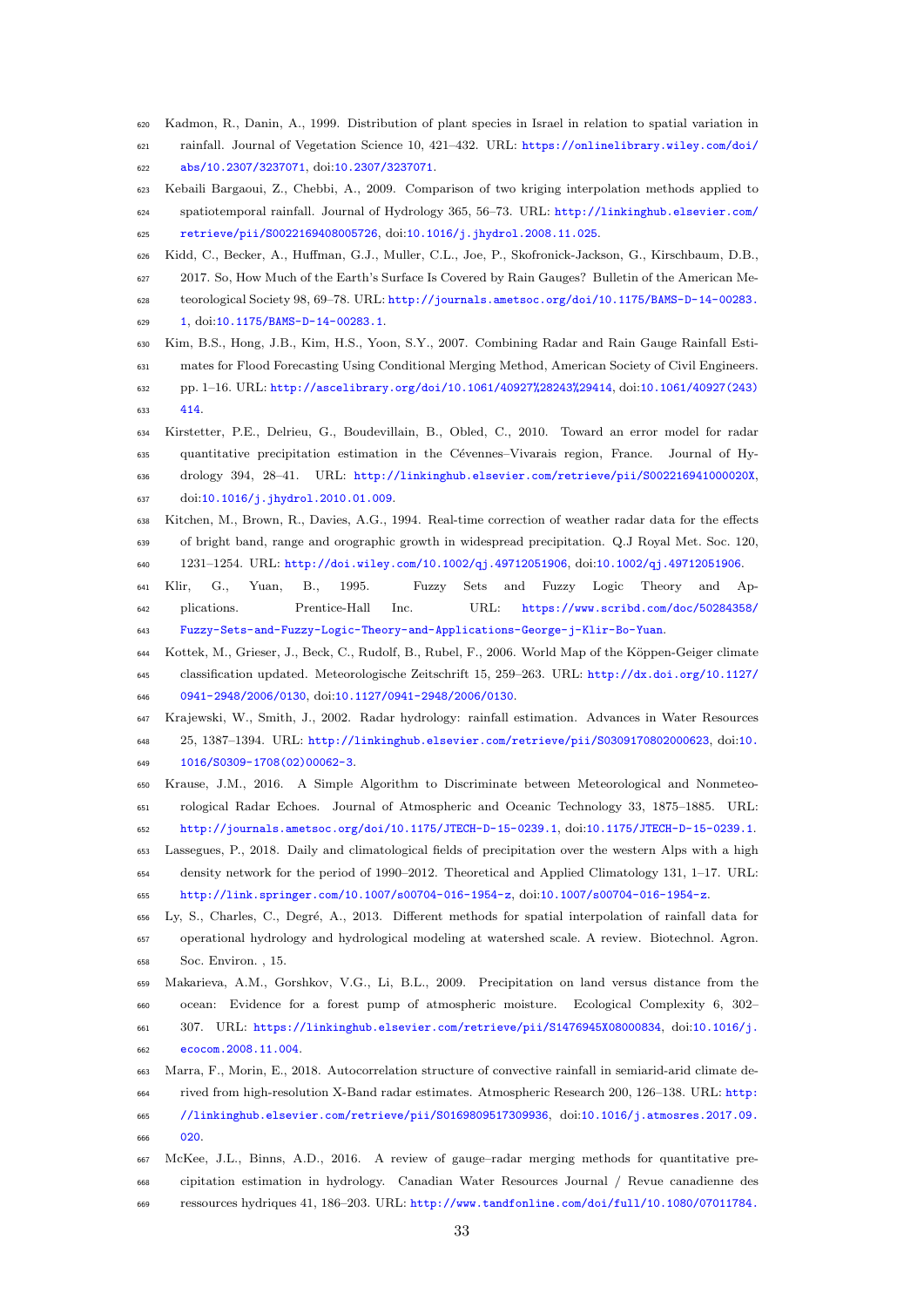[2015.1064786](http://www.tandfonline.com/doi/full/10.1080/ 07011784.2015.1064786), doi:[10.1080/07011784.2015.1064786](http://dx.doi.org/10.1080/07011784.2015.1064786).

- <span id="page-34-5"></span> Men, B., Long, R., Li, Y., Liu, H., Tian, W., Wu, Z., 2017. Combined Forecasting of Rainfall Based on Fuzzy Clustering and Cross Entropy. Entropy 19, 694. URL: [http://www.mdpi.com/1099-4300/19/](http://www.mdpi.com/1099-4300/19/12/694) [12/694](http://www.mdpi.com/1099-4300/19/12/694), doi:[10.3390/e19120694](http://dx.doi.org/10.3390/e19120694).
- <span id="page-34-0"></span>

674 Merz, B., Aerts, J., Arnbjerg-Nielsen, K., Baldi, M., Becker, A., Bichet, A., Blöschl, G., Bouwer, L.M., Brauer, A., Cioffi, F., Delgado, J.M., Gocht, M., Guzzetti, F., Harrigan, S., Hirschboeck, K., Kilsby, C., Kron, W., Kwon, H.H., Lall, U., Merz, R., Nissen, K., Salvatti, P., Swierczynski,

T., Ulbrich, U., Viglione, A., Ward, P.J., Weiler, M., Wilhelm, B., Nied, M., 2014. Floods and

- climate: emerging perspectives for flood risk assessment and management. Natural Hazards and Earth
- System Science 14, 1921–1942. URL: <http://www.nat-hazards-earth-syst-sci.net/14/1921/2014/>, doi:[10.5194/nhess-14-1921-2014](http://dx.doi.org/10.5194/nhess-14-1921-2014).
- <span id="page-34-13"></span> Morin, E., Gabella, M., 2007. Radar-based quantitative precipitation estimation over Mediterranean and dry climate regimes. Journal of Geophysical Research 112. URL: [http://doi.wiley.com/10.](http://doi.wiley.com/10.1029/2006JD008206) [1029/2006JD008206](http://doi.wiley.com/10.1029/2006JD008206), doi:[10.1029/2006JD008206](http://dx.doi.org/10.1029/2006JD008206).
- <span id="page-34-1"></span> Morin, E., Krajewski, W.F., Goodrich, D.C., Gao, X., Sorooshian, S., 2003. Estimating rainfall intensities from weather radar data: The scale-dependency problem. Journal of Hydrometeorology 4, 782–
- 797. URL: [http://journals.ametsoc.org/doi/abs/10.1175/1525-7541\(2003\)004%3C0782:ERIFWR%](http://journals.ametsoc.org/doi/abs/10.1175/1525- 7541(2003)004%3C0782:ERIFWR%3E2.0.CO%3B2)
- <span id="page-34-12"></span>[3E2.0.CO%3B2](http://journals.ametsoc.org/doi/abs/10.1175/1525- 7541(2003)004%3C0782:ERIFWR%3E2.0.CO%3B2).
- Neteler, M., Bowman, M.H., Landa, M., Metz, M., 2012. GRASS GIS: A multi-purpose open source GIS. Environmental Modelling & Software 31, 124–130. URL: [http://linkinghub.elsevier.com/](http://linkinghub.elsevier.com/retrieve/pii/ S1364815211002775) [retrieve/pii/S1364815211002775](http://linkinghub.elsevier.com/retrieve/pii/ S1364815211002775), doi:[10.1016/j.envsoft.2011.11.014](http://dx.doi.org/10.1016/j.envsoft.2011.11.014).
- <span id="page-34-7"></span> Ogino, S.Y., Yamanaka, M.D., Mori, S., Matsumoto, J., 2016. How Much is the Precipitation Amount over the Tropical Coastal Region? Journal of Climate 29, 1231–1236. URL: [http://journals.](http://journals.ametsoc.org/doi/10.1175/JCLI-D-15-0484.1) [ametsoc.org/doi/10.1175/JCLI-D-15-0484.1](http://journals.ametsoc.org/doi/10.1175/JCLI-D-15-0484.1), doi:[10.1175/JCLI-D-15-0484.1](http://dx.doi.org/10.1175/JCLI-D-15-0484.1).
- <span id="page-34-4"></span> Okeke, F., Karnieli, A., 2006. Methods for fuzzy classification and accuracy assessment of historical aerial photographs for vegetation change analyses. Part I: Algorithm development. International Journal of Remote Sensing 27, 153–176. URL: [https://www.tandfonline.com/doi/full/10.1080/](https://www.tandfonline.com/doi/full/10.1080/ 01431160500166540) [01431160500166540](https://www.tandfonline.com/doi/full/10.1080/ 01431160500166540), doi:[10.1080/01431160500166540](http://dx.doi.org/10.1080/01431160500166540).
- <span id="page-34-2"></span> Otieno, H., Yang, J., Liu, W., Han, D., 2014. Influence of Rain Gauge Density on Interpolation Method Selection. Journal of Hydrologic Engineering 19, 04014024. URL: [http://ascelibrary.org/doi/10.](http://ascelibrary.org/doi/10.1061/%28ASCE%29HE.1943- 5584.0000964) [1061/%28ASCE%29HE.1943-5584.0000964](http://ascelibrary.org/doi/10.1061/%28ASCE%29HE.1943- 5584.0000964), doi:[10.1061/\(ASCE\)HE.1943-5584.0000964](http://dx.doi.org/10.1061/(ASCE)HE.1943-5584.0000964).
- <span id="page-34-3"></span> Paulat, M., Frei, C., Hagen, M., Wernli, H., 2008. A gridded dataset of hourly pre- cipitation in Germany: Its construction, climatology and application. metz 17, 719– 732. URL: [http://www.schweizerbart.de/papers/metz/detail/17/56817/A\\_gridded\\_dataset\\_of\\_](http://www.schweizerbart.de/papers/metz/detail/17/56817/ A_gridded_dataset_of_hourly_precipitation_in_Germa? af=crossref)
- [hourly\\_precipitation\\_in\\_Germa?af=crossref](http://www.schweizerbart.de/papers/metz/detail/17/56817/ A_gridded_dataset_of_hourly_precipitation_in_Germa? af=crossref), doi:[10.1127/0941-2948/2008/0332](http://dx.doi.org/10.1127/0941-2948/2008/0332).
- <span id="page-34-9"></span>Reid, I., 1973. THE INFLUENCE OF SLOPE ASPECT ON PRECIPITATION RECEIPT. Weather
- 28, 490–494. URL: [https://rmets.onlinelibrary.wiley.com/doi/abs/10.1002/j.1477-8696.1973.](https://rmets.onlinelibrary.wiley.com/doi/abs/10.1002/ j.1477-8696.1973.tb00814.x) [tb00814.x](https://rmets.onlinelibrary.wiley.com/doi/abs/10.1002/ j.1477-8696.1973.tb00814.x), doi:[10.1002/j.1477-8696.1973.tb00814.x](http://dx.doi.org/10.1002/j.1477-8696.1973.tb00814.x).
- <span id="page-34-6"></span> Sanchez-Moreno, J.F., Mannaerts, C.M., Jetten, V., 2014. Influence of topography on rainfall variability in Santiago Island, Cape Verde: INFLUENCE OF TOPOGRAPHY ON RAINFALL VARIABILITY
- IN CAPE VERDE. International Journal of Climatology 34, 1081–1097. URL: [http://doi.wiley.](http://doi.wiley.com/10.1002/joc.3747) [com/10.1002/joc.3747](http://doi.wiley.com/10.1002/joc.3747), doi:[10.1002/joc.3747](http://dx.doi.org/10.1002/joc.3747).
- <span id="page-34-8"></span> Sebastianelli, S., Russo, F., Napolitano, F., Baldini, L., 2013. On precipitation measurements col-lected by a weather radar and a rain gauge network. Natural Hazards and Earth System Sci-
- ence 13, 605–623. URL: <http://www.nat-hazards-earth-syst-sci.net/13/605/2013/>, doi:[10.5194/](http://dx.doi.org/10.5194/nhess-13-605-2013) [nhess-13-605-2013](http://dx.doi.org/10.5194/nhess-13-605-2013).
- <span id="page-34-11"></span> Sevruk, B., Nevenic, M., 1998. The geography and topography effects on the areal pattern of precipitation in a small prealpine basin. Water Science & Technolog 37, 163–170. doi:[10.1016/S0273-1223\(98\)](http://dx.doi.org/10.1016/S0273-1223(98)00329-1)
- [00329-1](http://dx.doi.org/10.1016/S0273-1223(98)00329-1).
- <span id="page-34-10"></span>Sharon, D., Arazi, A., 1997. The distribution of wind-driven rainfall in a small valley: an empirical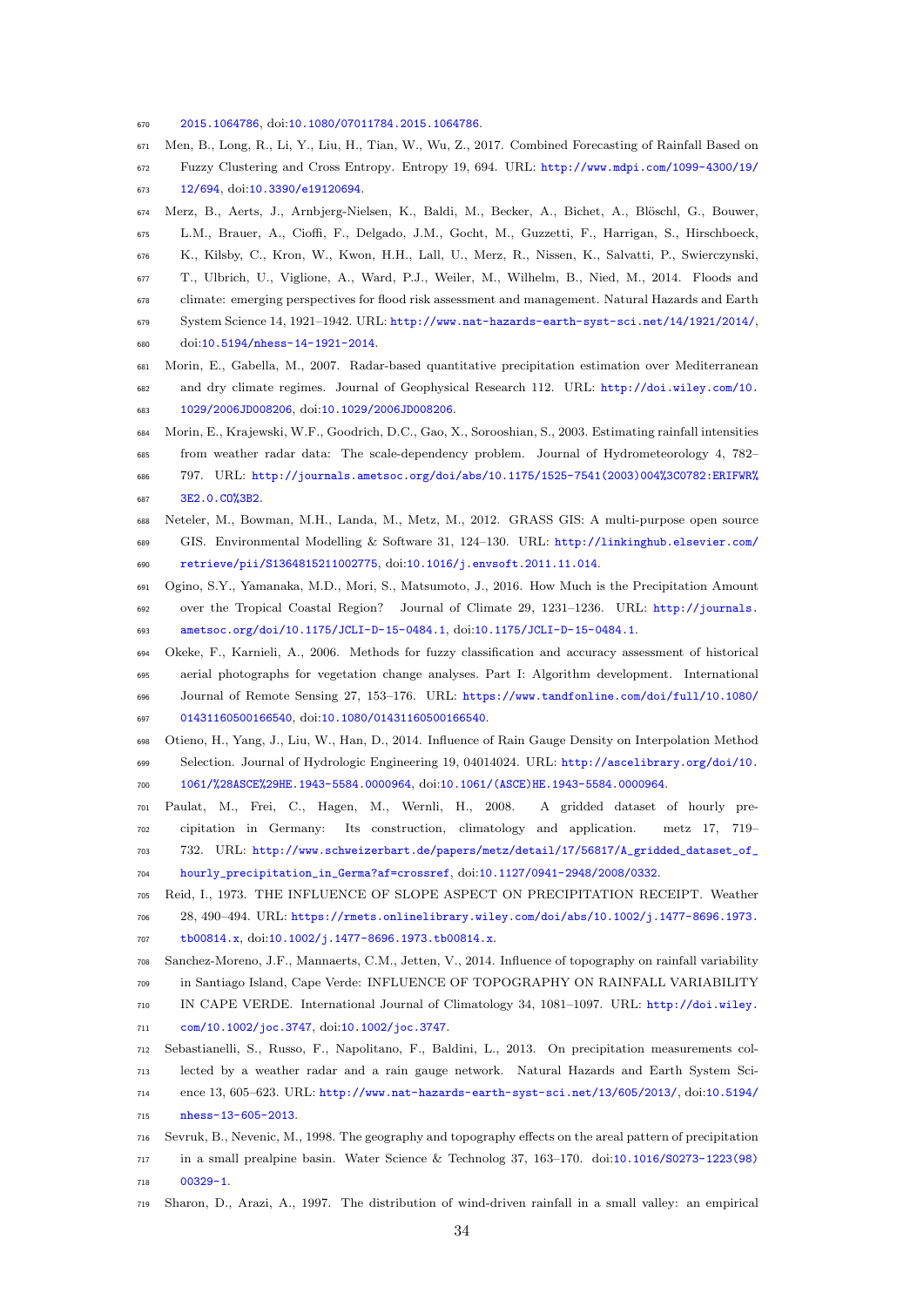- basis for numerical model verification. Journal of Hydrology 201, 21–48. URL: [http://linkinghub.](http://linkinghub.elsevier.com/retrieve/pii/ S0022169497000346) [elsevier.com/retrieve/pii/S0022169497000346](http://linkinghub.elsevier.com/retrieve/pii/ S0022169497000346), doi:[10.1016/S0022-1694\(97\)00034-6](http://dx.doi.org/10.1016/S0022-1694(97)00034-6).
- <span id="page-35-14"></span> Sideris, I.V., Gabella, M., Erdin, R., Germann, U., 2014. Real-time radar-rain-gauge merging using spatio-temporal co-kriging with external drift in the alpine terrain of Switzerland: Real-time radar- rain-gauge merging. Quarterly Journal of the Royal Meteorological Society 140, 1097–1111. URL: <http://doi.wiley.com/10.1002/qj.2188>, doi:[10.1002/qj.2188](http://dx.doi.org/10.1002/qj.2188).
- <span id="page-35-2"></span> Sinclair, S., Pegram, G., 2005. Combining radar and rain gauge rainfall estimates using conditional merging. Atmospheric Science Letters 6, 19–22. URL: <http://doi.wiley.com/10.1002/asl.85>, doi:[10.1002/asl.85](http://dx.doi.org/10.1002/asl.85).
- <span id="page-35-13"></span> Sternberg, M., Shoshany, M., 2001. Influence of slope aspect on Mediterranean woody formations: Comparison of a semiarid and an arid site in Israel: Slope aspect differences in Mediterranean woody formations. Ecological Research 16, 335–345. URL: [http://doi.wiley.com/10.1046/j.1440-1703.](http://doi.wiley.com/10.1046/j.1440-1703.2001.00393.x)
- [2001.00393.x](http://doi.wiley.com/10.1046/j.1440-1703.2001.00393.x), doi:[10.1046/j.1440-1703.2001.00393.x](http://dx.doi.org/10.1046/j.1440-1703.2001.00393.x).
- <span id="page-35-7"></span> Svoray, T., Mazor, S., Bar (Kutiel), P., 2007. How is Shrub Cover Related to Soil Moisture and Patch Geometry in the Fragmented Landscape of the Northern Negev desert? Landscape Ecol 22, 105–116.
- <span id="page-35-8"></span>URL: <http://link.springer.com/10.1007/s10980-006-9004-3>, doi:[10.1007/s10980-006-9004-3](http://dx.doi.org/10.1007/s10980-006-9004-3).
- Svoray, T., Shafran-Nathan, R., Henkin, Z., Perevolotsky, A., 2008. Spatially and temporally explicit modeling of conditions for primary production of annuals in dry environments. Ecological Modelling 218, 339–353. URL: [http://linkinghub.elsevier.com/retrieve/pii/S0304380008003827](http://linkinghub.elsevier.com/retrieve/pii/ S0304380008003827), doi:[10.](http://dx.doi.org/10.1016/j.ecolmodel.2008.07.029) [1016/j.ecolmodel.2008.07.029](http://dx.doi.org/10.1016/j.ecolmodel.2008.07.029).
- <span id="page-35-12"></span> Tang, G., Long, D., Hong, Y., Gao, J., Wan, W., 2018. Documentation of multifactorial relationships between precipitation and topography of the Tibetan Plateau using spaceborne precipitation radars.
- Remote Sensing of Environment 208, 82–96. URL: [http://linkinghub.elsevier.com/retrieve/pii/](http://linkinghub.elsevier.com/retrieve/pii/ S0034425718300130) [S0034425718300130](http://linkinghub.elsevier.com/retrieve/pii/ S0034425718300130), doi:[10.1016/j.rse.2018.02.007](http://dx.doi.org/10.1016/j.rse.2018.02.007).
- <span id="page-35-0"></span> Todini, E., Alberoni, P., Butts, M., Collier, C., Khatibi, R., 2005. ACTIF best practice pa- per–understanding and reducing uncertainty in flood forecasting, in: P. Balabanis, D. Lumbroso, P. Samuels International conference on innovation, advances and implementation of flood forecast-
- ing technology, Troms, Norway. URL: [http://www.academia.edu/download/38241880/ACTIF\\_best\\_](http://www.academia.edu/download/38241880/ ACTIF_best_practice_paper_1_Uncertainty_in_flood_forecasting_V2.pdf)
- <span id="page-35-15"></span>[practice\\_paper\\_1\\_Uncertainty\\_in\\_flood\\_forecasting\\_V2.pdf](http://www.academia.edu/download/38241880/ ACTIF_best_practice_paper_1_Uncertainty_in_flood_forecasting_V2.pdf).
- Villarini, G., Krajewski, W.F., 2010. Review of the Different Sources of Uncertainty in Single Polarization Radar-Based Estimates of Rainfall. Surveys in Geophysics 31, 107–129. URL: [http://link.springer.](http://link.springer.com/10.1007/s10712-009-9079-x) [com/10.1007/s10712-009-9079-x](http://link.springer.com/10.1007/s10712-009-9079-x), doi:[10.1007/s10712-009-9079-x](http://dx.doi.org/10.1007/s10712-009-9079-x).
- <span id="page-35-1"></span> Villarini, G., Mandapaka, P.V., Krajewski, W.F., Moore, R.J., 2008. Rainfall and sampling uncertainties: A rain gauge perspective. Journal of Geophysical Research 113. URL: [http://doi.wiley.com/10.](http://doi.wiley.com/10.1029/2007JD009214) [1029/2007JD009214](http://doi.wiley.com/10.1029/2007JD009214), doi:[10.1029/2007JD009214](http://dx.doi.org/10.1029/2007JD009214).
- <span id="page-35-10"></span> Wang, X., Zheng, X., He, J., Li, X., 2012. Using fuzzy logic to discriminate convective and statiform precipitation in Doppler weather radar, in: 2012 9th International Conference on Fuzzy Systems and Knowledge Discovery, pp. 623–627. doi:[10.1109/FSKD.2012.6233819](http://dx.doi.org/10.1109/FSKD.2012.6233819).
- <span id="page-35-11"></span> Wijitkosum, S., Sriburi, T., 2019. Fuzzy AHP Integrated with GIS Analyses for Drought Risk Assess-ment: A Case Study from Upper Phetchaburi River Basin, Thailand , 16.
- <span id="page-35-9"></span> Yang, Y., Chen, X., Qi, Y., 2013. Classification of convective/stratiform echoes in radar reflectivity observations using a fuzzy logic algorithm: PRECIPITATION CLASSIFICATION FROM RADAR.
- Journal of Geophysical Research: Atmospheres 118, 1896–1905. URL: [http://doi.wiley.com/10.](http://doi.wiley.com/10.1002/jgrd.50214) [1002/jgrd.50214](http://doi.wiley.com/10.1002/jgrd.50214), doi:[10.1002/jgrd.50214](http://dx.doi.org/10.1002/jgrd.50214).
- <span id="page-35-3"></span> [Z](https://www-liphy.ujf-grenoble.fr/pagesperso/bahram/biblio/ Zadeh_FuzzySetTheory_1965.pdf)adeh, L.A., 1965. Fuzzy Sets. Information and Control 8, 338–353. URL: [https://www-liphy.](https://www-liphy.ujf-grenoble.fr/pagesperso/bahram/biblio/ Zadeh_FuzzySetTheory_1965.pdf) [ujf-grenoble.fr/pagesperso/bahram/biblio/Zadeh\\_FuzzySetTheory\\_1965.pdf](https://www-liphy.ujf-grenoble.fr/pagesperso/bahram/biblio/ Zadeh_FuzzySetTheory_1965.pdf).
- <span id="page-35-5"></span><span id="page-35-4"></span>Zadeh, L.A., 1975. Fuzzy logic and approximate reasoning. D. eidel Publishing Company 30, 22.
- [Z](http://linkinghub.elsevier.com/retrieve/pii/ S0020025508000716)adeh, L.A., 2008. Is there a need for fuzzy logic? Information Sciences 178, 2751–2779. URL: [http:](http://linkinghub.elsevier.com/retrieve/pii/ S0020025508000716)
- [//linkinghub.elsevier.com/retrieve/pii/S0020025508000716](http://linkinghub.elsevier.com/retrieve/pii/ S0020025508000716), doi:[10.1016/j.ins.2008.02.012](http://dx.doi.org/10.1016/j.ins.2008.02.012).
- <span id="page-35-6"></span>Zimmermann, H.J., 2013. Fuzzy Set Theory and Its Applications. Springer Netherlands, Dordrecht.